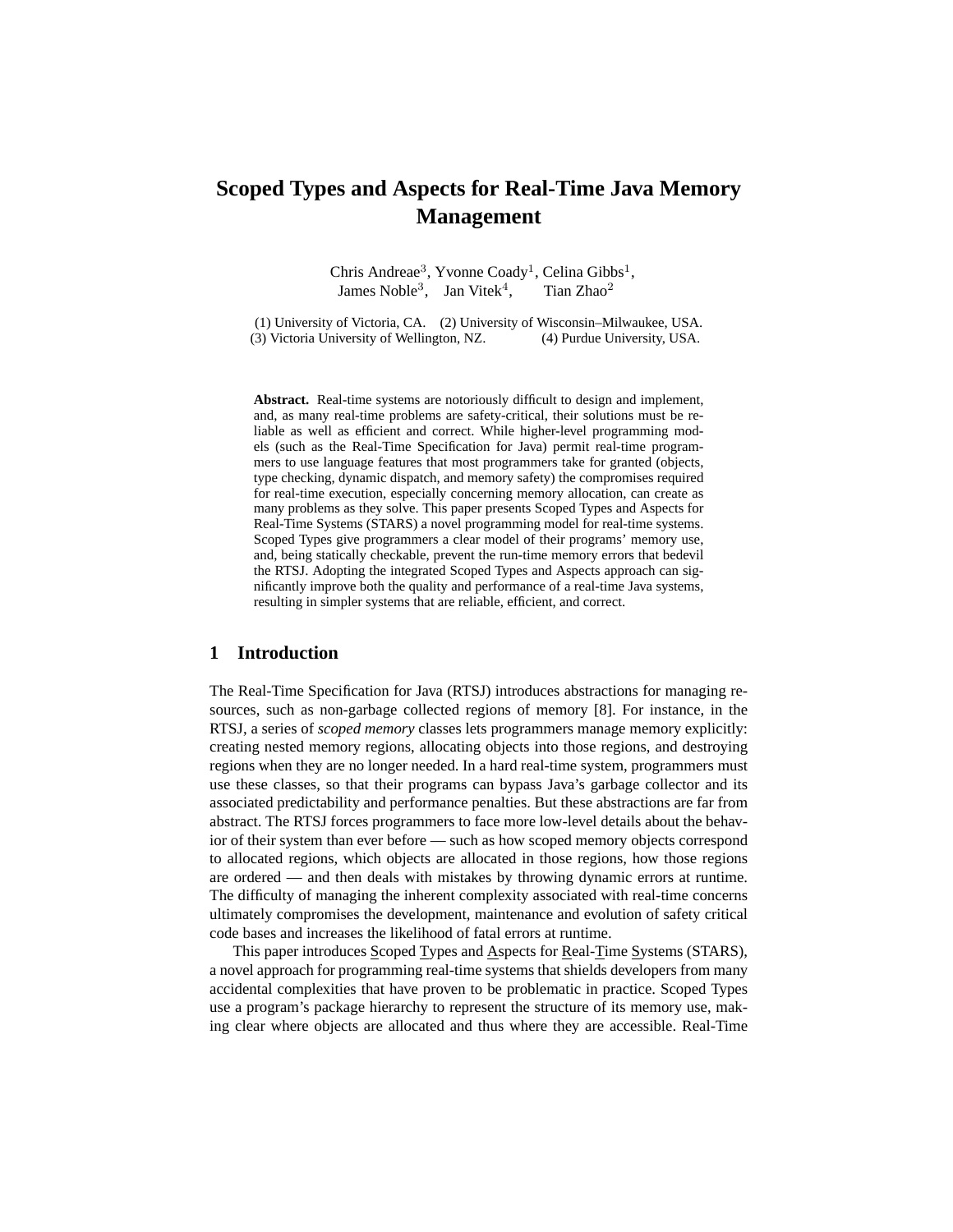

**Fig. 1.** *Overview of STARS. Application logic is written according to the Scoped Types discipline. The* JAVACOP *verifier uses scoped types rules (and possibly some user-defined applicationspecific constraints) to validate the program. Then, an aspect weaver combines the application logic with the real-time behavior. The result is a real-time Java program that can be executed on any STARS-compliant virtual machine.*

Aspects then weave in allocation policies and implementation-dependent code — separating real-time concerns further from the base program. Finally, Scoped Types' correctness guarantees, combined with the Aspect-oriented implementation, removes the need for memory checks or garbage collection at runtime, increasing the resulting system's performance and reliability. Overall, STARS is a methodology that guides realtime development and provides much needed tool support for the verification and the modularization of real-time programs.

Fig. 1 illustrates the STARS methodology. Programmers start by writing application logic in Java with no calls to the RTSJ APIs. The code is then verified against a set of consistency rules — STARS provides a set of rules dealing with memory management; users may extend these rules with application-specific restrictions. If the program type checks, the aspects implementing the intended real-time semantics of the program can be woven into the code. The end result is a Real-time Java program, which can be run in any real-time JVM that supports the STARS API.

The paper thus makes the following contributions:

- 1. **Scoped Types.** We use a lightweight pluggable type system to model hierarchical memory regions. Scoped Types are based on familiar Java concepts like packages, classes, and objects, can be explained with a few informal rules, and require no changes to Java syntax.
- 2. **Static verification** via the JAVACOP pluggable types checker [1]. We have encoded Scoped Types into a set of JAVACOP rules used to validate source code. We also show how to extend the built-in rules with application-specific constraints.
- 3. **Aspect-based real-time development.** We show how an aspect-oriented approach can help decoupling real-time memory management concerns from the main application logic.
- 4. **Implementation in a real-time JVM.** We demonstrate viability of STARS with an implementation in the Ovm framework [5]. Only minor changes (18 lines of code in all) were needed to support STARS.
- 5. **Empirical evaluation.** We conducted a case study to show the impact STARS has on both code quality and performance in a 20 KLoc hard real-time application.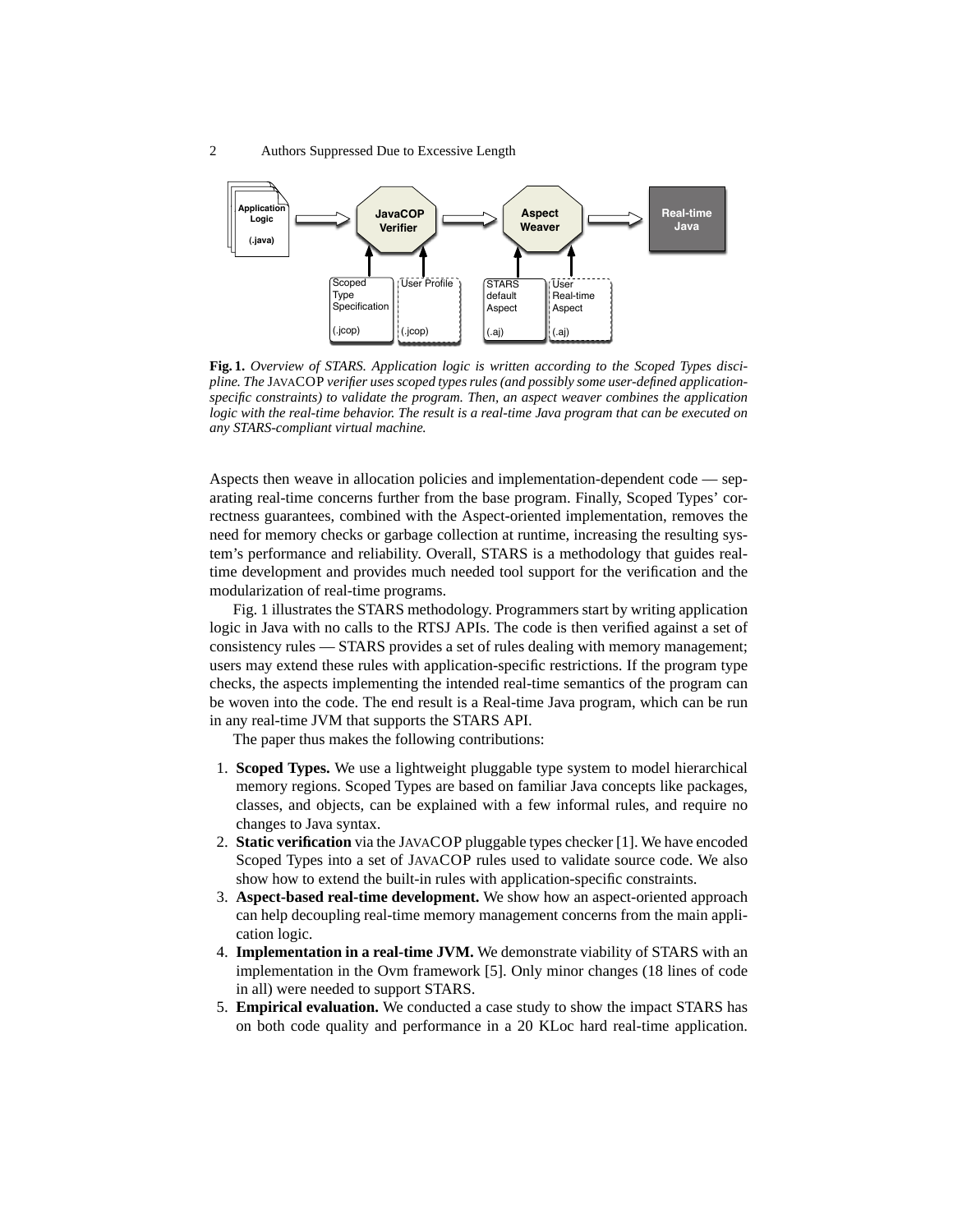Refactoring RTSJ code to a STARS program proved easy and the resulting program enjoyed a 28% performance improvement over the RTSJ equivalent.

The paper proceeds as follows. After a survey of background and previous work, Section 2 presents an overview of the STARS programming model while Section 3 overviews the current STARS prototype implementations. Section 4 follows with a case study using STARS in the implementation of a real-time collision detection system. Finally we conclude with discussion and future work.

### **1.1 Background: The Challenges of Real-Time Memory Management**

The Real-time Specification for Java (RTSJ) provides real-time extensions to Java that have shown to be effective in the construction of large-scale systems [5, 19, 33]. Two key benefits of the RTSJ are first, that it allows programmers to write real-time programs in a type-safe language, thus reducing opportunities for catastrophic failures; and second, that it allows hard-, soft- and non-real-time tasks to interoperate in the same execution environment. To achieve this second benefit, the RTSJ adopts a mixedmode memory model in which garbage collection is used for non-real time activities, while manually allocated regions are used for real-time tasks. Though convenient, the interaction of these two memory management disciplines causes significant complexity, and consequently is often the culprit behind many runtime memory errors.

The problem, in the case of real-time tasks, is that storage for an allocation request (i.e. new) must be serviced differently from standard Java allocation. In order to handle real-time requests, the RTSJ extends the Java memory management model to include dynamically checked regions known as *scoped memory areas* (or also memory scopes), represented by subclasses of ScopedMemory. A scoped memory area is an allocation context which provides a pool of memory for threads executing in it. Individual objects allocated in a scoped memory area cannot be deallocated, instead, an entire scoped memory area is torn down as soon as all threads exit that scope. The RTSJ defines two distinguished scopes for *immortal* and *heap* memory, respectively for objects with unbounded lifetimes and objects that must be garbage collected. Fig. 2 illustrates the allowed reference pattern in RTSJ. Two new kinds of threads are also introduced: *realtime* threads which may access scoped memory areas; and *no heap real-time* threads, which in addition are protected from garbage collection pauses, but which cause dynamic errors if they attempt to access heap allocated objects.

Scoped memory areas provide methods enter(Runnable) and executeIn-Area(Runnable) that permit application code to execute within a scope, allocating and accessing objects within that scope. Using nested calls, a thread may enter or execute runnables in multiple scopes, dynamically building up the scope hierarchy. The differences between these two methods are quite subtle [8]: basically, enter must be used to associate a scope with a thread, whereas executeInArea (temporarily) changes a thread's active scope to a scope it has previously entered. Misuse of these methods can cause dynamic errors, e.g. a ScopedCycleException is thrown when a user tries to enter a ScopedMemory that is already accessible. Reference counting on enters ensures that all the objects allocated in a scope are finalized and reclaimed when the last thread leaves that scope.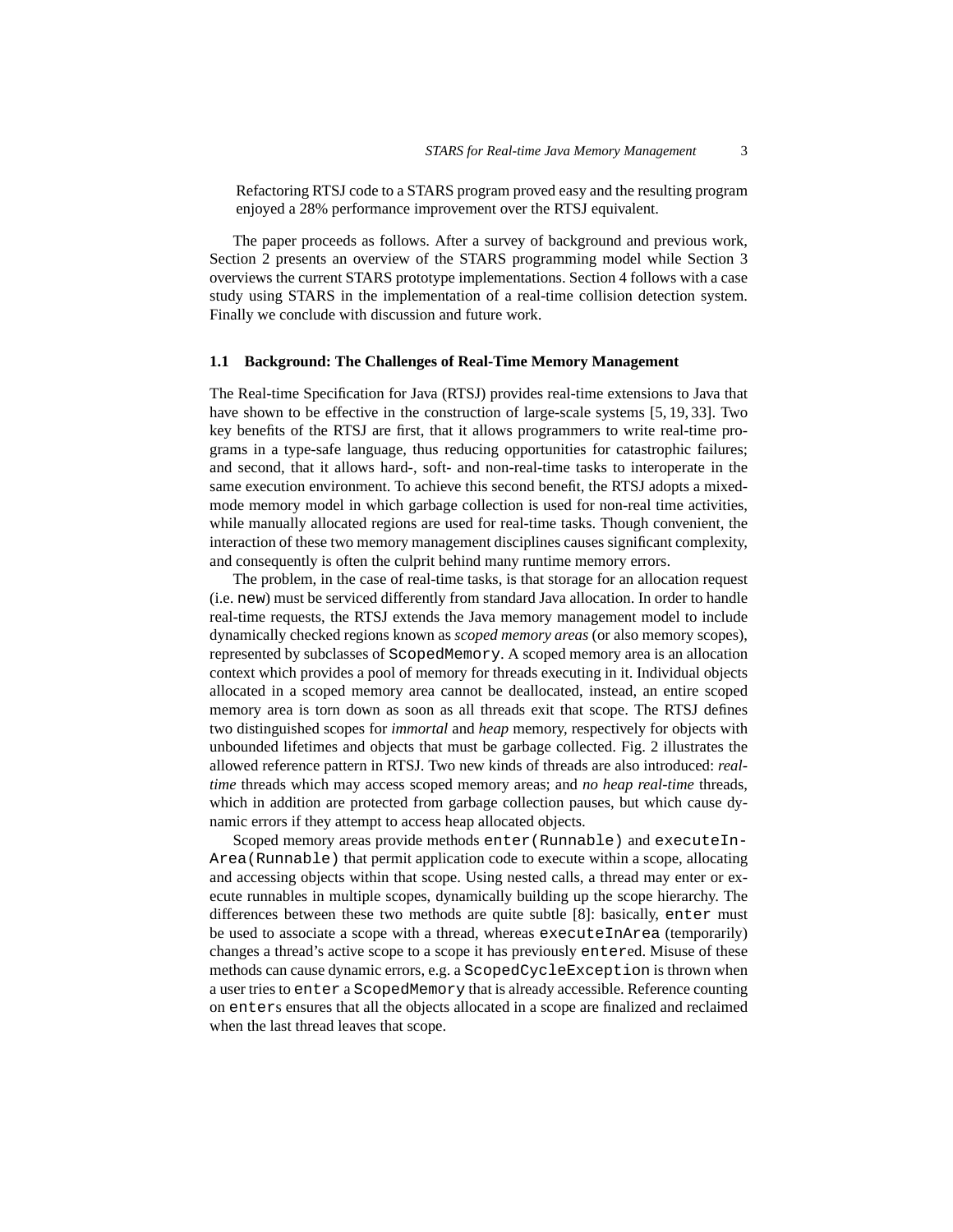

 $\overline{A}$ ,  $\overline{B}$ ,  $\overline{C}$ , and  $\overline{M}$  are objects and their positions indicate where they allocated. M represents the scoped memory where C is allocated. The arrows indicate allowed references between objects.

**Fig. 2.** *Memory Management in the Real-time Specification for Java.*

Real-time developers must take these memory scopes and threading models into account during the design of a real-time system. Scoped memory areas can be nested to form a dynamic, tree-shaped hierarchy, where child memory areas have strictly shorter lifetimes than their parents. Because the hierarchy is established dynamically, memory areas can move around within the hierarchy as the program runs. Dynamically enforced safety rules check that a memory scope with a longer lifetime does not hold a reference to an object allocated in a memory scope with a shorter lifetime. This means that heap memory and immortal memory cannot hold references to objects allocated in scoped memory, nor can a scoped memory area hold a reference to an object allocated in an inner (more deeply nested) scope. Once again, errors are only detected at runtime and cause runtime exceptions.

Given that safety and reliability are two goals of most real-time systems, the fact that these safety rules are checked *dynamically* seems, in retrospect, to be an odd choice. The only guarantee that RTSJ gives to a programmer is that their programs will fail in a controlled manner: if a dynamic assignment into a dynamically changing scope hierarchy trips a dynamic check, the program will crash with an IllegalAssignmentError.

*Expressive power.* The flip side of the coin is that static memory safety will reduce the expressive power of RTSJ programs. Any static discipline, by its necessarily conservative nature, will rule out some perfectly safe programs. The technique described in this article is no different. In many application contexts, the added safety and decrease in debugging/testing effort will be well worth it. In terms of expressive power, there is an intuitive ordering between the approaches to memory management. Real-time garbage collection is more expressive than scoped memory as there are no restriction on valid pointers. Scoped memory is strictly more expressive than STARS as STARS is implemented by imposing restrictions on the use of the scoped memory API.

It is interesting that the ScopedMemory write-barriers are pessimistic in the sense that they prevent valid references from being stored on the ground that they could be used after they become stale. But a stale reference is only dangerous if it is used. One can imagine a real-time system where two sibling scopes are known to the programmer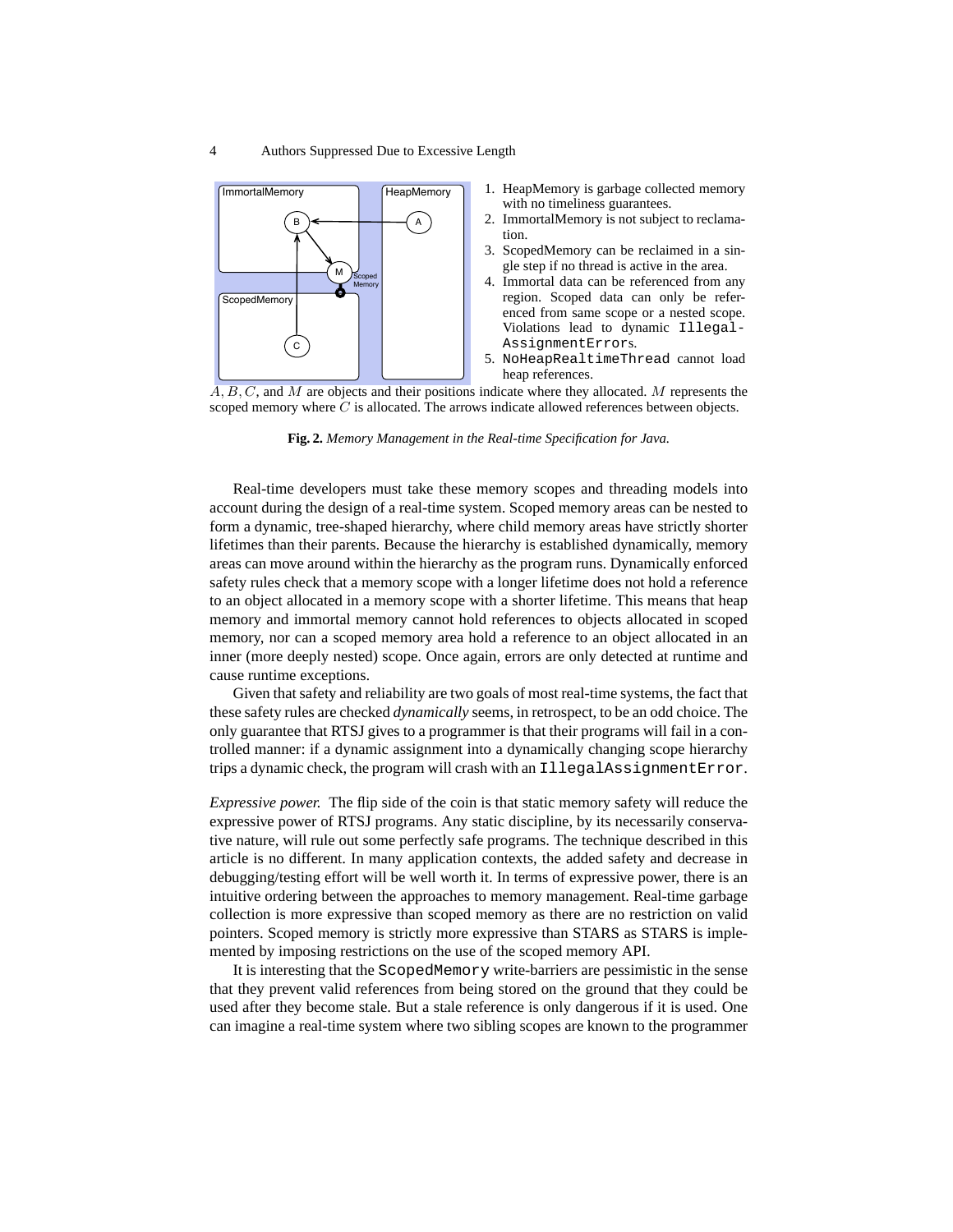to have equal lifetimes, it would thus be perfectly safe to let them refer to each other as the cross-scope references would not be used after they become stale. Yet, there is no way to do this with the RTSJ as it stands. One could envision a more expressive memory model where reference are coupled with time stamps and read barriers are used to ensure validity.

The tension between expressiveness and correctness can show up in other subtle ways. When programming with the RTSJ, especially on a large project, the best programming practices in large teams can end up being more restrictive than a static type system – just to be on the safe side. Consider for example the changes that had to be made to the standard library class Vector for it to be RTSJ-safe:

```
1 protected final MemoryArea
2 thisArea = MemoryArea.getMemoryArea(this);
3
  4 public synchronized void trimToSize() {
    Object[] newArray = null;
     6 try {
        7 newArray = (Object[]) thisArea.newArray(Object.class,
                                                elementCount);
     9 } catch (IllegalAccessException iae) {
10 throw new InternalError("Not possible " + iae);
11 }
12 System.arraycopy(elementData, 0, newArray, 0, elementCount);
13 elementData = newArray;
14 }
```
The non-RTSJ version of this class, when it needs to resize or copy an instance, simply allocates a new Object array of the right size. In the RTSJ version of the code, this is not safe as one does not know for sure where the code is currently executing. Allocating the object in the current memory area may result in an violation of the scoped memory rules (this would occur if the current scope is a child of the scope in which the Vector was allocated).

To be scope safe, the designer of the RTSJ version of Vector decided to allocate all internal array objects in the memory area where the original Vector object was allocated. This is not the only solution, but it is at least safe. The implication is that what could have a been a fast straightforward call to a linear-time memory allocator turns into a reflective allocation. Furthermore, to reduce the cost of the operation, the Vector instance caches the memory area where the instance was allocated in a field of the object.

There are two conclusions to be drawn from this small example. Firstly, even without a static typing discipline, programmers will have to take steps to make sure that code is scope-safe. In a large project this steps may impose stringent restrictions on expressive power. Secondly, reusability of libraries, while desirable, is questionable. The trimToSize() method is almost unusable in a scoped context as it is not able to deallocate the original array (the class, like most of Java code, was written with the assumption of a garbage collector reclaiming unreachable objects).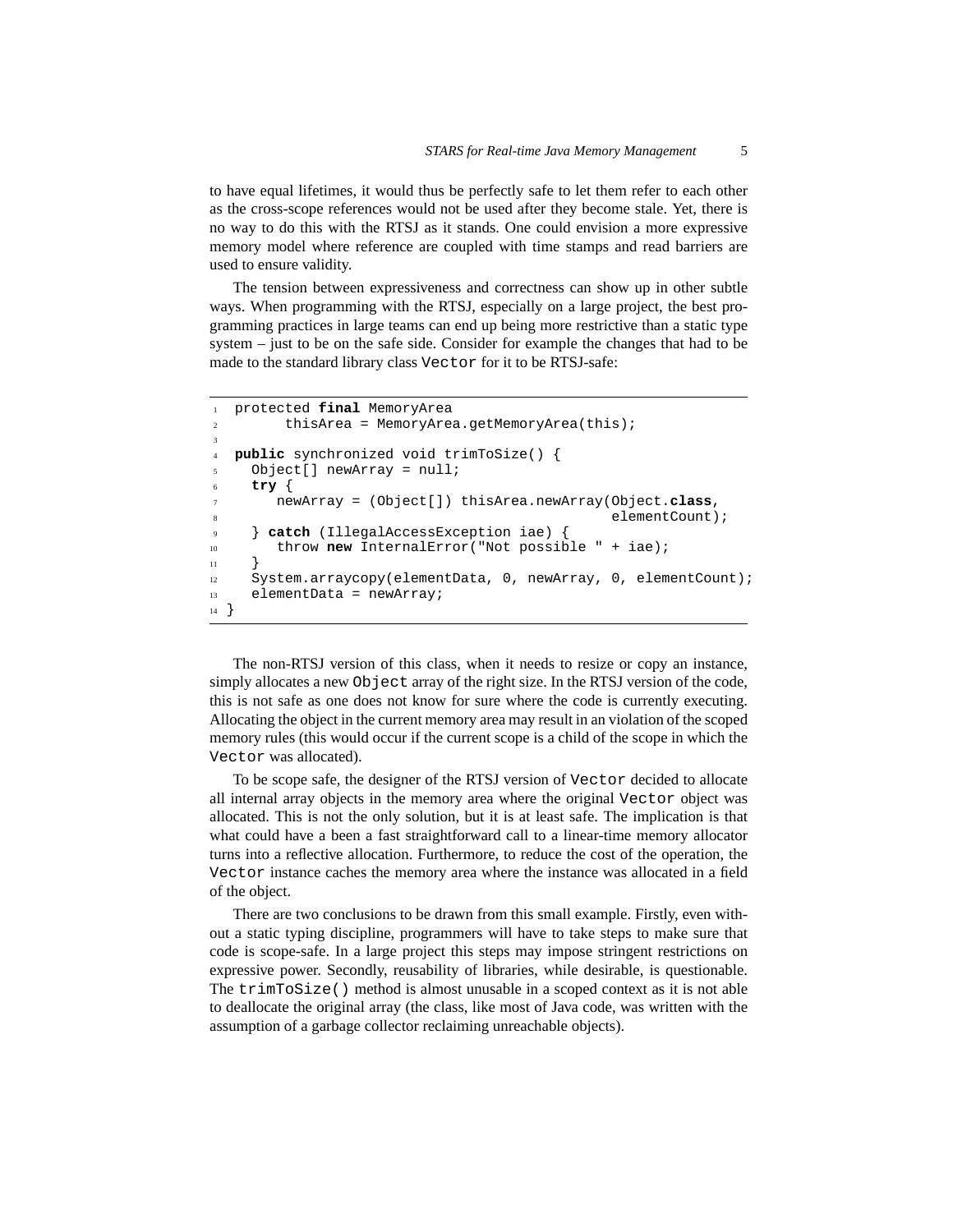### **1.2 Related Work: Programming with Scoped Memory**

The Real-time Specification for Java [8] was published in 2000. In later paper Bollella and Reinholtz argued for the need for scoped memory [9]. Readers interested in a discussion are encouraged to consults the paper by Wellings and Puschner [38]. Design patterns for programming with scoped memory have been investigated by several authors [7, 31, 32]. The design and implementation of RTSJ virtual machines have been documented in [11, 17, 2]. Several papers have reported on experience with programming with RTSJ [10, 29, 34, 19, 2].

Beebee and Rinard provided one of the early implementations of the RTSJ memory management extensions [6]. They found it "close to impossible" to develop error-free real-time Java programs without some help from debugging tools or static analysis. The difficulty of programming with RTSJ motivated Kwon, Wellings and King to propose Ravenscar-Java [27], which mandates a simplified computational model. Their goal was to decrease the likelihood of catastrophic errors in mission critical systems. Further work along these lines transparently associates scoped memory areas with methods, avoiding the need for explicit manipulation of memory areas [26]. Limitations of this approach include the fact that memory areas cannot be multi-threaded.

In contrast, systems like Islands [23], Ownership Types [30], and their successors restrict the scope of references to enable modular reasoning. The idea of using ownership types for the safety of region-based memory was first proposed by Boyapati et al. [12], and required changes to the Java syntax and explicit type annotations. Research in type-safe memory memory management, message-based communication, process scheduling and the file system interface management for Cyclone, a dialect of C, has shown that it is possible to prevent dangling pointers even in low-level codes [21]. The RTSJ is more challenging than Cyclone as scopes can be accessed concurrently and are first-class values.

Scoped types are one of the latest developments in the general area of type systems for controlled sharing of references [39]. This paper builds on Scoped Types and proposes a practical programming model targeting the separation of policy and mechanism within real-time applications. The key insight of Scoped Types is the necessity to make the nested scope structure of the program explicit: basically, every time the programmer writes an allocation expression of the form new  $Object()$ , the object's type shows where the object fits into the scope structure of the program. It is not essential to know which particular scope it will be allocated in, but rather the object's hierarchical relationship to other objects. This ensures that when an assignment expression, e.g.  $obj.$   $f = new \ F()$ , is encountered, Scoped Types can statically (albeit conservatively) ensure that the assignment will not breach the program's scope structure.

Deters and Cytron investigated a technique for inferring memory regions for RTSJ programs in [18]. They use traces to identify the lifetime and visibility requirements of objects. Running their tool they obtain very fine grain information about lifetime of objects. They found scope hierarchies that were 80 levels deep. The limitation of that study was that it did not take multi-threading into account and looked at non-realtime codes such as the javac compiler. Furthermore, using dynamic traces is always problematic because the results are dependent on the input to the program. Another approach is to try to infer scopes by static analysis as has been done in [16, 28, 20]. The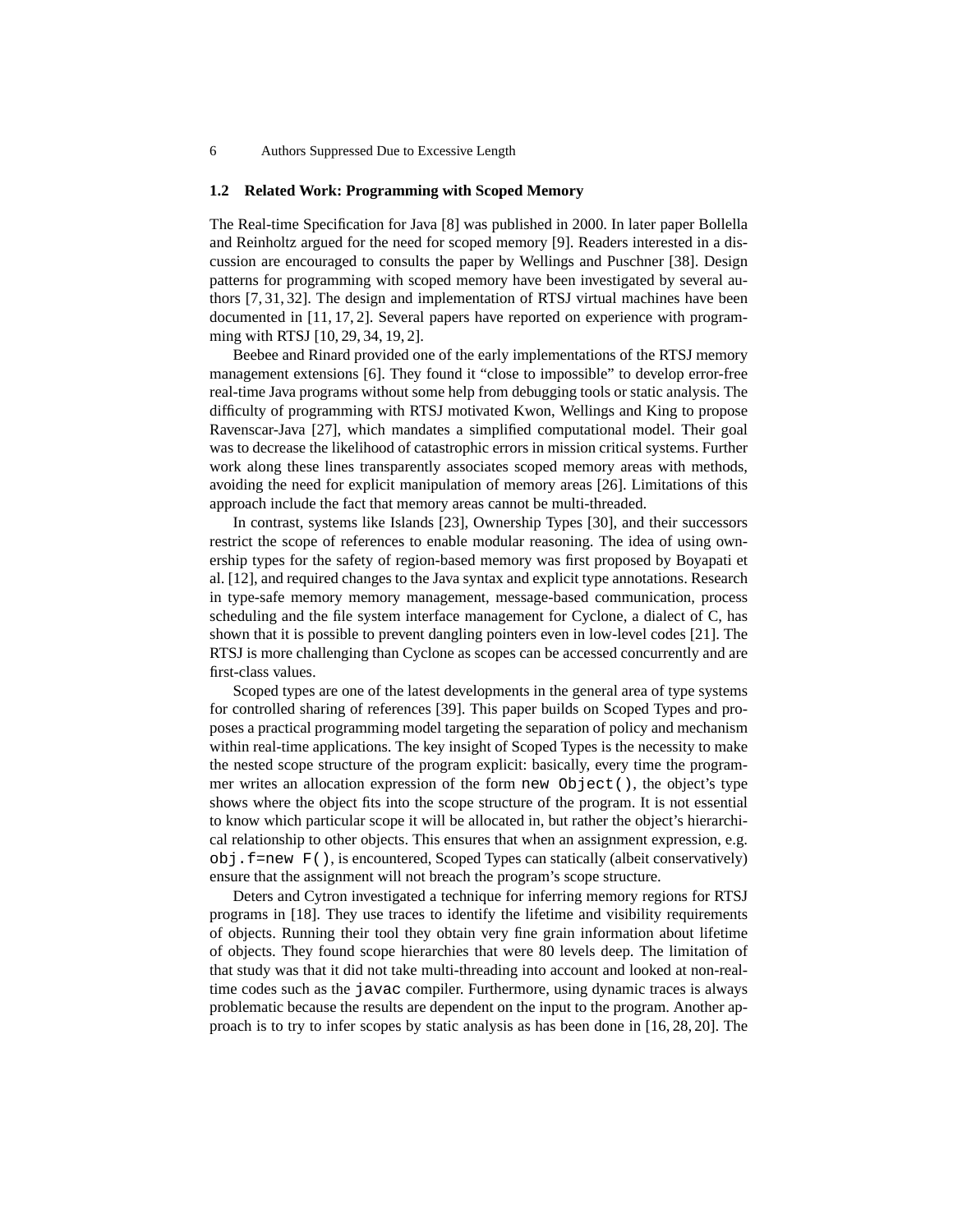difficulty with static analysis-based approach is that the results are inherently conservative. Small changes in the source code can cause an analysis to move an allocation site to ImmortalMemory. When this happens, there is no feedback to the programmer. Thus, it is likely that the testing burden will increase. As none of the published papers has been run on real-time programs, the applicability of these techniques remains an open question.

Spoonhower et al. proposed a new abstraction called Eventrons [35] for memorysafe real-time programming. The role of Eventrons is to circumvent interference with the garbage collector by using objects that are not managed by the collector. The difference between Eventrons and the RTSJ are that Eventrons are statically safe. An Eventron is scheduled periodically and is allowed to preempt the garbage collector. The invariant that must be maintained for this to be safe is that all objects manipulated by the Eventron must be pinned down so that they are not moved by the collector. Furthermore, during its execution, an Eventron must not access objects that are in the garbage collected heap as these may be in an inconsistent state. To ensure safety, Eventrons impose restrictions on the programming model; there can be no allocation within an Eventron, an Eventron is not allowed to store into a reference field and finally it is not allowed to perform blocking operations. The constraints are enforced by a run-time data-sensitive inter-procedural analysis. Eventrons are thus a more restrictive model than STARS, but represent a very interesting point in the design space. They have been incorporated into IBM's product RTSJVM under the name of XRT.

*Safety-Critical Java.* Under the Java community process JSR-302, a new standard for safety-critical application is currently being developed. This standard will restrict the RTSJ programming model to simplify the task of verification and validation of safetycritical codes. Like STARS, JSR-302 will propose a simplified programming model. One of the current candidates for this specification is [22]. Among the recommendations that are being considered are a simplification of the memory model and of the threading API. We expect that STARS could be adapted to match the safety-critical standard and provide additional static guarantees.

## **2 The STARS Programming Model**

STARS guides the design and implementation of real-time systems with a simple, explicit programming model. As the STARS name suggests, this is made up of two parts, Scoped Types, and Aspects. First, Scoped Types ensure that the relative memory location of any object is obvious in the program text. We use nested packages to define a *static* scope hierarchy in the program's code; a pluggable type checker ensures programs respect this hierarchy; at runtime, the dynamic scope structure simply instantiates this static hierarchy. Second, we use Aspect-Oriented Programming to partially decouple the real-time parts of STARS programs from their application logic. Aspects are used as declarative specifications of the real-time policies of the applications (the size of scoped memory areas or scheduling parameters of real time threads), but also to link Scoped Types to their implementations within a real-time VM.

The main points of the STARS programming model are illustrated in Fig. 3. The main abstraction is the *scoped package*. A scoped package is the static manifestation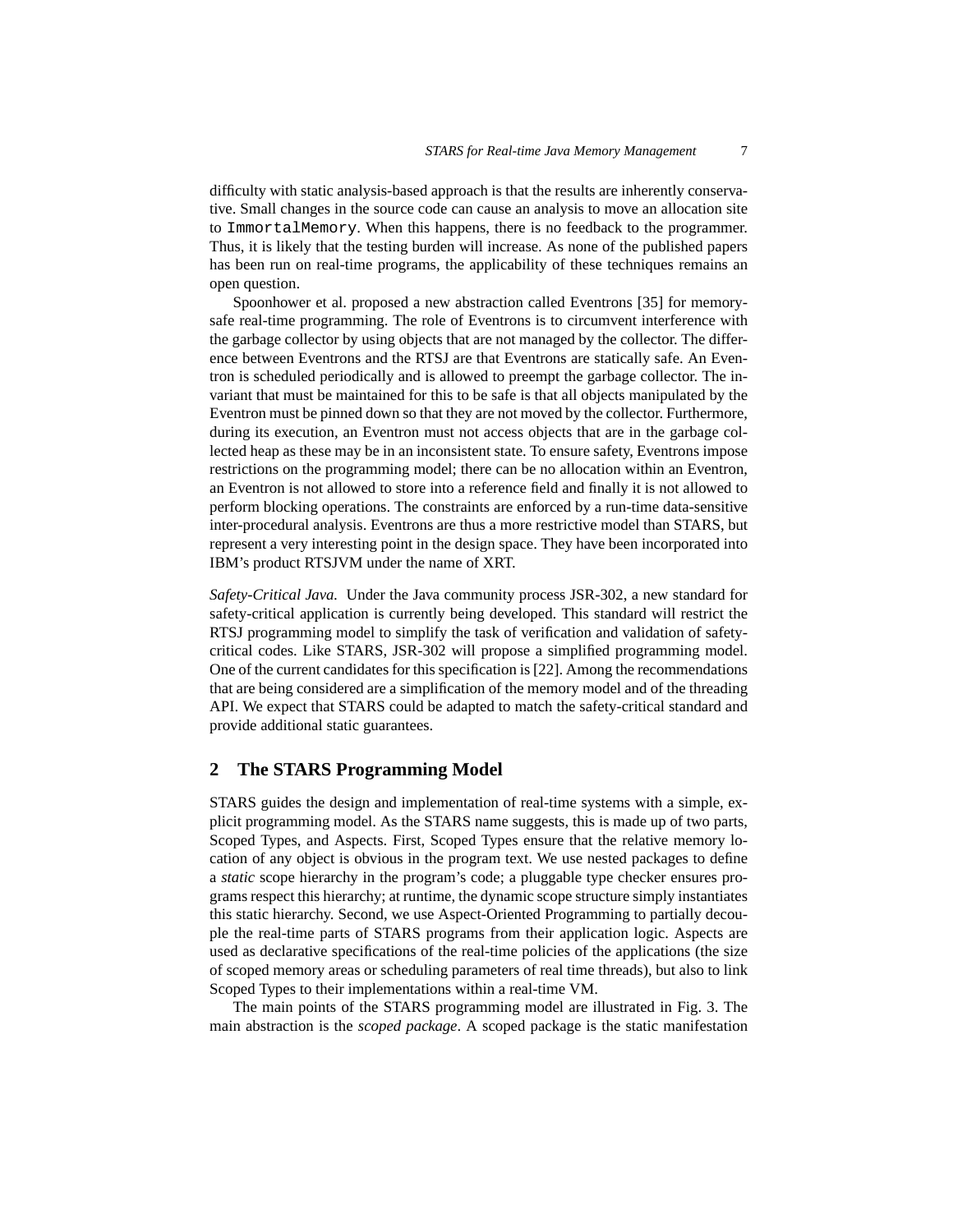of an RTSJ scoped memory area. Classes defined within a scoped package are either *gates* or *scoped classes*. Every instance of a gate class has its own unique scoped memory area, and every instance of a scoped class will be allocated in the memory area belonging to a gate object in the same package. Because gate classes can have multiple instances, each scoped package can correspond to multiple scoped memory areas at runtime (one for each gate instance), just as a Java class can correspond to multiple instances. Then, the dynamic structure of the nested memory areas is modeled by the static structure of the nested scoped packages, in just the same way that the dynamic structure of a program's objects is modeled by the static structure of the program's class diagram.

Scoped types are allowed to refer to types defined in an ancestor package, just as in RTSJ, objects allocated in a scope are allowed to refer to an ancestor scope: the converse is forbidden. The root of the hierarchy is the package imm, corresponding to RTSJ's immortal memory. There will be as many scoped memory areas nested inside the immortal memory area as there are instances of the gate classes defined in imm's immediate subpackages.

STARS does impact the structure of Real-time Java programs. By giving an additional meaning to the package construct, we *de facto* extend the language. This form of overloading of language constructs has the same rationale as the definition of the RTSJ itself — namely to extend a language without changing its syntax, compiler, or intermediate format. In practice, STARS changes the way packages are used: rather than grouping classes on the basis of some logical criteria, we group them by lifetime and function. In our experience, this decomposition is natural as RTSJ programmers must think in terms of scopes and locations in their design. Thus it is not surprising to see that classes that end up allocated in the same scope are closely coupled, and so



**Fig. 3.** *The STARS Programming Model. Each runtime scope has a corresponding Java package. Objects defined in a package are always allocated in a corresponding scope. A scope's gate is allocated in its parent scope.* G *is a gate class that extends a helper class* Gate*. (*Gate *is an abstract class described in Sec. 2.3) Just as with the RTSJ's scoped memory, references from a parent scope to a child scope are forbidden. Reference from scopes into the heap are also disallowed.*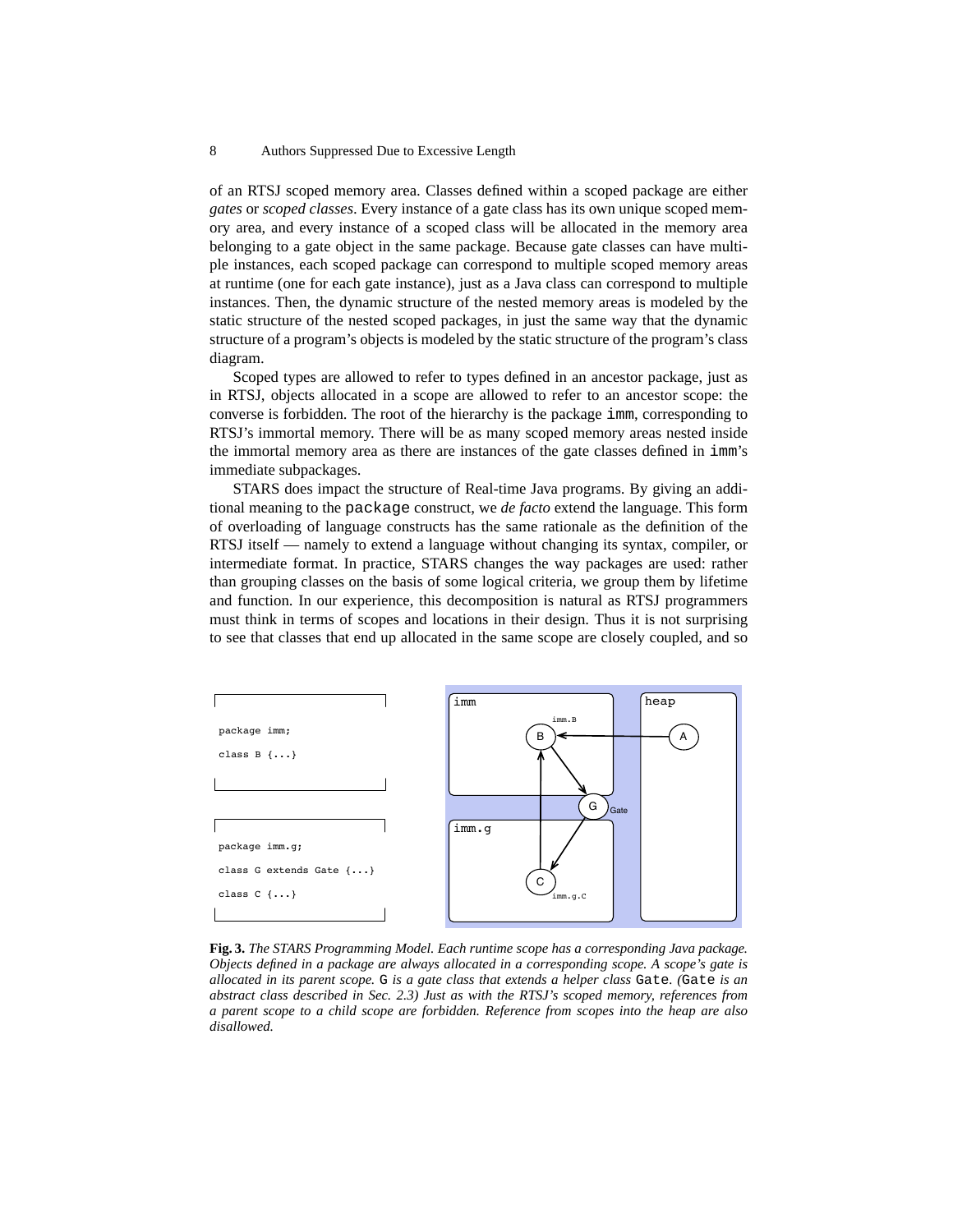grouping them in the same package is not unrealistic. We argue that this package structure is a small price to pay for STARS' static guarantees, and for the clarity it brings to programs' real-time, memory dependent code.

### **2.1 Scoped Types: Static Constraints**

The following Scoped Types rules ensure static correctness of STARS programs. In this rules, we assume that a scoped package contains exactly one *gate class* and zero or more scoped classes or interfaces (the *scoped types*). By convention, the gate is named with the package's name with the first letter capitalized. The descendant relation on packages is a partial order on packages defined by package nesting. The distinguished package imm is the root of the scope hierarchy. In the following we use S and G to denote respectively scoped and gate types, we use C to refer to any class. We use p to refer to the fully qualified name of a package. We refer to types not defined in a scoped package as *heap types*.

## **Rule 1 (Scoped Types).**

- *1. Any direct or indirect subpackages of* imm *are scoped.*
- *2. Any type not defined in a scoped package is a heap type.*
- *3. The type of a gate class* p.G *defined within a scoped package* p *is a gate type.*
- *4. The type of any non-gate interface or class* p.S *defined within a scoped package* p *is a scoped type. The type of an array with elements of scoped type is a scoped type.*

## **Rule 2 (Visibility).**

- *1. An expression of scoped type* p.S *is visible in any type defined in* p *or any of its subpackages.*
- *2. An expression of gate type* p.G *is visible in any type defined in the immediate super-package of* p*. An exception to this rule is the local variable* this *which can be used within a gate class.*
- *3. An expression of a type defined in* imm *is visible in any types.*
- *4. An expression of heap type is only visible in other heap types.*

The visibility rule encodes the essence of the RTSJ access rules. An object can be referenced from its defining memory area (denoted statically by a package), or from a memory area with shorter lifetime (a nested package). Gate classes are treated differently, as they are handles used from a parent scope to access a memory area. They must only be accessible to the code defined in the parent scope. The reason other types in the same scope package cannot refer to a gate is that we must avoid confusion between gates of the same type; a parent can instantiate many gates of the same type and the contents of these gates must be kept separate. Even though a gate's type is not visible in its own class, a single exception is made so that a gate object can refer to itself through the this pointer (because we know which gate "this" is).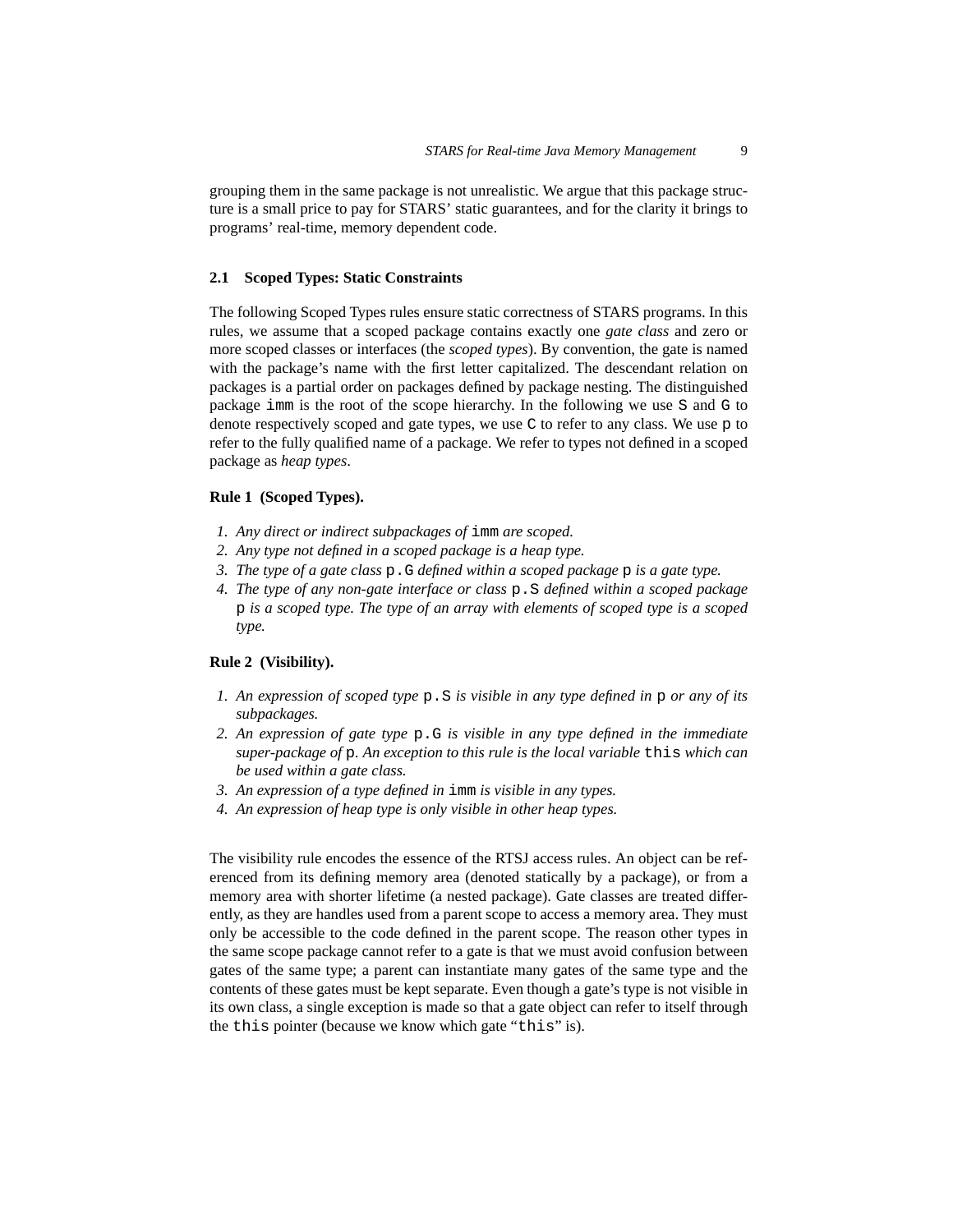**Rule 3 (Widening).** *An expression of a scoped type* p.S *can be widened only to another scoped type in* p*. An expression of a gate type* p.G *cannot be widened to any other types.*

Rule 3 is traditional in confined type systems where types are used to enforce structural properties on the object graph. Preventing types from being be cast to arbitrary supertypes (in particular Object) makes it possible to verify Rule 2 statically.

**Rule 4 (Method Inheritance).** *An invocation of some method* m *on an expression of scoped type* p.S *where* p *is a scoped package is valid if* m *is defined in a class* p.S' *in the same package. An invocation of a method* m *on an expression of gate type* p.G *is valid only if* m *is defined in* p.G*.*

Rule 4 prevents a more subtle form of reference leak: within an inherited method, the receiver (i.e. this) is implicitly cast to the method's defining class — this could lead to a leak if one were to invoke a method inherited from a heap class.

**Rule 5 (Constructor Invocation).** *The constructor of a scoped class* p.S *can only be invoked by methods defined in* p*.*

Rule 5 prevents a subpackage from invoking new on a class that is allocated in a different area than the currently executing object. This rule is not strictly necessary, as an implementation could potentially reflect upon the static type of the object to dynamically obtain the proper scope. In our prototype, we use factory methods to create objects.

**Rule 6 (Static Reference Fields).** *A type* p.S *defined in a scoped package* p *is not allow to declare static reference fields.*

A static variable would be accessible by different instances of the same class allocated in different scopes.

**Correctness** The fact that a package can only have one parent package trivially ensures that the RTSJ single parent rule will hold. Moreover, a scope-allocated object  $\sigma$  may only reference objects allocated in the scope of o, or scopes with a longer lifetime, preventing any RTSJ IllegalAssignmentError. For example, suppose that the assignment  $\circ$ .  $f = \circ'$  is in the scope s, where  $\circ$  and  $\circ'$  have types  $p \cdot C$  and  $p' \cdot C'$ respectively. If  $p \cdot C$  is a scoped type, then the rules above ensure that  $o$  and  $o'$  can only be allocated in s or its outer scopes. By Rules 2 and 3, the type of the field  $f$ is defined in p', which is visible to p.C. Thus, the package p' is the same as or a super-package of  $p$  and consequently  $q'$  must be allocated in the scope of  $q$  or its outer scope. The same is true if p. C is a gate type, in which case o either represents s or a direct descendant of s. A formal soundness argument can be found in Sec. 5.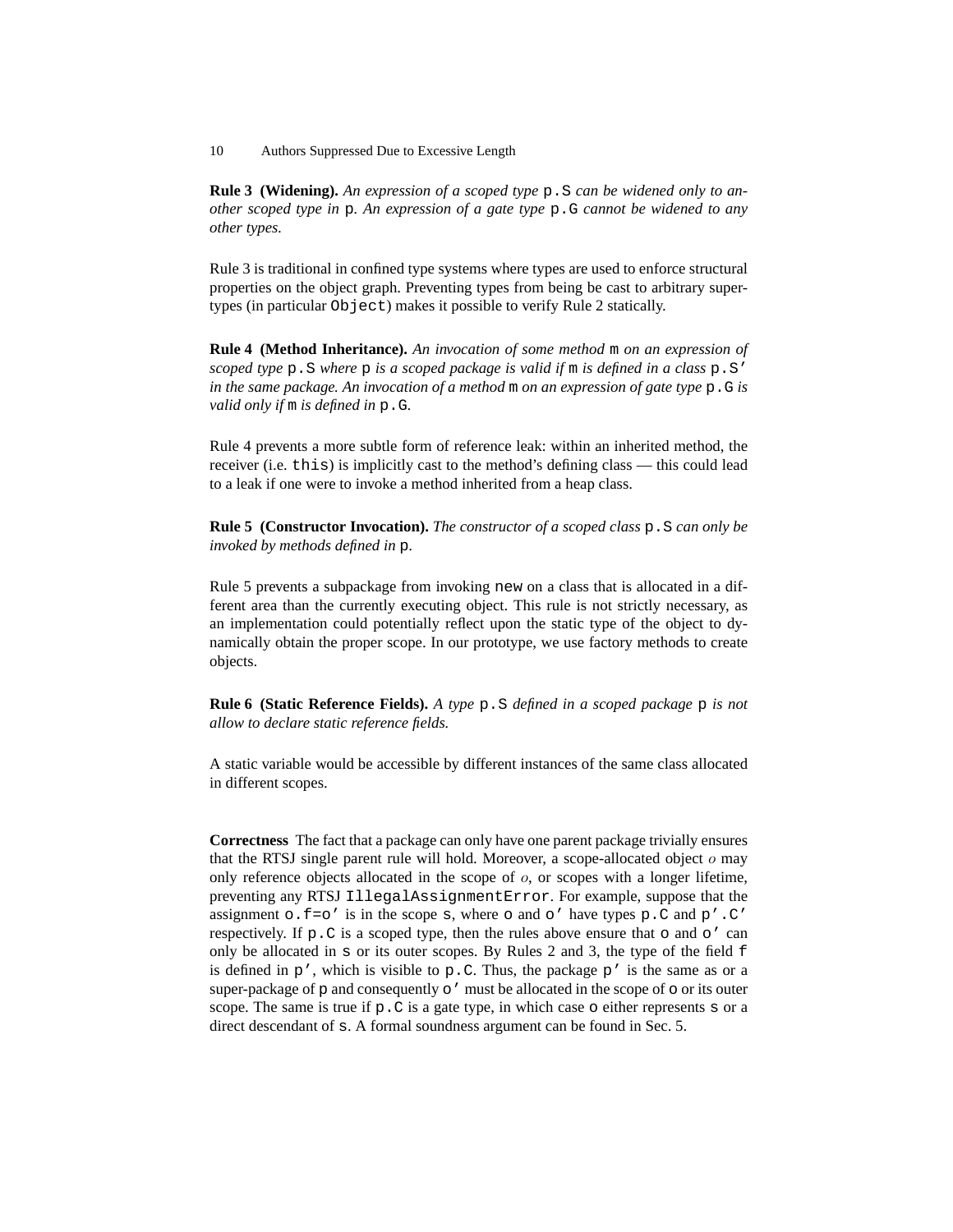### **2.2 Specification files**

It is not always convenient to tie scoped types to the package structure. Sometimes, for software engineering reasons, it may be necessary to treat class defined in another package *as if* they were defined in a scoped package. This can be done by simply adding a specification file, which map classes to their corresponding gates. The format of this file is a sequence of predicates scopedIn(className, packageName).

```
1 declare scopedIn(StateTable, imm.runner);
2 declare scopedIn(Vector3d, imm.runner);
```
**Fig. 4.** *A specification file in JavaCop notation could declare that some classes, e.g.* Vector3d *and* StateTable*, are to be treated as scoped within a package, e.g.* imm.runner*.*

Fig. 4 gives an example of a specification file. For all practical purposes, the classes are type checked as part of the package they are declared to be scoped in. This means they have to obey to all the type rules of the scoped type system. In order to maintain correctness of the approach a class can only be be bound to one package in a given application. If this was not the case, the type system would not be able to prevent references from leaking from one context to the other.

One advantage of using specification files is that one class can be used in different scopes in different applications. On the other hand, there is a certain loss of clarity in the code as the allocation context of the class is not immediately visible.

## **2.3 Using Aspects**

Though the design of memory management in a real-time system may be clear, typically, its implementation will be unclear, because it is inherently tangled throughout the code. For this reason we propose an aspect-oriented approach for modularizing scope management. This part of STARS is implemented using a subset of the Aspect-Oriented Programming features provided by AspectJ  $[25]$ .<sup>1</sup> After a program has been statically verified, aspects are composed with the Java base-level application. The aspects weave necessary elements of the RTSJ API into the system. This translation depends upon the program following the Scoped Type discipline: if the rules are broken, the resulting program will no longer obey the RTSJ scoped memory discipline, and then either fail at runtime with just the kind of an exception we aim to prevent; or worse, if running on a virtual machine that omits runtime checks, fail in some unchecked manner.

In this paper, we focus on the interplay between threads and memory and show that with a simple API, it is possible to isolate many common real-time idioms. Fig. 5 shows the key features of the STARS interface. The package scope contains two classes. Class STARS provides a static method waitForNextPeriod() and an instance

 $1$  For performance, predictability and safety reasons we recommend users to stay away from dynamic features such as *cflow* and features that require instance-based aspect instantiation such as *perthis* and *pertarget*.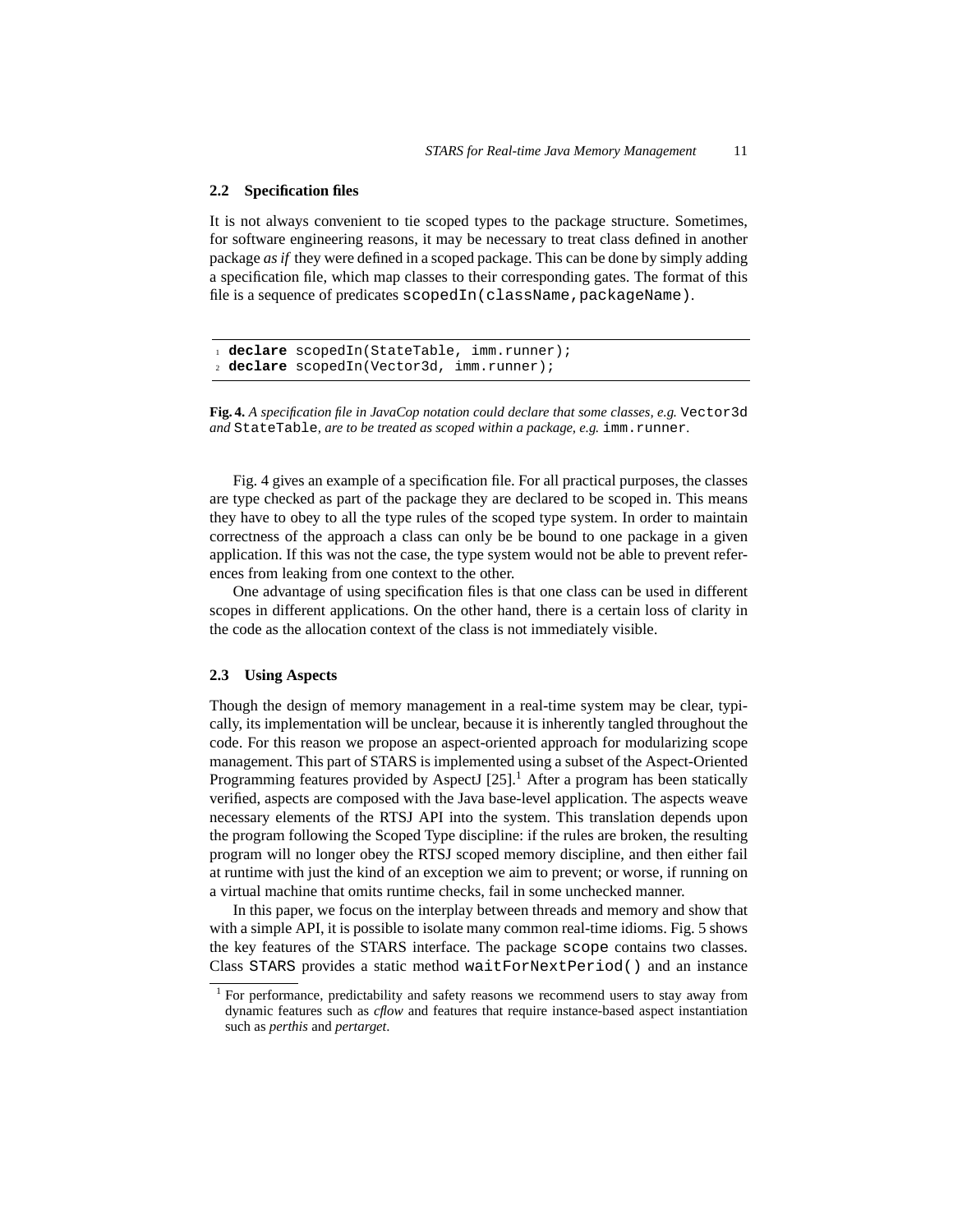method runInThread(). The STARS subclass Gate has a private field that holds a reference to a memory area. This is field is not accessible to user code and it's use will be detailed next. The annotation @WidenScoped is described in Sec. 3.3.

```
1 package scope;
2
3 public abstract class STARS {
    4 static public boolean waitForNextPeriod() { ... }
    5 public @WidenScoped void runInThread(Runnable r) {}
6 ...
7 }
8
9 public abstract class Gate extends STARS {
10 private MemoryArea mem;
11\,
```
**Fig. 5.** *STARS Interface. The* scope *package contains two classes,* STARS *and* Gate*, and an abstract aspect* ScopedAspect*. Every gate class inherits from* Gate *and has access to two methods* waitForNextPeriod() *and* runInThread()*.*

The API is intentionally simple. Gate classes must extend scope.Gate, which gives access to two methods: waitForNextPeriod() is used to block a thread until its next release event. This is only meaningful for periodic tasks. The second method, runInThread(Runnable), is used to start a new real-time thread. The single argument of runInThread is an instance of class that implements the Runnable interface. The method has no behavior. The intended behavior, namely executing the run() method of the argument in a new real-time thread, will be implemented in an aspect. The real-time properties of the thread are left unbound in the Java-level code and will be specified at the aspect level.

The STARS API includes a further component, a set of predefined AspectJ pointcut. Fig. 6 shows the main pointcuts: NewGate(g) which corresponds to the creation of a gate object q, GateCall(q) which corresponds to a call of a method of a subclass of gate (excluding methods inherited from STARS), and RunInThread(r, q) which describes an invocation of the STARS method runInThread() where the receiver is g and the logic is r.

*Associating Memory Areas with Gates:* Specifying memory area parameters is done by declaring an after advice to the initialization of a newly allocated gate. This must be done in a privileged aspect to allow access to the private Gate. mem field. The advantage of using a privileged aspect is that the field need not be made public, this is important as it prevents Java-level code from modifying or even reading that field. As the type of mem is the abstract class ScopedMemory, the advice must specify one of its subclasses, LTMemory or VTMemory, to provide linear or variable time allocation of objects. At the same time, the advice must select an initial and maximal size for the area. The following code fragment is an example of an advice: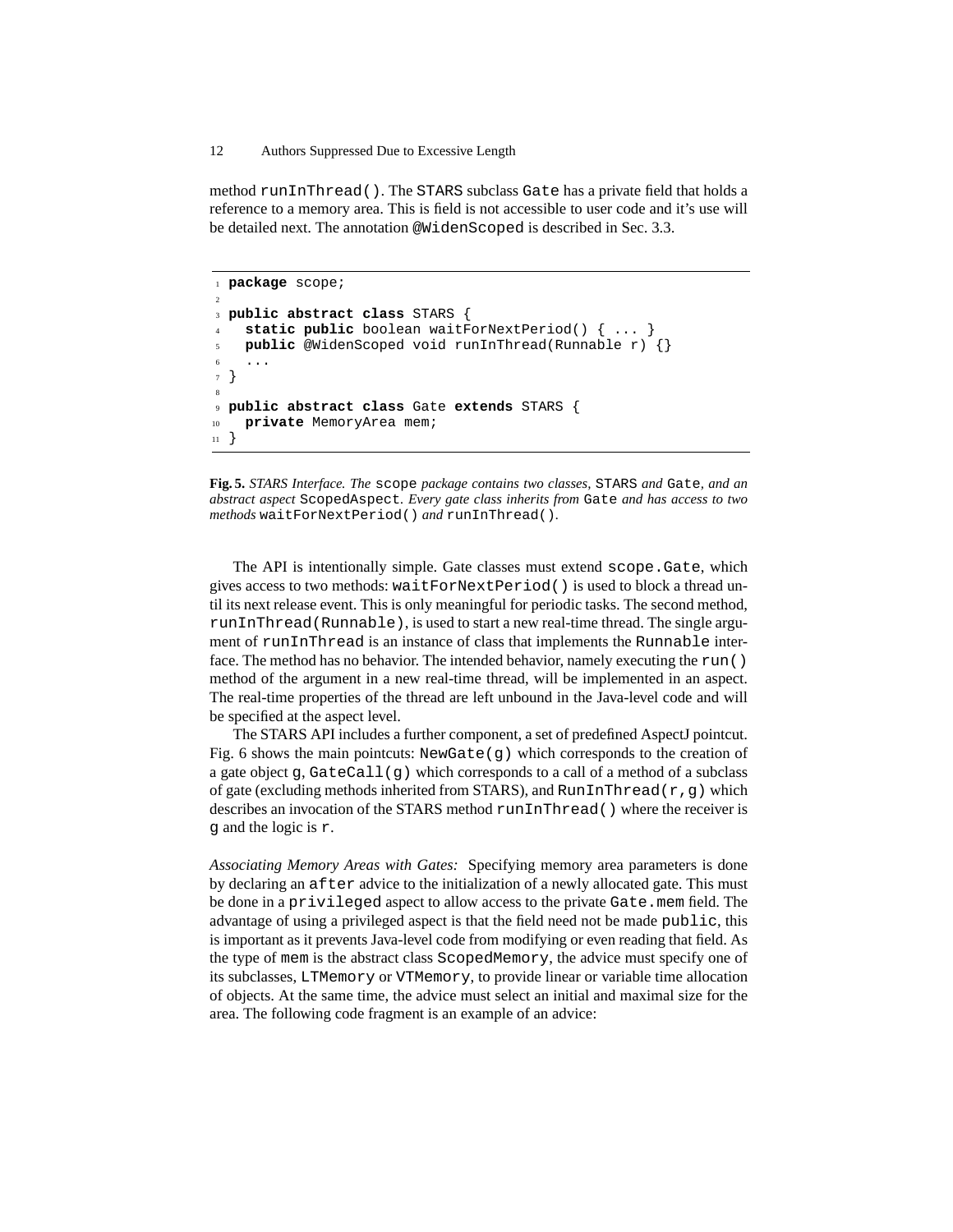```
1 after(Gate g): NewGate(g) && execution(MyGate.new(..)){
2 g.mem = new LTMemory( size );
3 }
```
This is an advice for an application class called MyGate. The developer has chosen a LTMemory area and has specified a maximum size for the area.

The code can get more involved when SizeEstimators are used to determine the proper size of the area. The following code fragment, Fig. 7, shows an advice that creates two instances of the SizeEstimator class. The initial estimator reserves space for 100 instances of Vector3d and 20 instances of Aircraft. The second estimator is used for the maximum size of the memory area. In this example, LTMemory is used to ensure linear time allocation.

*Creating Threads:* With STARS, threads are weaved in by aspects. The Java-level code does not need to include thread creation statements or calls to related RTSJ APIs. Instead the Java-level code will have a call to runInThread(r) where r is a runnable which contains a run() method. This runnable is the logic that will be run by the real-time thread.

As before, we use an advice, in this case an around advice, to weave the thread creation code. The example of Fig. 8 shows how to bind a RealtimeThread to a particular call of runInThread. The arguments to the advice are a gate g and a runnable r. The code creates several objects, instances of PriorityParameters, RelativeTime, and PeriodicParameters, which are used to configure the RealtimeThread. When the thread is started, it will run in the memory area denoted by g.mem and execute the run() method of r.

We now show an example, Fig. 9, of Java-level code that can be advised by the STARS aspect of Fig. 8 and Fig. 7. The following code fragment creates an instance of some application subclass of Gate, the class MyGate used in the example of Fig. 7.

```
1 privileged abstract aspect ScopedAspect {
   abstract pointcut InScope();
   3 pointcut NewGate(Gate g) : execution(Gate+.new(..))
                            &\& target(q)
                            5 && InScope();
   6 pointcut GateCall(Gate g) :
                          7 execution(public void Gate+.*(..))
                          &\& this(g);
9 pointcut RunInThread(Runnable r, STARS g) :
10 execution(void STARS+.runInThread(..))
11 && target(g)
12 && args(r);
13 \cdot \cdot \cdot14
```
**Fig. 6.** *STARS Interface. Every STARS aspect extends* ScopedAspect*, must define pointcut* InScope *and has access to a number of predefined pointcuts.*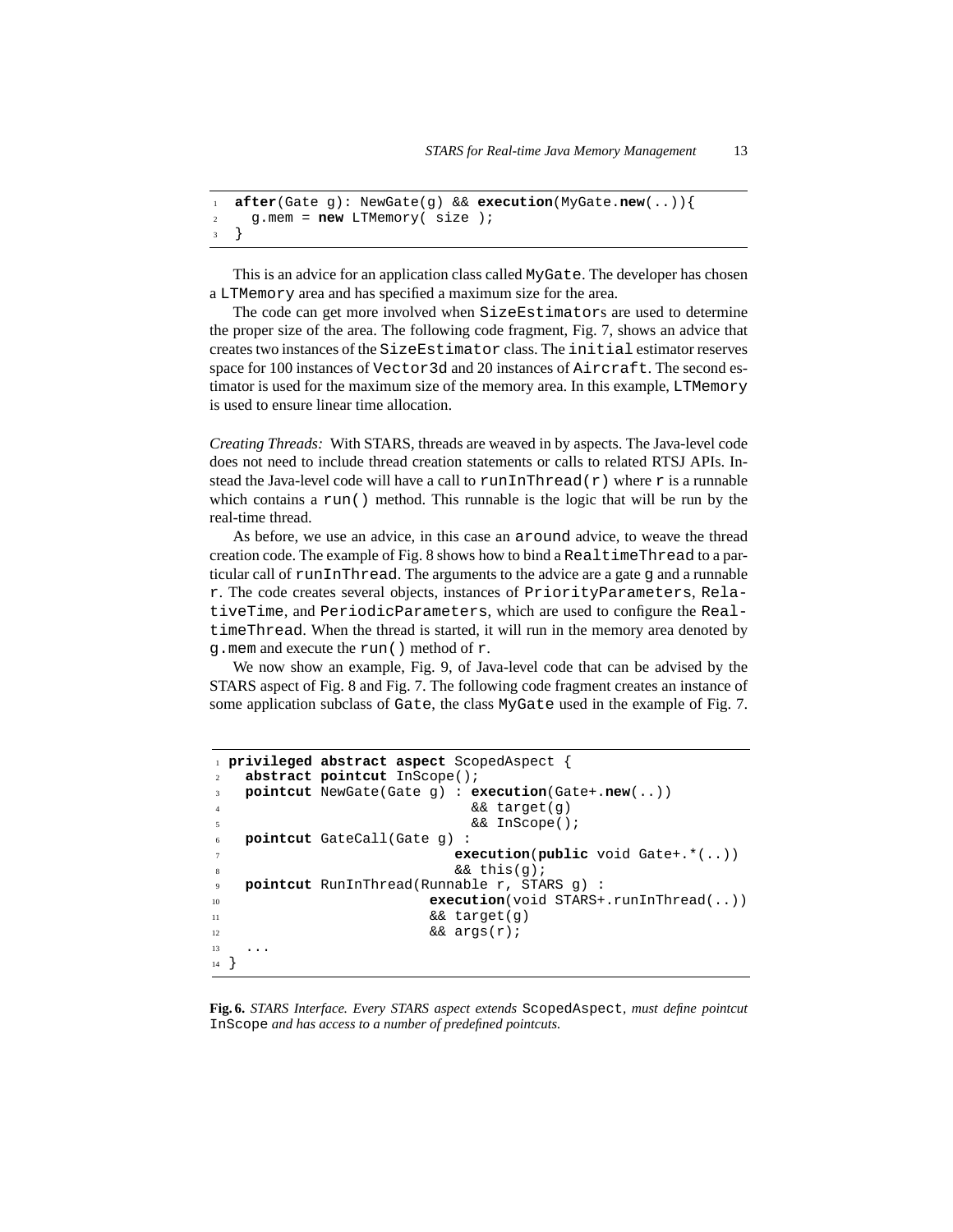```
1 after(Gate g): NewGate(g) && execution(MyGate.new(..)){
2 SizeEstimator initial = new SizeEstimator();
3 inital.reserve(Vector3d.class, 100);
    4 inital.reserve(Aircraft.class, 20);
    5 SizeEstimator maximum = new SizeEstimator( initial, 3);
    6 g.mem = new VTMemory( initial, maximum );
7 }
```
**Fig. 7.** *This advice binds a* RealTimeThread *to each invocation of* runInThread*.*

```
void around(STARS g, Runnable r): RunInThread(r, g){
2 PriorityParameters priority =
3 new PriorityParameters(PRIORITY);
4 RelativeTime time = new RelativeTime(PERIOD, 0);
5 PeriodicParameters period =
        new PeriodicParameters(null, time, null, null, null);
7 Thread t = new RealtimeThread(priority, period,
            null, ((Gate) g).mem, null, r);
     t.start();
10 }
```
**Fig. 8.** *This advice binds a* RealTimeThread *to each invocation of* runInThread*.*

The advice of Fig. 7 will create the instance VTMemory after the creation of the instance of MyGate. The body of runInThread() (which is empty) will never be executed, instead the newly created runnable object will be passed in as argument to the RealtimeThread created in Fig. 8. The behavior of this simple program is to periodically print a message on the console. The program will terminate with an out of memory exception when the VTMemory area fills up with StringBuffer and String objects allocated as a side effect of string concatenation.

```
Gate gate = new MyGate();
2 gate.runInThread(new Runnable() {
3 public void run() {
         while(true) {
            printline("iteration " + i++);
         STARS.waitForNextPeriod();<br>}
7 }
8 });
  9 ...
```
**Fig. 9.** *Application example.*

Periodic real-time threads are not the only way to arrange for the execution of real-time activities in the RTSJ. Fig. 10 shows how to bind a runnable to an an asyn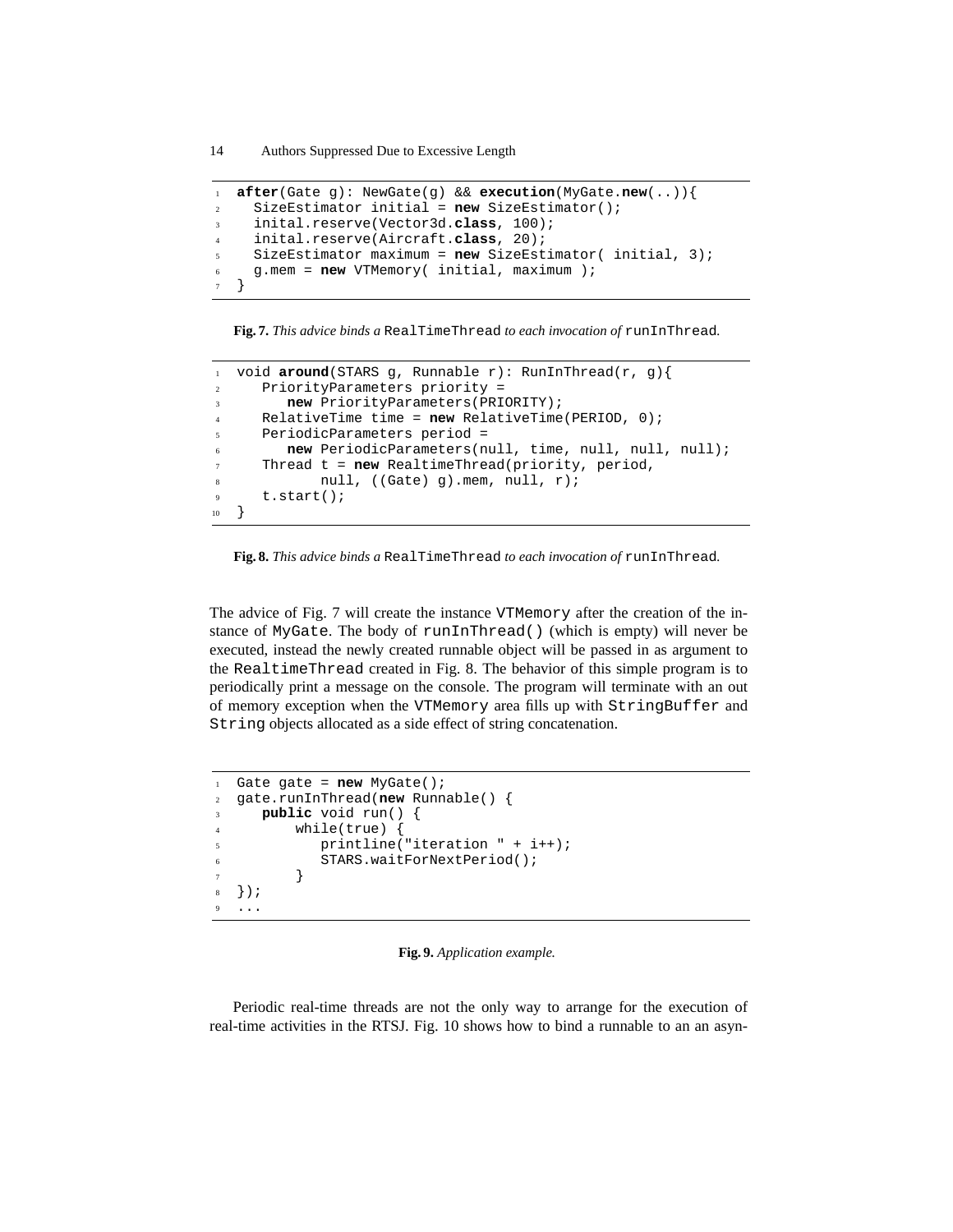chronous event handler. This is done, again, by an around advice attached to calls to the runInThread() method of a Gate. There is a difference though, in the case of an event handler the Java-level code should not use the waitForNextPeriod() method. The way to deals with this is to use AspectJ to report calls to the method as compile-time errors as shown in Fig. 10.

```
void around(STARS g, Runnable r): RunInThread(r, g){
2 final Runnable run = r;
3 BoundAsyncEventHandler handler =
4 new BoundAsyncEventHandler(priority, release, null,
          ((Gate)g) . \text{mem, null, false, r)6 {
          Runnable logic = run;
          8 public void handleAsyncEvent() {
9 logic.run();
10 }
\{11\} } ;
12 PeriodicTimer timer =
13 new PeriodicTimer(start, period, handler);
14 }
15
16 declare error : call(STARS.waitForNextPeriod());
```
**Fig. 10.** *This advices binds* runInThread *calls to an asynchronous event handler and turns calls to* waitForNextPeriod *into compile-time errors.*

Memory and threading are not the only real-time concerns that can be modularized with aspects. Tsang, Clarke and Baniassad have looked at some of the other uses of AspectJ in RTSJ programs [36]. Furthermore, calls to the RTSJ API are not the only parts of a system relevant from a real-time point of view. For instance, the choice of data structures or algorithm can be crucial for the timing properties of system. An example of such use of aspects can be found in the work of Wang et al. [37].

## **3 The STARS Prototype Implementation**

The STARS prototype has two software components — a checker, which takes plain Java code that is supposed to conform to the Scoped Types discipline, and verifies that it does in fact follow the discipline, and an series of AspectJ aspects that weaves in the necessary low-level API calls to run on a real-time virtual machine.

## **3.1 Checking the Scoped Types Discipline**

We must ensure that only programs that follow the scoped types discipline are accepted by the system: this is why we begin by passing our programs through a checker that enforces the discipline. Rather than implement a checker from scratch, we have employed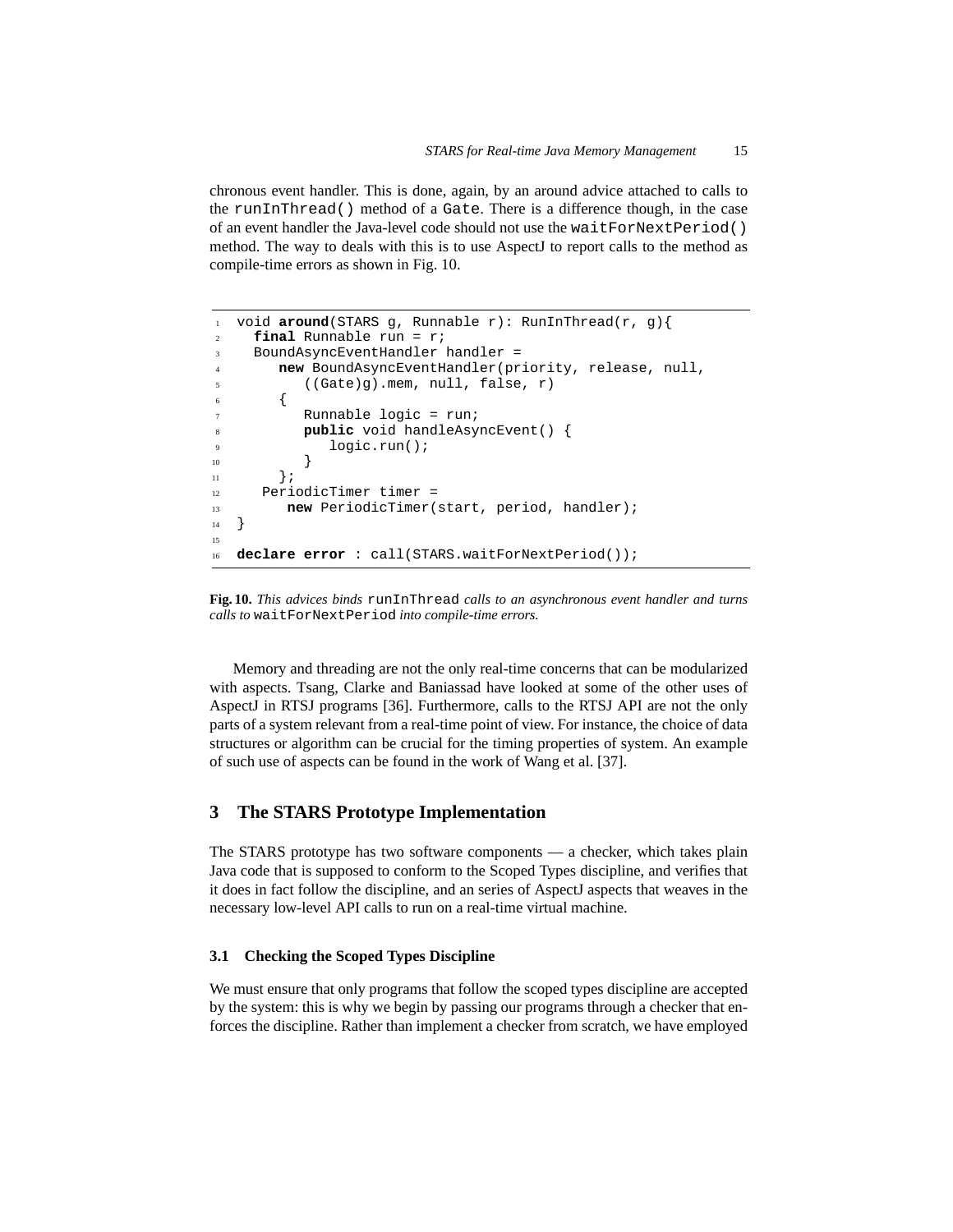the JAVACOP "pluggable types" checker [1]. Pluggable types [13] are a relatively recent idea, developed as extensions of soft type systems [15] or as a generalization of the ideas behind the Strongtalk type system [14]. The key idea is that pluggable types layer a new static type system over an existing (statically or dynamically typed) language, allowing programmers to have greater guarantees about their programs' behaviour, but without the expense of implementing entirely new type systems or programming languages. JAVACOP is a pluggable type checker for Java programs — using JAVACOP, pluggable type systems are designed by a series of syntax-directed rules that are layered on top of the standard Java syntax and type system and then checked when the program is compiled. STARS is a pluggable type system, and so it is relatively straightforward to check with JAVACOP. The design and implementation of JAVACOP is described in [1].

The JAVACOP specification of the Scoped Type discipline is approximately 300 lines of code. Essentially, we provide two kinds of facts to JAVACOP to describe Scoped Types. First we define which classes must be considered scoped or gate types; and then we restrict the code of those classes according to the Scoped Type rules.

Defining Scoped Types is relatively easy. Any class declared within the imm package or any subpackage is either a scoped type or a gate. Declaring a scoped type in the JAVACOP rule language is straightforward: a class or interface is scoped if it is in a scoped package and is not a gate. A gate is a class declared within a scoped package and with a name that case-insensitively matches that of the package. Array types are handled separately: an array is scoped if its element types are scoped.

```
1 declare gateNamed(ClassSymbol s){
2 require(s.packge.name.equalsIgnoreCase(s.name));
3 }
4 declare scoped(Type t){
    5 require(!t.isArray);
    6 require(!gateNamed(t.getSymbol));
    7 require(scopedPackage(t.getSymbol.packge));
\,9 declare scoped(Type t){
10 require(t.isArray && scoped(t.elemtype));
1112 declare gate(Type t){
13 require(!t.isArray);
14 require(gateNamed(t.getSymbol));
15 require(scopedPackage(t.getSymbol.packge));
16 }
```
The rule that enforces visibility constraints is only slightly more complex. The following rule matches on a class definition (line 1) and ensure that all types of all syntax tree nodes found within that definition (line 2) meet the constraints of Scoped Types. A number of types and syntactic contexts, such as Strings and inheritance declarations, are deemed "safe" (safeNodes on line 3, definition omitted) and can be used in any context. Lines 4-5 ensure that top level gates are only visible in the heap. Lines 7-8 ensure that a gate is only visible in its parent package. Lines 10-11 ensure that the visibility of a scoped type is limited to its defining package and subpackages. Lines 13-16 apply if c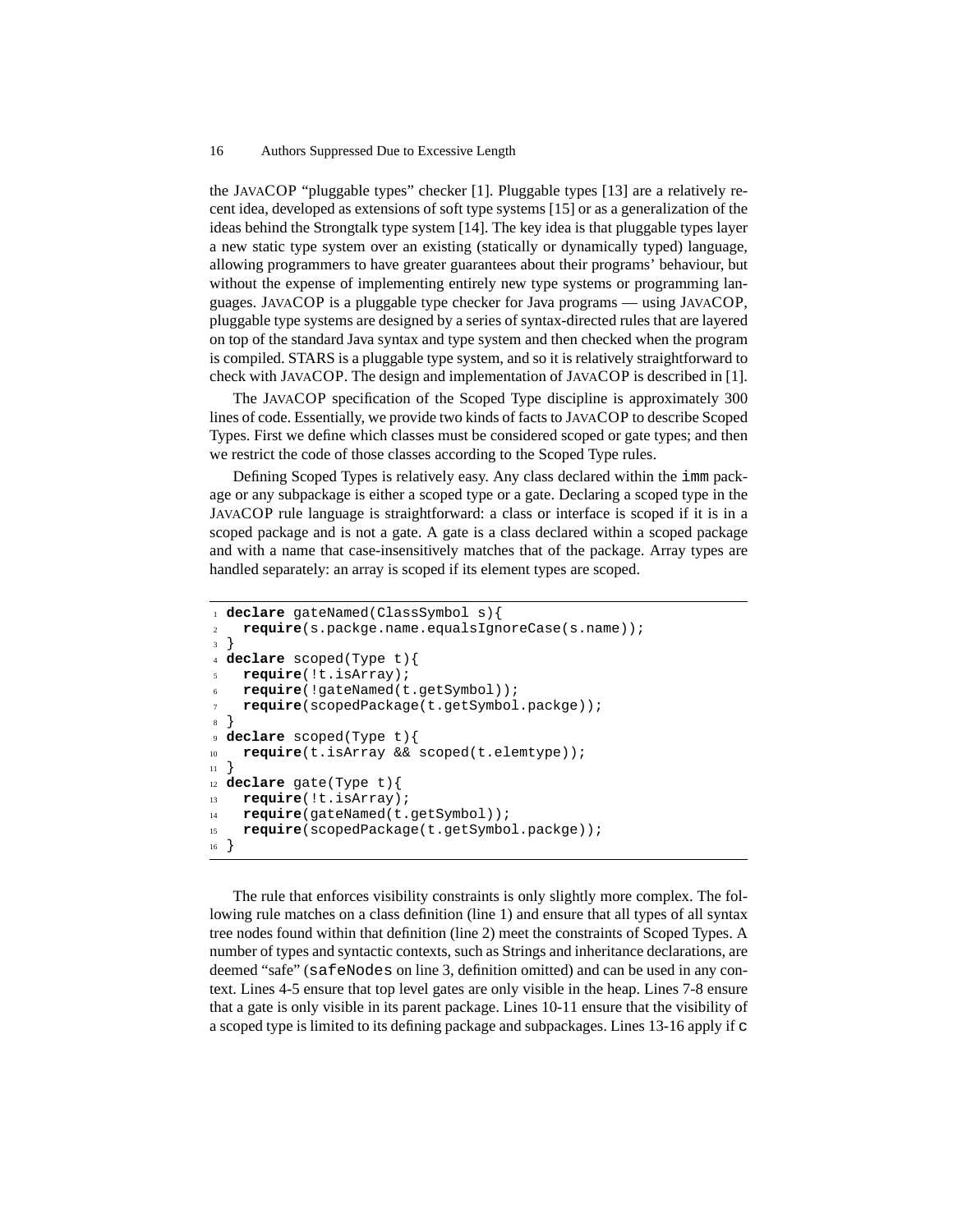is defined within a scoped package and ensure that types used within a scoped package are visible.

```
1 rule scopedTypesVisibilityDefn1(ClassDef c){
2 forall(Tree t : c){
   where(t-type != null & % Isafenode(t))where(topLevelGate(t.type)){
     5 require(!scopedPackage(c.sym.packge)):

    where(innerGate(t.type)){
     8 require(t.type.getSymbol.packge.owner == c.sym.packge):
      warning(t, "gate visible only in immediate superpackage"); }
10 where(scoped(t.type)){
11 require(t.type.getSymbol.packge.isTransOwner(c.sym.packge)):
12 warning(t, "type visible only in same or subpackage"); }
13 where(scoped(c.sym.type)){
14 require(scopedPackage(t.type.getSymbol.packge)
15 specialPackage(t.type.getSymbol.packge) ||
16 visibleInScopedOverride(t)):
17 warning(t, "Type not visible in scoped package."); }
18 }
19 }
20 }
```
We restrict widening of scoped types with the following rule. It states that if we are trying to widen a scoped type, then the target must be declared in the same scoped package, and if the type is a gate widening disallowed altogether. The safeWidening-Location predicate is an escape hatch that allows annotations that override the default rules.

```
1 rule scopedTypesCastingDef2(a <: b @ pos){
2 where(!safeWideningLocation(pos)){
  where(scoped(a))4 require(a.getSymbol.packge == b.getSymbol.packge) :

6 where(qate(a)) {
     7 require(b.isSameType(a)) :
      ; \}9 }
10 }
```
JAVACOP allows users to extend the Scoped Types specification with additional restrictions. It is thus possible to use JAVACOP to restrict the set of allowed programs further. The prototype implementation has one restriction, though, it does not support AspectJ syntax. JAVACOP is thus not able to validate the implementation of aspects. As long as aspects remain simple and declarative, this will not be a problem.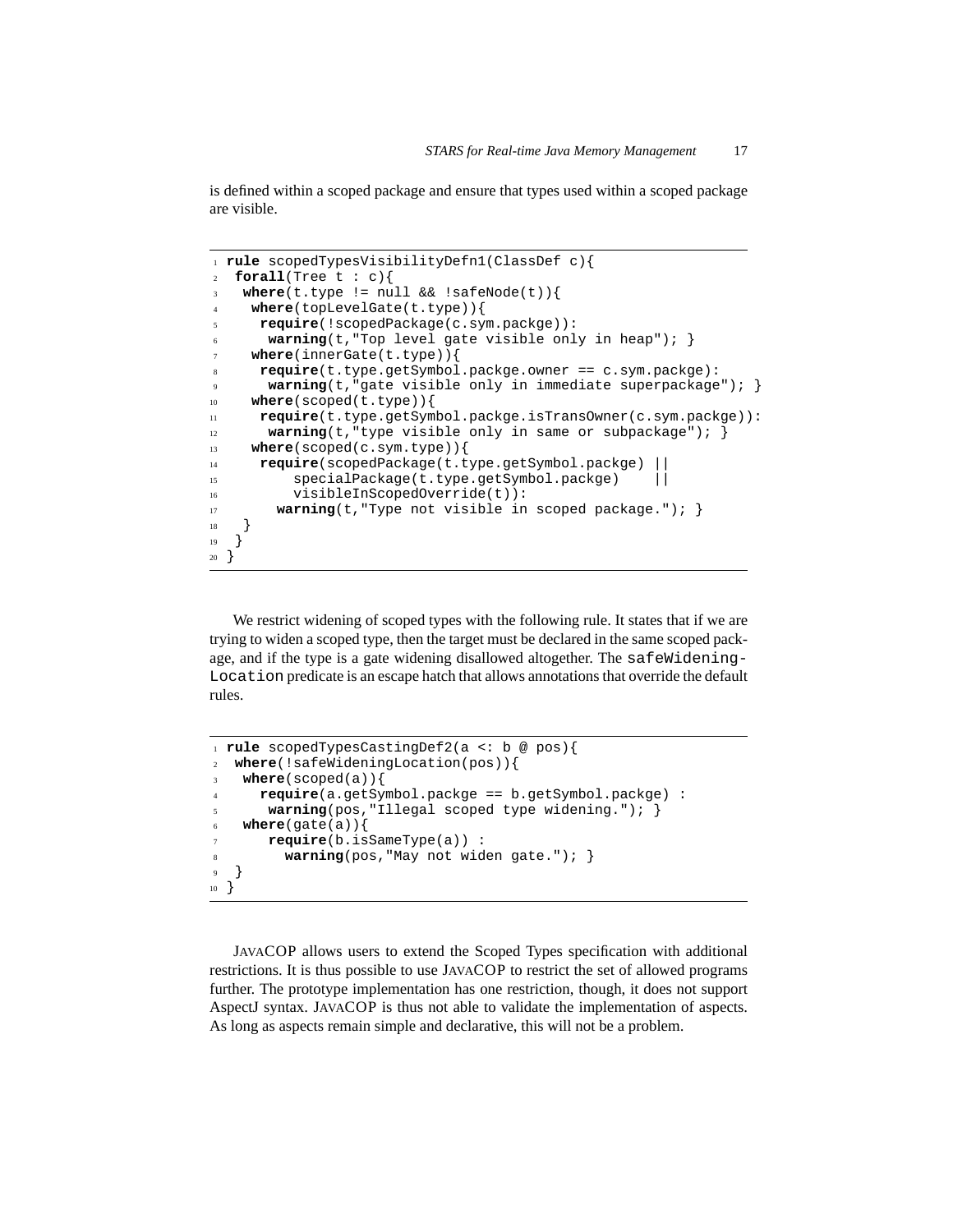#### **3.2 Instrumentation and Virtual Machine Support**

The implementation of STARS relies on a small number of changes to a real-time Java virtual machine. In our case, we needed only add 18 lines to the Ovm framework [2] and 105 of lines of AspectJ to provide the needed functionality.

The added functionality consists of the addition of three new methods to the abstract class MemoryArea. These methods expose different parts of the implementation of the MemoryArea.enter(). The STARSenter() method increments the reference count associated to the area, changes allocation context and returns an opaque reference to the VM's representation of the allocation context before the change. STARSexit() leaves a memory area, possibly reclaiming its contents and restores the previous allocation context passed in as argument. STARSrethrow() is used to leave a memory area with an exception. Three methods of the class LibraryImports which mediates between the user domain and the VM's executive were made public. They are: setCurrentArea() to change the allocation context, getCurrentArea() to obtain the allocation context for the current thread, and  $areaOf()$  to obtain the area in which an object was allocated. All of these methods operate on opaque references.

```
1 Opaque MemoryArea.STARSenter();
2 void MemoryArea.STARSrethrow(Opaque,Throwable);
3 void MemoryArea.STARSexit(Opaque area);
4
5 static Opaque LibraryImports.setCurrentArea(Opaque area);
6 static Opaque LibraryImports.getCurrentArea();
7 static Opaque LibraryImports.areaOf(Object ref);
```
We show two key advices from the ScopedAspect introduced in Figure 5. The first advice executes before the instance initializer of any scoped class or array (lines 1-4). This advice obtains the area of  $\circ$  – which is the object performing the allocation – and sets the allocation context to that area. The reasoning is that if we are executing a new then the target class must be visible. We thus ensure that it is co-located.

```
1 before(Object o): AllocInScope(o) {
   2 return LibraryImports
            3 .setCurrentArea(LibraryImports.areaOf(o));
4 }
```
We use the second advice to modify the behaviour of any call to a gate (recall that these can only originate from the immediate parent package). This around advice uses the memory region field of the gate to change allocation context. When the method returns we restore the previous area.

```
1 void around(Gate g) : GateCall(g) {
2 Opaque x = q.mem. STARSenter();
    3 try {
     4 try {
      proceed(g);
6 } catch(Throwable e) { g.mem.STARSrethrow(x, e); }
```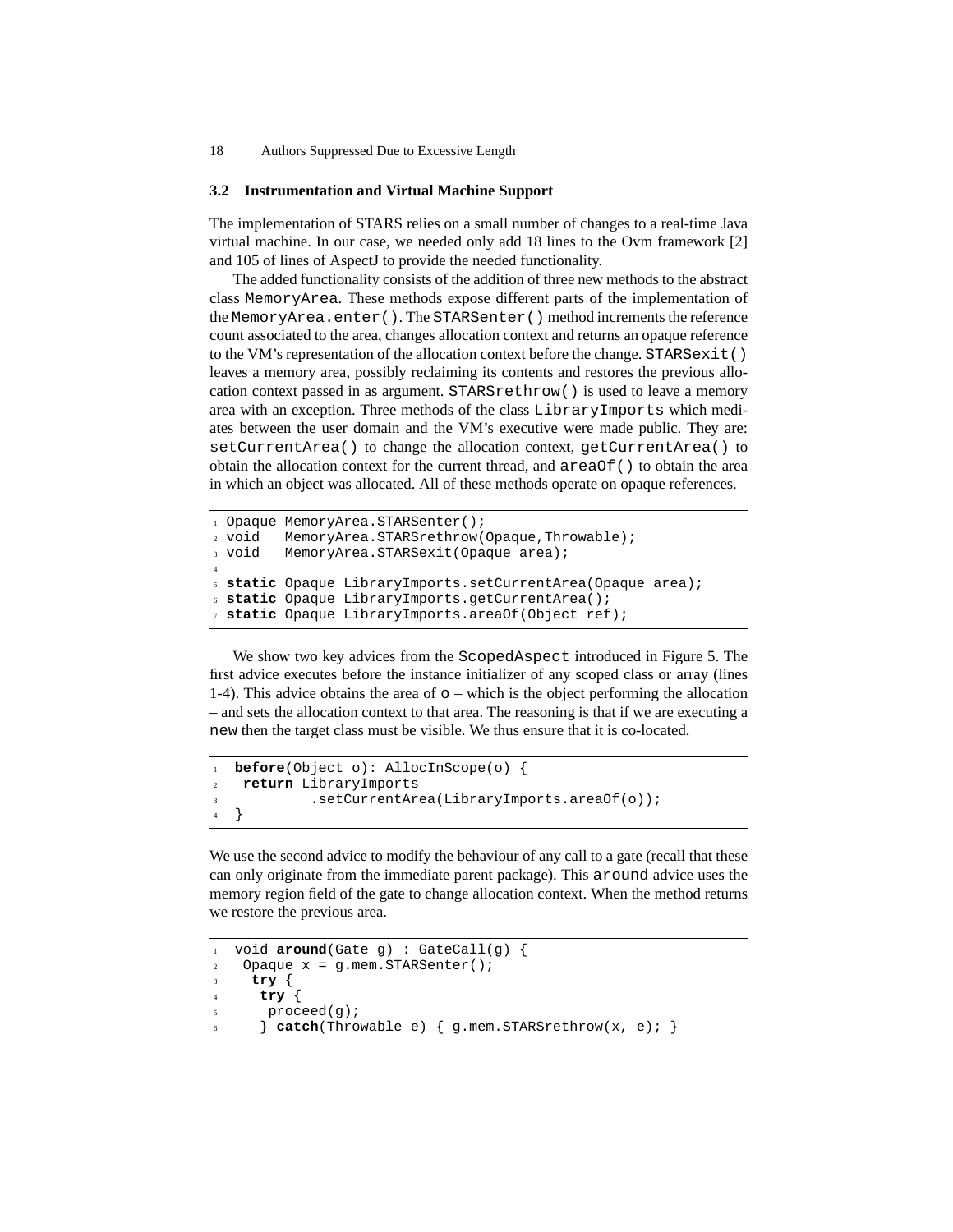```
\{ \text{finally} \{ \text{g.mem. STARSexit(x)}; \}8 }
```
### **3.3 Extensions and Restrictions**

We have found that, for practical reasons, a small numbers of adjustments needed to be made to the core of the scoped type system.

**Intrinsics.** Some important features of the standard Java libraries are presented as static methods on JDK classes. Invoking static methods from a scoped package, and especially ones that are not defined in the current package, is illegal. This is too restrictive and we relaxed the JAVACOP specification to allow calls to static methods in the following classes System, Double, Float, Integer, Long, Math, and Number. Moreover, we have chosen to permit the use of java.lang.String in scoped packages. Whether this is wise is debatable – for debugging purposes it is certainly useful to be able to construct messages, but it opens up an opportunity for runtime memory errors. It is conceivable that the JAVACOP rules will be tightened in the future to better track the use of scope allocated strings.

**Exceptions.** All subclasses of Throwable are allowed in a scoped package. This is safe within the confines of standard use of exceptions. If an exception is allocated and thrown within a scoped package, it is either caught by a handler within that package or escape out of the memory area. In which case it will be caught by the around advice at the gate boundary and STARSrethrow will allocate a RTSJ ThrowBoundary-Error object in the parent scope and rethrow the newly allocated error. One drawback of this rule is that a memory error could occur if a programmer managed to return/assign a scope-allocated error object to a parent area. Luckily there is a simple solution that catches most reasonable use-cases. We define a JAVACOP rule that allows exceptions to be created only if they are within a throw statement.

```
1 declare treeVisInScoped(Tree t){
2 require(NewClass n, Throw th;
         n <- env.tree && th<-env.next.tree) {
    4 require(th.expr == n);
5 require(t == n.clazz);
6 }
7 }
```
**Annotations.** We found that in rare cases it may be necessary to let users override the scoped type system — typically where (library) code is clearly correct, but where it fails the conservative Scoped Types checker. For this we provide two Java 5 annotations that are recognized by the JAVACOP rules. @WidenScoped permits to declare that an expression which performs an otherwise illegal widening is deemed safe. @MakeVisible takes a type and makes it visible within a class or method.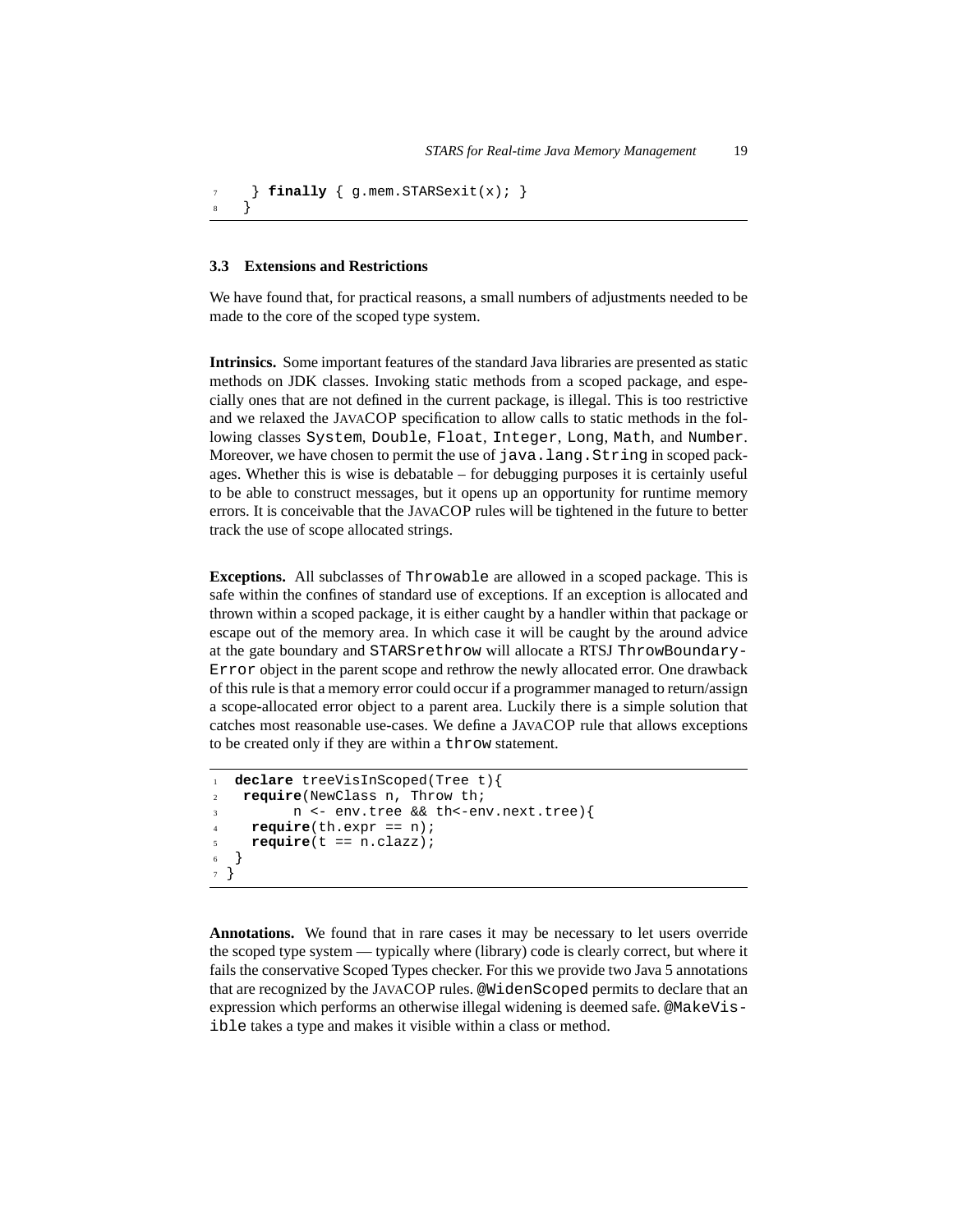**Reflection.** In the current implementation we assume that reflection is not used to manipulate scoped types. But a better solution would be to have reflection enforce the STARS semantics. This can be achieved by making the implementation of reflection scope-aware. Of course, whether reflection should be used in a hard real-time system, considering its impact on compiler analysis and optimization is open for discussion.

**Native methods.** Native methods are an issue for safety. This is nothing new, even normal Java virtual machines depend on the correctness of the implementation of native methods for type safety. We take the approach that native methods are disallowed unless explicitly permitted in a JAVACOP specification.

**Finalizers.** While the STARS prototype allows finalizers, we advocate that they should not be used in scoped packages. This because there is a well-known pathological case where a NoHeapRealtimeThread can end up blocking for the garbage collector due to the interplay of finalization and access to scope by RealtimeThreads. This constraint is not part of the basic set of JAVACOP rules. Instead we add it as a userdefined extension to the rule set. This is done by the following rule:

```
1 rule nofinalizers(MethodDef m){
2 where(m.name.equals("finalize") && m.params.length == 0){
    3 require(ClassSymbol c; c <- m.sym.owner) {
     4 require(!scopedPackage(c.packge)):
5 warning(m,"Scoped class may not define a finalizer");
6 }
  7 }
8 }
```
## **4 Case Study: A Real-time Collision Detector**

We conducted a case study to demonstrate the relative benefits of STARS. The software system used in this experiment is modeling a real-time *collision detector* (or CD). The collision detector algorithm is about 25K Loc and was originally written with the Realtime Specification for Java. As a proof-of-concept for our proposal, we refactored the CD to abide by the scoped type discipline and to use aspects.

The architecture of the STARS version of the CD is given in Fig. 11. The application has three threads, a plain Java thread running in the heap to generate simulated workloads, a 5Hz thread whose job is to communicate results of the algorithm to an output device and finally a 10Hz NoHeapRealtimeThread which periodically acquires a data frame with positions of aircrafts from simulated sensors. The system must detect collision before they happen. The numbers of planes, airports, and nature of flight restrictions are variables to the system.

The refactoring was done in three stages. First, we designed a scope structure for the program based on the ScopedMemory areas used in the CD. Second, we moved classes amongst packages so that the STARS-CD package structure matched the scope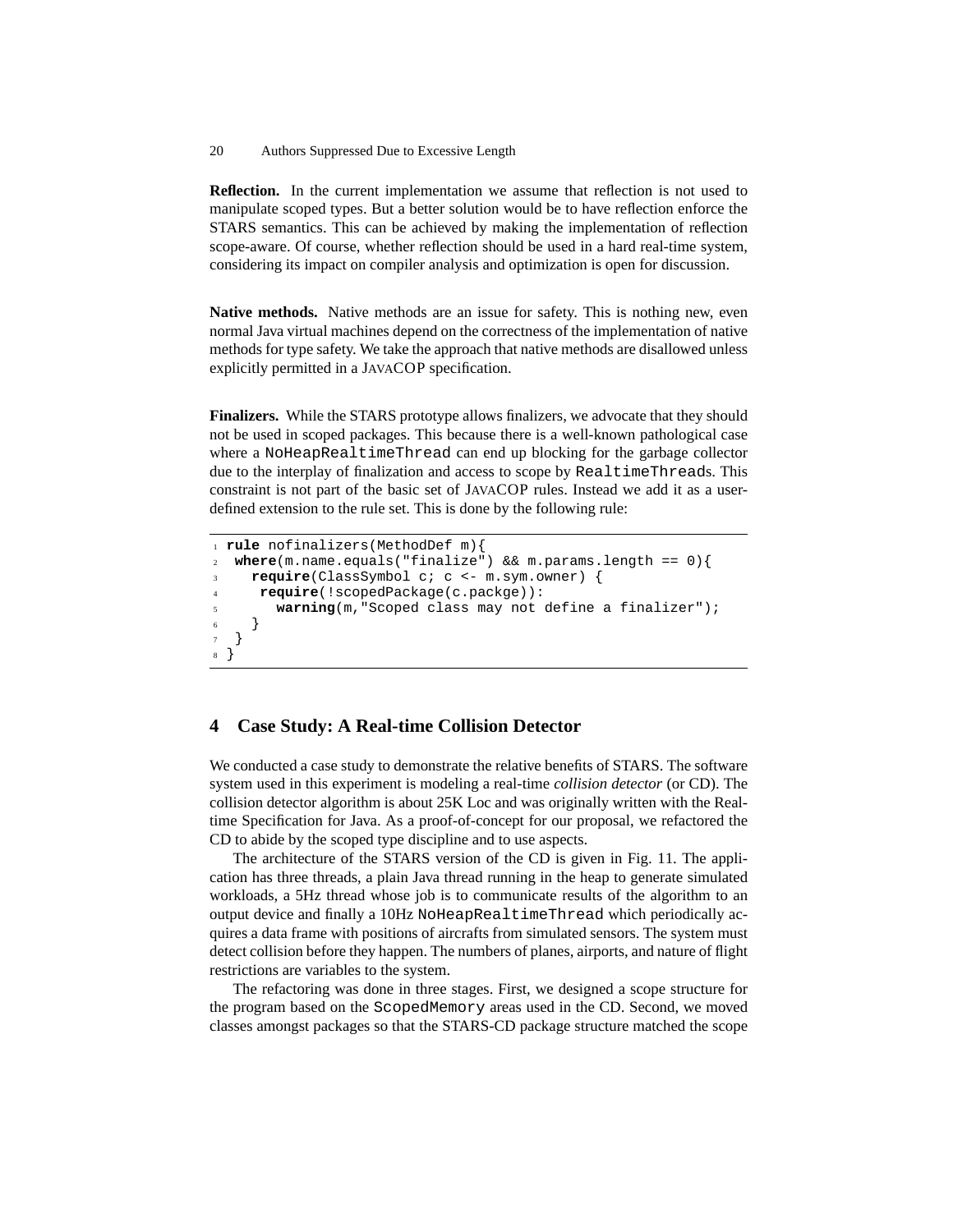structure. Third, we removed or replaced explicit RTSJ memory management idioms with equivalent constructs of our model.

Fig. 12 compares the package structure of the two versions. In the original CD the packages atc and command were responsible of computing trajectories based on a user-defined specification. They were not affected by the refactoring. Package detector contained all of the RTSJ code as well the program's main(). Finally util contained a number of general purpose utility classes. We split the code in the detector package in four groups. The package heap contains code that runs in the heap–this is the main and the data reporting thread. The package imm contains classes that will be allocated in immortal memory and thus never reclaimed. Below immor-



**Fig. 11.** *Collision Detector. The CD uses two scoped memory areas. Two threads run in the heap: the first simulates a workload, the second communicate with an output device. The memory hierarchy consists of* imm *(immortal memory) for the simulated workload,* imm.runner *for persistent data, and* imm.runner.detector *for frame specific data.*

| <b>CD</b> packages |             | classes Scoped CD packages | classes     |
|--------------------|-------------|----------------------------|-------------|
|                    | per package |                            | per package |
| atc                | 989         | llatc                      | 989         |
| command            | 21198       | command                    | 21198       |
| util               | 927         | util                       | 927         |
| detector           | 1041        |                            |             |
|                    |             | heap                       | 105         |
|                    |             | imm                        | 120         |
|                    |             | imm.runner(1)              | 162         |
|                    |             | imm.runner.detector(5)     | 1587        |
|                    |             | collections (22)           | 8322        |

**Fig. 12.** *Package structure of the CD (left) and the STARS CD (right). Number in parenthesis indicate the classes that had to be duplicated to abide by the scoped type constraints.*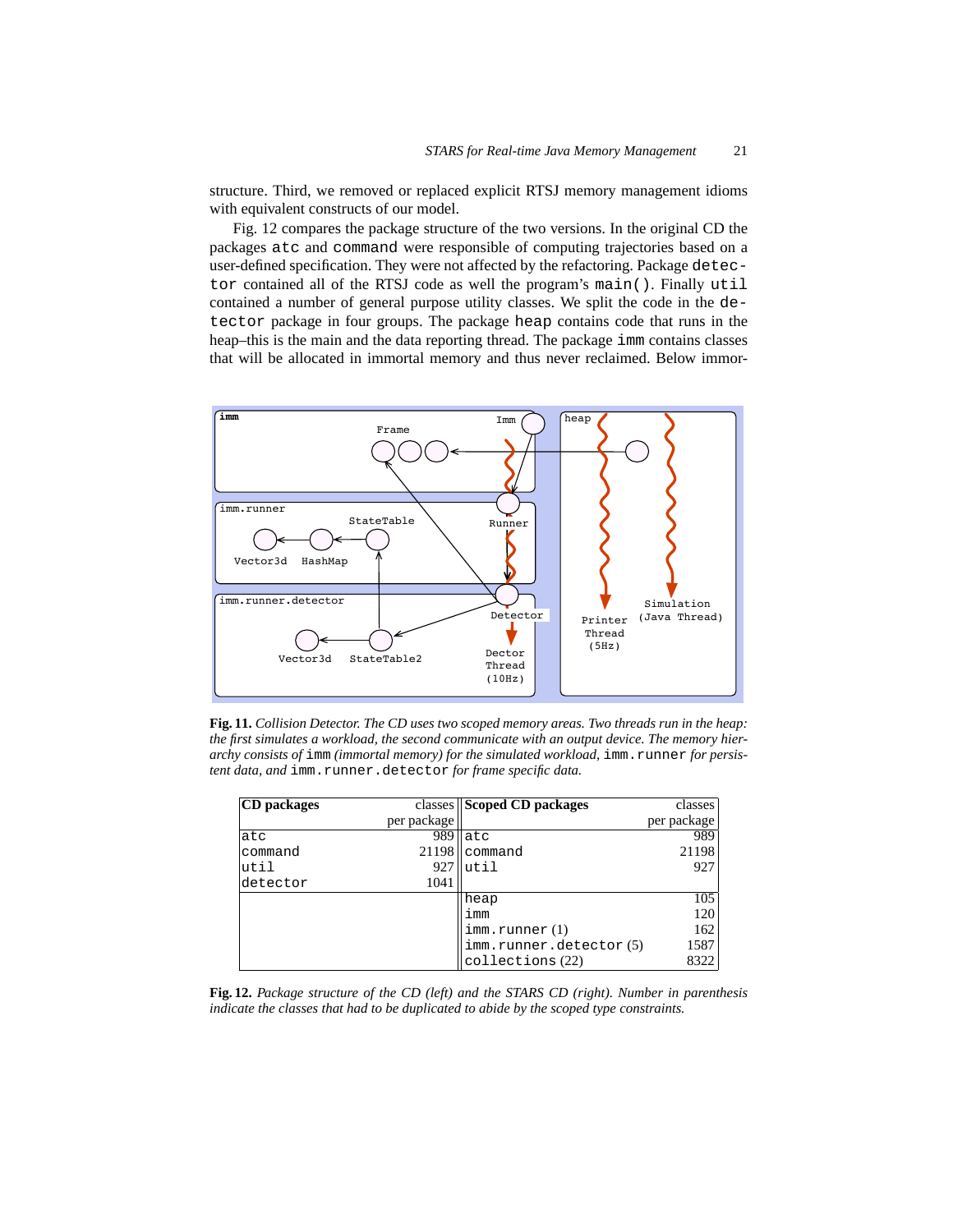tal memory there is one scope that contains the persistent state of the application, we defined a package imm.runner for this. The main computation is done in the last package, imm.runner.detector. This is the largest real-time package which contains classes that are allocated and reclaimed for each period.

```
1 privileged aspect CDAspect extends ScopedAspect{
2
  3 before(Gate g): NewGate(g) && execution(Runner.new(..)){
4 g.mem = new LTMemory(Constants.SIZE*2,Constants.SIZE*2);
5 }
6
  7 before(Gate g): NewGate(g) && execution(Detector.new(..)){
8 g.mem = new LTMemory(Constants.SIZE);
9 }
10
11 void around(STARS g, Runnable r): RunInThread(r, g){
12 Thread t = new NoHeapRealtimeThread(
13 new PriorityParameters(Constants.PRIORITY),
14 new PeriodicParameters(null,
15 new RelativeTime(Constants.PERIOD, 0),
16 10 null, null, null),
17 mull, ((Gate) g).mem, null, r);
18 t.start();
19 }
20 }
```
**Fig. 13.** *Real-time Aspect for the CD. The aspect specifies the characteristics of memory areas as well as that of the real-time thread used by the application. The CD logic does not refer to any of the RTSJ APIs.*

The entire code of the real-time aspect for the CD is given in Fig. 13. This aspect simply declares the memory area types for the imm.runner and imm.runner.detector gates. Then it gives an around advice that specifies that the thread used by the CD algorithm is a NoHeapRealtimeThread and gives appropriate scheduling and priority parameters.

The overall size of the Scoped CD has increased because we had to duplicate some of the utility collection classes. This duplication is due to our static constraints. A number of collection classes were used in the imm.runner package to represent persistent state, and in the imm.runner.detector package to compute collisions. While we could have avoided the duplication by fairly simple changes to the algorithm and the use of problem specific collections, our goal was to look at the 'worst-case' scenario, so we tried to make as few changes to the original CD as possible. The methodology used to duplicate collection classes is straightforward: we define a scoped replacement for the Object class and replace all occurrences of Object in the libraries with the scoped variant. There were some other minor changes, but these were also fairly straightforward.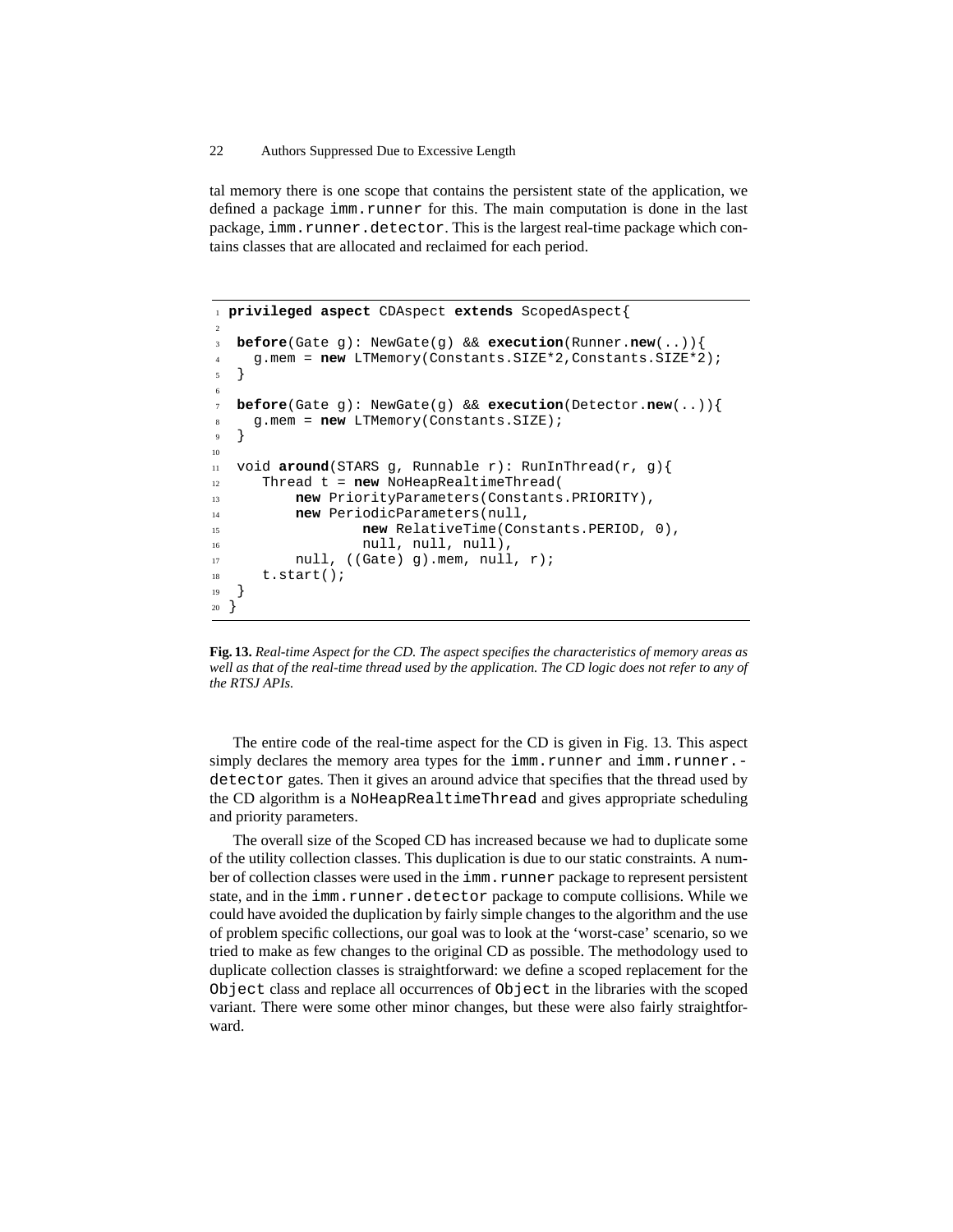#### **4.1 Patterns and Idioms**

RTSJ programmers have adopted or developed a number of programming idioms to manipulate scopes. After changing the structure of the original CD, we need to convert these idioms into corresponding idioms that abide by our rules. In almost every case, the resulting code was simpler and more general, because it could directly manipulate standard Java objects rather than having to create and manage special RTSJ scope metaobjects explicitly.

**Scoped Run Loop.** At the core of the CD is an instance of the ScopedRunLoop pattern identified in [32]. The Runner class creates a Detector and periodically executes the detector's run() method within a scope. Fig. 14 shows both the RTSJ version and the STARS version. In the RTSJ version, the runner is a NoHeapRealtimeThread which has in its run() method code to create a new scoped memory (lines  $11-12$ ) and a run loop which repeatedly enters the scope passing a detector as argument (lines 17-18).

In the STARS version, Runner and Detector are gates to nested packages. Thus the call to run() on line 16 will enter the memory area associated with the detector. Objects allocated while executing the method are allocated in this area. When the method returns these objects will be reclaimed. Fig. 15 illustrates how a Runner is started. In the RTSJ version a scoped memory area is explicitly created (lines 2-3) and the real-time arguments are provided (lines 6-11). In the STARS version most of this is implicit due to the fact that a runner is a gate and the use of the runInThread() method which is advised to create a new thread. What should be noted here is that, in this particular example, STARS separates the real-time support from the non-real-time code.

**Multiscoped Object.** A multiscoped object is an object which is used in several allocation contexts as defined in [32]. In the RTSJ CD the StateTable class keeps persistent state and is allocated in the area that is not reclaimed on each period. This table has one entry per plane holding the plane's call sign and its last known position. There is also a method createMotions() invoked from the transient scope. The class appears in Fig. 16.

This code is particularly tricky because the state table object is allocated in the persistent area and the method createMotions() is executed in the transient area (when called by the Detector). The object referred to by pos (line 8) is transient and one must be careful not to store it in the parent scope. When a new plane is detected, old is null (line 11) and a new position vector must be added to the state table. The complication is that at that point the allocation context is that of the transient area, but the HashMap was allocated in the persistent scope (line 2). So we must temporarily change allocation context. This is done by defining an inner class whose sole purpose is to create a new vector and add it to the hash map (lines 23-39). The context switch is performed in lines 15-17 by first obtaining the area in which the StateTable was allocated, and finally executing the Putter in that area (line 17). This code is a good example of the intricacy of RTSJ programming.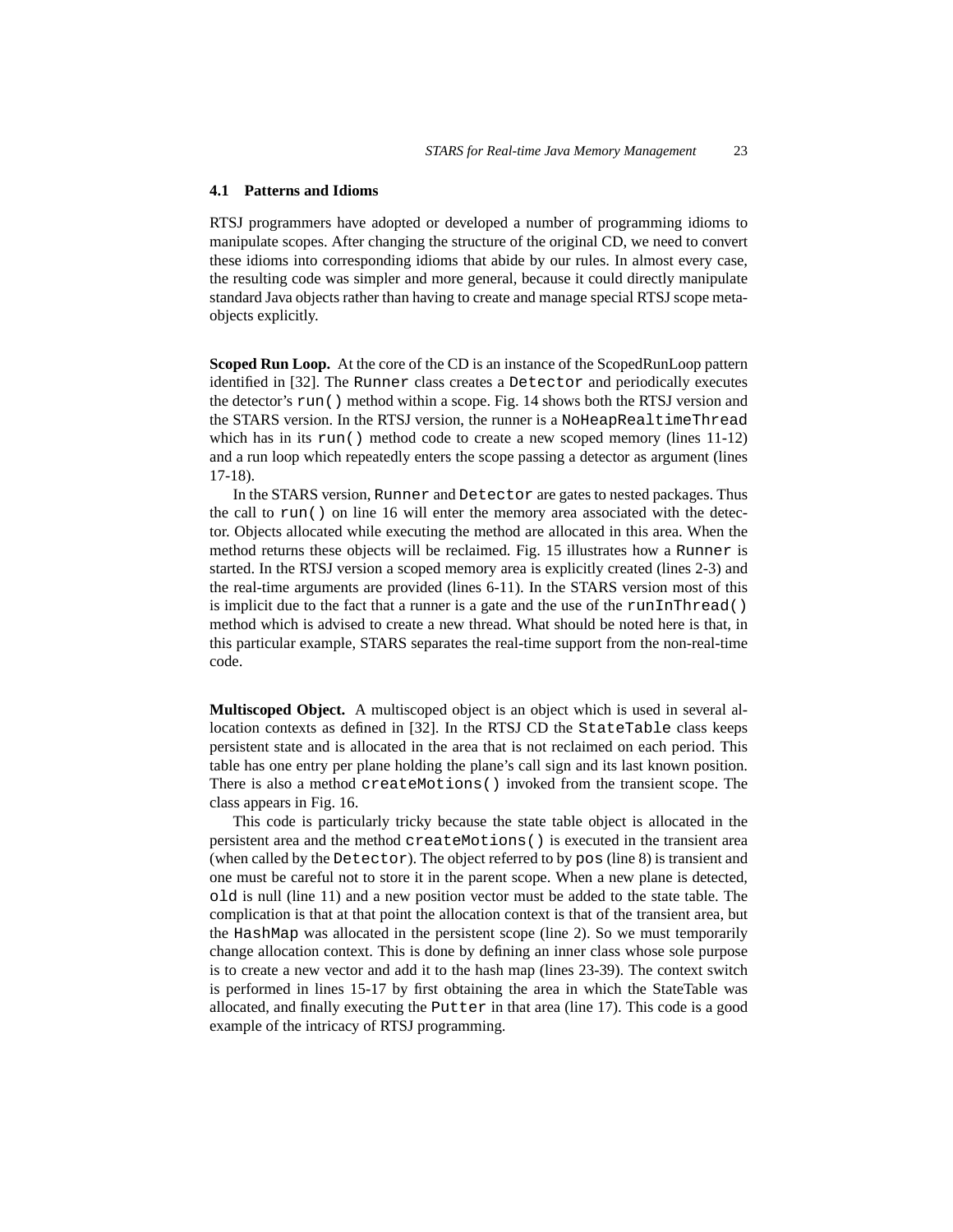The scoped solution given in Fig. 17 makes things more explicit. The StateTable class is split in two. One class, imm.runner.StateTable, for persistent state and a second class, imm.runner.detector.StateTable2 that has the update method. This split makes the allocation context explicit. A StateTable2 has a reference to the persistent state table. The createMotions() method is split in two parts, one that runs in the transient area (lines 23-30) and the other that performs the update to the persistent data (lines 8-14).

```
1 public class Runner extends
2 NoHeapRealtimeThread { 2
3
4 public Runner(
5 PriorityParameters r,
5
6 PeriodicParameters p,
6
7 MemoryArea m) {
s super(r, p, m);
9 }
10 public void run() {
11 final LTMemory cdmem =
12 new LTMemory(CDSIZE, CDIZE); 12
13 StateTable st =
14 new StateTable();
15 Detector cd =
16 new Detector(st, SIZE);
17 while (waitForNextPeriod()) 17 }
18 cdmem.enter(cd);
19 }
20 }
                                 1 public class Runner
                                          2 extends Gate {
                                 3
                                  4
                                  7
                                  8
                                  9
                                10 public void run() {
                               11 StateTable st =
                                     12 new StateTable();
                        13 Detector cd =
                                14 new Detector(st, SIZE);
                                 15 while (waitForNextPeriod())
                                \left\{\n \begin{array}{c}\n 16 \\
 17\n \end{array}\n \right\} cd.run();
                                 18 }
                                 19
                                 20
```
**Fig. 14.** *Scoped Run Loop Example. The Runner class: RTSJ version (on the left) and Scoped version (on the right).*

|                | public void run() {                   |                | <b>public</b> void run() { |
|----------------|---------------------------------------|----------------|----------------------------|
| $2^{\circ}$    | LTMemory memory =                     | $\mathfrak{D}$ | Runner $rt =$              |
| $\overline{3}$ | new LTMemory (MSZ, MSZ);              | 3              | $new$ Runner();            |
| $\overline{4}$ | NoHeapRealtimeThread rt =             | $\overline{4}$ | $runInThread(rt)$ ;        |
| 5              | new Runner(new PriorityParameters(P), | 5              |                            |
| 6              | new PeriodicParameters(null,          | 6              |                            |
| $\tau$         | $new$ RelativeTime(PER, $0$ ),        |                |                            |
| $\overline{8}$ | $new$ RelativeTime $(5,0)$ ,          | 8              |                            |
| 9              | $new$ RelativeTime(50,0),             | 9              |                            |
| 10             | $null, null)$ ,                       | 10             |                            |
| 11             | $memory)$ ;                           |                |                            |
| 12             | rt.start()                            |                |                            |
| 13             |                                       | 13             |                            |
|                |                                       |                |                            |

**Fig. 15.** *Starting up. The* imm.Imm.run() *method: RTSJ version (left-hand side) and Scoped version (right-hand side).*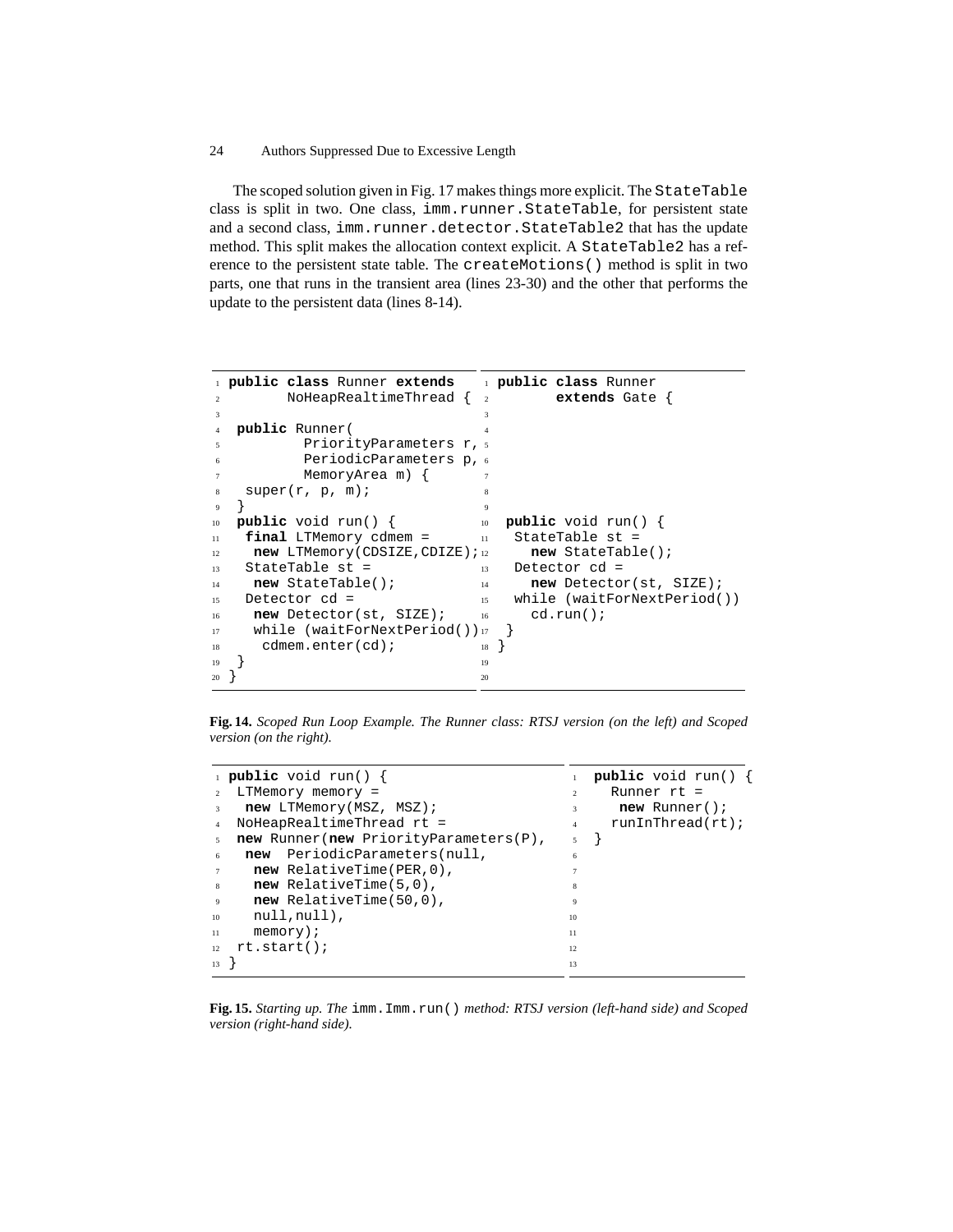Since our type system does not permit references to subpackages the arguments to StateTable.put() are primitive. The most displeasing aspect of the refactoring is that we had to duplicate the Vector3d class - there are now two identical versions - in each imm.runner and imm.runner.detector. We are considering extensions to the type system to remedy this situation.

## **4.2 Performance Evaluation**

We now compare the performance of three versions of the CD: with the RTSJ, with STARS, and with a real-time garbage collector. The latter was obtained by ignoring the STARS annotations, with all objects allocated in the heap. The benchmarks were run on an AMD Athlon(TM) XP1900+ running at 1.6GHz, with 1GB of memory. The operating system is Real-time Linux with a kernel release number of 2.4.7- timesys-3.1.214.

```
1 class StateTable {
2 HashMap prev = new HashMap();
3 Putter putter = new Putter();
4
5 List createMotions(Frame f) {
6 List ret = new LinkedList();
7 for (...) {
8 Vector3d pos = new Vector3d();
9 Aircraft craft = iter.next(newpos);
10\,11 Vector3d old = (Vector3d) prev.get(craft);
12 if (old == null) {
13 putter.c = craft;
14 putter.v = pos;
15 MemoryArea current =
16 MemoryArea.getMemoryArea(this);
17 mem.executeInArea(putter);
18 }
19 }
20 return ret;
21 }
22
23 class Putter implements Runnable {
24 Aircraft c;
25 Vector3d v;
26 public void run() {
27 prev.put(c, new Vector3d(v));
{\bf 28}29 }
30 }
```
**Fig. 16.** *RTSJ StateTable. This is an example of a RTSJ multiscoped object – an instance of class allocated in one scope but with some of its methods executing in a child scope. Inspection of the code does not reveal in which scope* createMotions() *will be run. It is thus incumbent on the programmer to make sure that the method will behave correctly in any context.*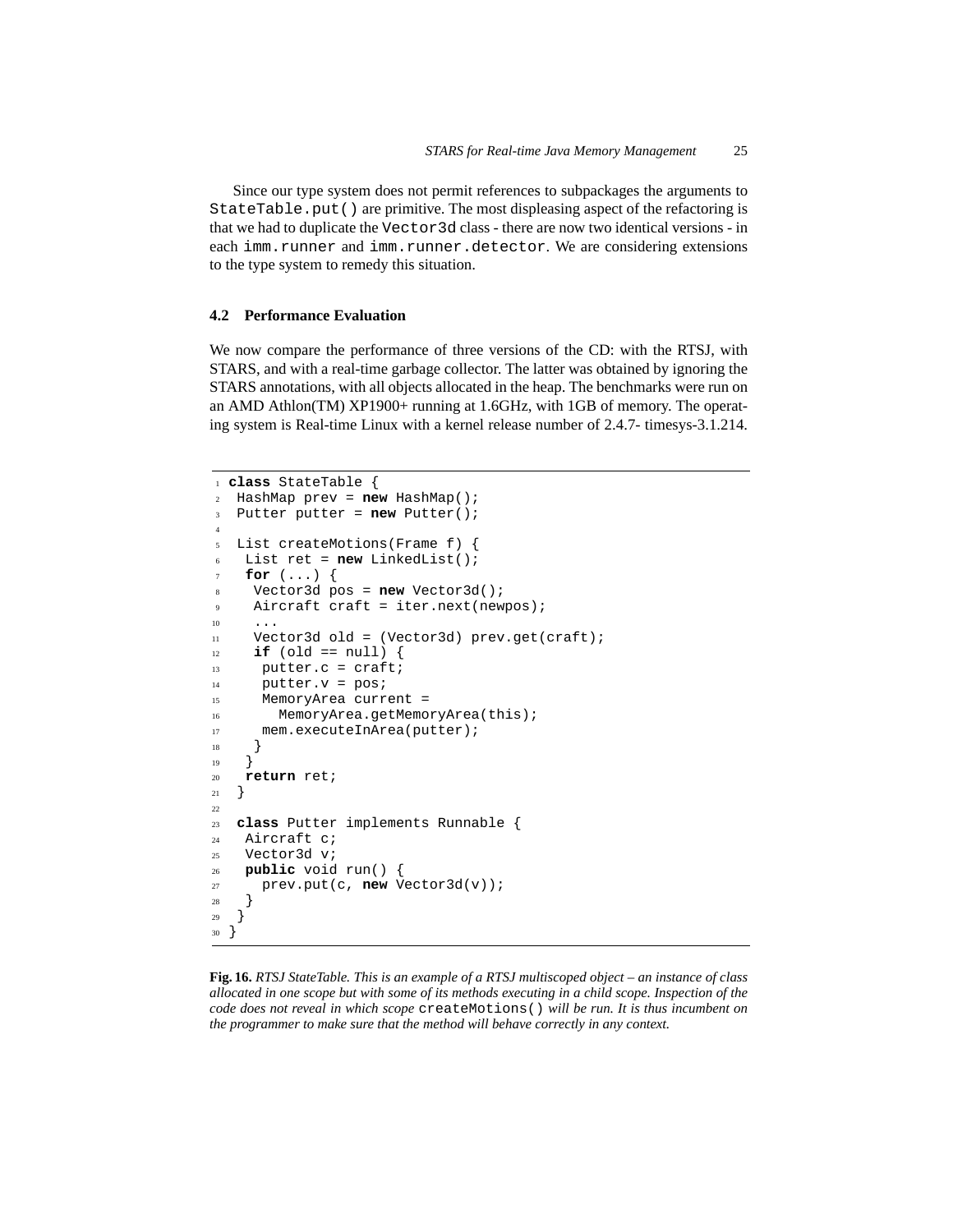We rely on AspectJ 1.5 as our weaver. We use the Ovm virtual machine framework [5] with ahead-of-time compilation ("engine=j2c, build=run"). The GCC 4.0.1 compiler is used for native code generation. The STARS VM was built with dynamic read and write barriers turned off. The application consists of three threads, 10Hz, 5Hz, and plain Java. Priority preemptive scheduling is performed by the RTSJVM.

Fig. 18 shows the difference in running time between the three versions of the CD. The x-axis plots input frames while the x-axis gives the time the application took to process that frame of input. The per-frame processing time depends on the relative positions of the planes. Thus some frames are processed faster than others. For instance all graphs show a slight increase in processing time for frames 190-200, this is normal application behavior.

For each configuration of the virtual machine, we list median, average and maximum per-frame processing times. Minimum times are not meaningful as they are dominated by virtual machine-specific overheads. With Scoped Memory, the maximum pro-

```
1 package imm.runner;
2 public class Vector3d { ... }
3
4 public class StateTable {
5 HashMap prev = new HashMap();
6
7 void put(Aircraft craft, float x, float y, float z) {
8 Vector3d old = prev.get(craft);
9 if (old==null)
10 prev.put(craft, new Vector3d(x, y, z));
11 else
12 old.set(x, y, z);
13 }
14 }
15
16 package imm.runner.detector;
17 class Vector3d { ... }
18
19 class StateTable2 {
20 StateTable table;
21
22 List createMotions(Frame f) {
23 List ret = new LinkedList();
24 for (...) {
25 Vector3d pos = new Vector3d();
26 \cdot \cdot \cdot27 table.put(craft, pos.x, pos.y, pos.z);
28 }
29 return ret;
30 }
31 }
```
**Fig. 17.** *STARS StateTable. With scoped types the table is split in two. This makes the allocation context for data and methods explicit.*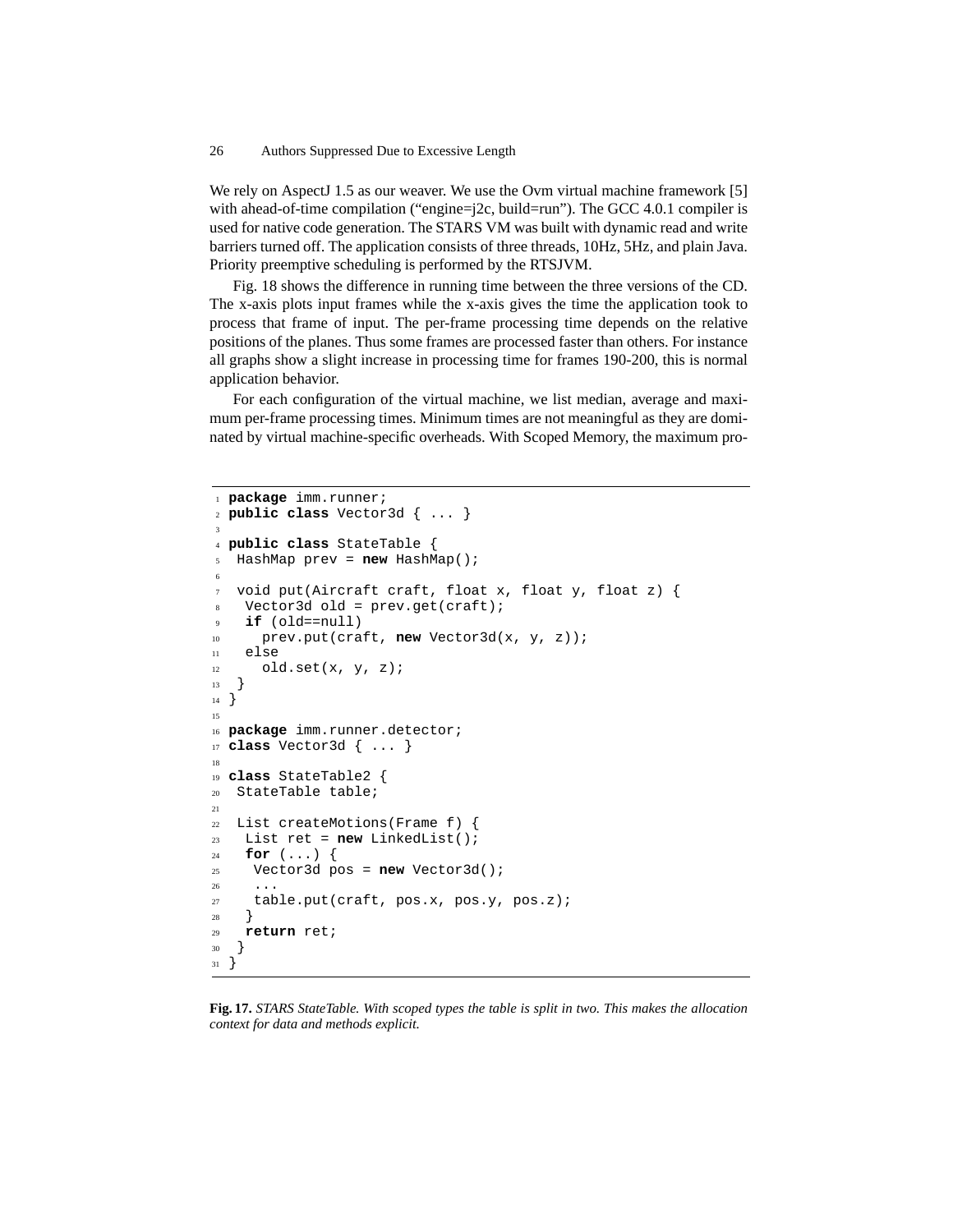

**Fig. 18.** *Performance Evaluation. Comparing the performance of the collision detection implemented with (a) RTSJ, (b) STARS and (c) Java with a real-time garbage collector. We measure the time needed to process one frame of input by a 10Hz high-priority thread. The x-axis shows input frames and the y-axis processing time in milliseconds. The RTGC spikes at 43ms when the GC kicks in. No deadlines are missed. The average per frame processing time of STARS is 28% less than that of RTSJ and RTGC. Variations in processing time are due to the nature of the algorithm.*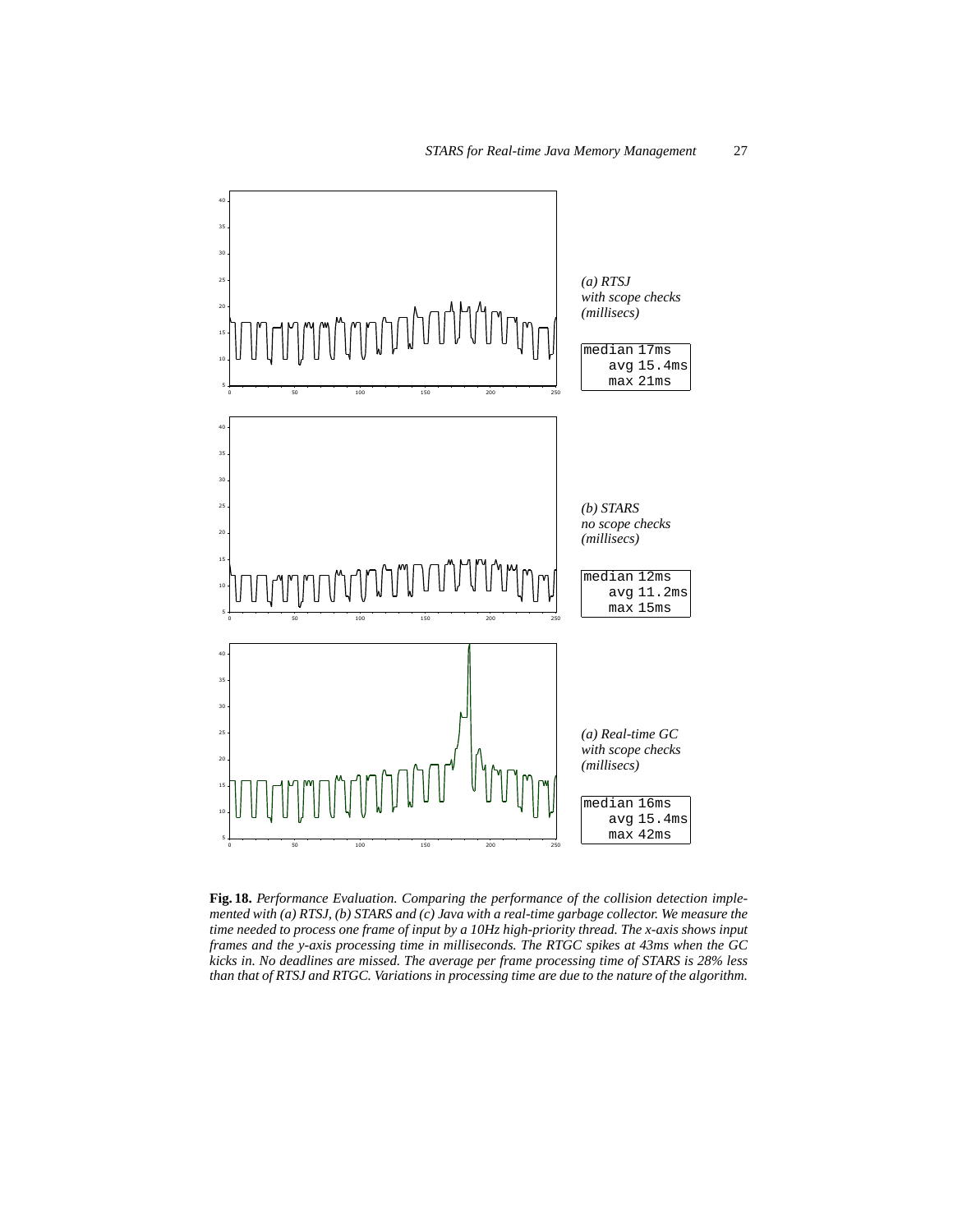cessing time is 21 ms, considerably higher than with STARS which has only a 15 ms worst case time. The extra costs come from the read and write barriers that must be run by the virtual machine. Clearly these overheads are application specific – reference intensive computations will pay a higher price than computations that mostly manipulate primitive values.

The real-time GC number are interesting. The collector used in this experiment is a time-based collector modeled on the Metronome [3, 4]. The collector kicks in when the program's available memory is less than a specified threshold. Once the collector is running, it will interrupt the application for at most 1ms at a time. But, the processing of a frame can be interrupted numerous times. This explains the peak at 42 ms. During the processing of one frame, the application was interrupted every other ms by the collector thus doubling processing time. It is noteworthy that the average median processing time is higher with RTGC than with STARS, this is due to the additional barriers required by the collector.

The results suggest that STARS outperforms both RTSJ and Real-time GC. On average, STARS is about 28% faster per frame than RTSJ and RTGC. This means that the overhead of before advice attached to every allocation is negligible. This is only a single data point, we feel that more aggressive barrier elimination could reduce the overhead of RTSJ programs and that the performance of our RTGC is likely not yet optimal. Nevertheless, the data presented here suggested that there is a potentially significant performance benefit in adopting STARS.

## **5 The SJ calculus**

To gain confidence in the programming model underlying our proposal, we introduce the SJ calculus, a sparse imperative and concurrent object calculus, modeled after Featherweight Java [24], in which scopes are first-class values. SJ formalizes the type confinement rules of Scoped Type in terms of a type system. Our proof of type soundness gives us the guarantee that confinement cannot be breached during execution of a welltyped program. We can then proceed to prove that the shape of the scope hierarchy is restricted to tree. And, finally, that deallocation of a scope will not result in dangling references. SJ is a simple object calculus, to keep the semantics concise we have omitted some features that are not essential to the main results. These features include static methods, synchronization, access modifiers, and down-cast expressions. Some specific features related to scoped memory such as the size and the type of the memory area (linear or variable allocation time) are also omitted.

## **5.1 Syntax and Types**

The syntax of the SJ calculus, Figure 19, draws on our previous work [40]. The formalism and syntax is based on the Featherweight Java (FJ) system which has been widely adopted as a vehicle of language research. SJ has four kinds of class: *immortal classes*, *scoped classes*, *gate classes*, and *heap classes*. Classes belong to packages, which can be nested in an arbitrary package hierarchy. Immortal classes are in the package imm; mixtures of scoped and gate classes are in the *scoped packages*, which are subpackages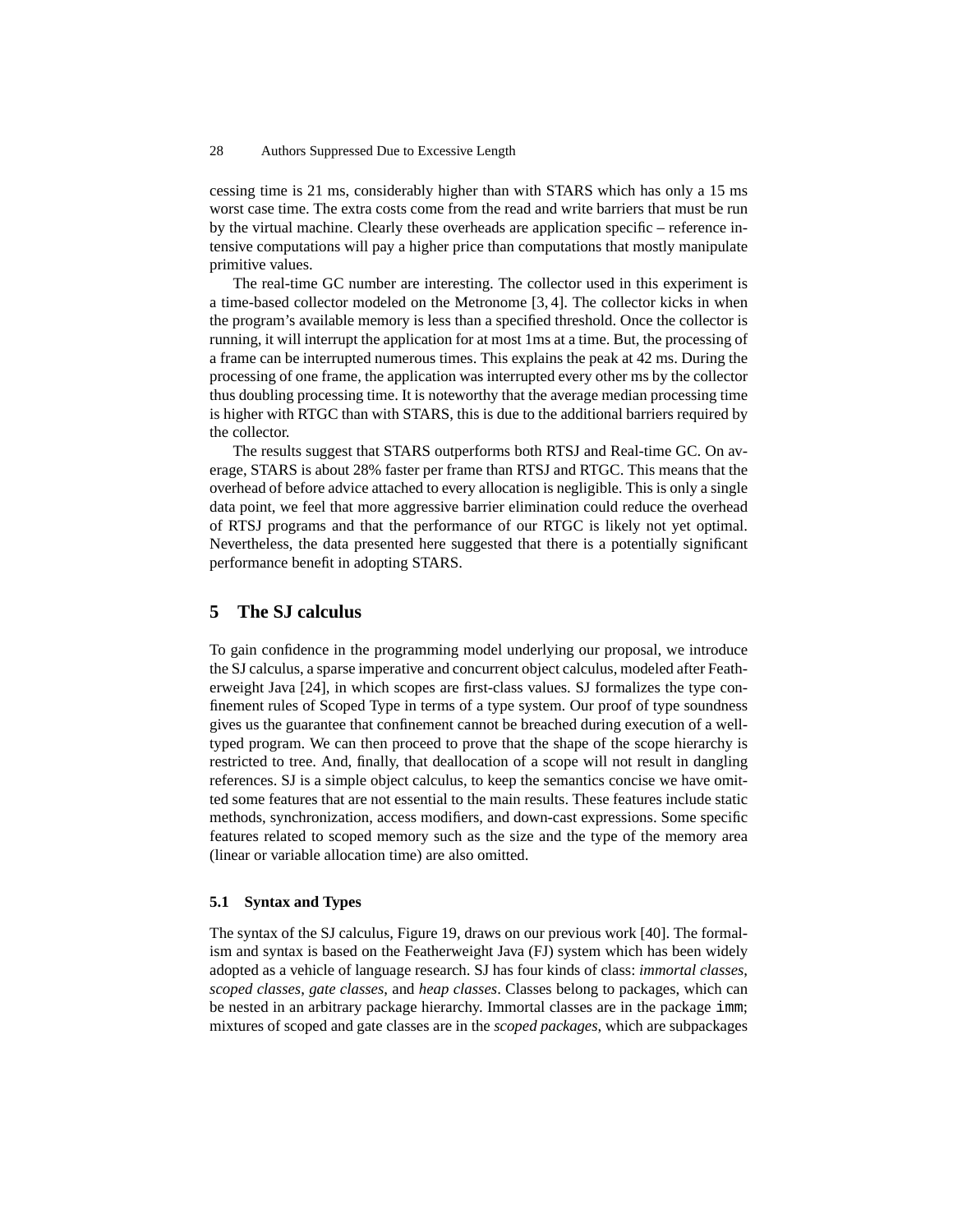of imm; and the heap classes are in any other packages. A class in a scoped package is a gate class if its short name matches the name of the package (case insensitive) and any other classes in the package are scoped classes. We add an assignment expression and an expression for creating a new thread of control.

We take metavariables C, D to range over classes, M to range over methods, K over constructors, and f and x to range over fields and variables (including parameters and the pseudo variable this), respectively. We also use P for package names, e for expressions and  $\ell$  for memory references. We use over-bar to represent a finite ordered sequence, for instance,  $\bar{f}$  represents  $f_1 f_2 \ldots f_n$ . The term  $\bar{1}$  .  $\bar{1}$  denotes sequence concatenation. The calculus has a call-by-value semantics. The expression  $\lbrack \mathbf{v}_{\mathbf{v}_i} \rbrack$  vields a sequence identical to  $\overline{v}$  except in the *i*th field which is set to v. We use the usual dot notation to represent nested packages. That is, the package  $p \cdot q$  is a subpackage of p. The presentation of the calculus inherits some of the syntactic oddities of FJ, so  $\overline{e}$  e is a short hand for  $e_1 \ldots e_n e_n$ , and  $m(\overline{C} \overline{x})$  stands for  $m(C_1 x_1, \ldots, C_n x_n)$ .

### **5.2 Semantics**

In SJ, each gate object represents a distinct scoped memory area and when no thread is executing methods in the gate object, all of the objects that were allocated within the associated scope are reclaimed. While the package hierarchy imposes a static structure on scopes, gate objects allow multiple scope instances to be created at runtime. The main restriction imposed by SJ is that a gate can only allocate objects of scoped classes belonging to the same package and gates defined in immediate subpackages. When this restriction is combined with confinement invariants that prevents gate objects leaking from their parent package, we obtain the key property for scoped memory management, namely the restriction that threads enter scopes in the same order as the nesting relation of the packages containing the gate classes.

As in Featherweight Java, the semantics assumes the existence of a class table containing the definitions of all classes. We had to add a store  $\sigma$  and a collection of threads  $\overline{P}$  labeled by distinct identifiers  $\bar{t}$ . Objects are of the form  $C^{\ell}(\overline{v})$ , where C is a class,  $\overline{v}$ are the values of the fields, and  $\ell$  is the object representing the memory scope in which it was allocated. The store  $\sigma$  is a sequence,  $C^{\ell}(\overline{v})$ , of objects, each denoted by a distinct label  $\ell_i$ . We assume that  $\sigma$  contains an object  $\ell_{\texttt{heap}}$  representing heap memory and an object  $\ell_{\text{imm}}$  representing immortal memory. Fig. 20 defines a number of auxiliaries relations. The partial function  $allocScope_{\sigma}(\ell)$  retrieves the allocation scope when the

> L ::= class P.C  $\triangleleft D \{ \overline{C} \overline{f}; \overline{M} \}$  $M ::= C m(\overline{C} \overline{x}) \{ return e; \}$  $\mathtt{e} ::= \mathtt{x} ~|~ \mathtt{e.f} ~|~ \mathtt{e.m}(\overline{\mathtt{e}}) ~|~ \mathtt{new}~ \mathtt{C}() ~|~ \mathtt{e.f} := \mathtt{e} ~|~ \mathtt{spawn}~ \mathtt{e} ~|~ \mathtt{v}$  $P ::= \text{imm.P}' \mid P' \qquad P' ::= p \mid p.P' \qquad v ::= \ell \mid \text{null}$

> > **Fig. 19.** *Syntax of the SJ calculus.*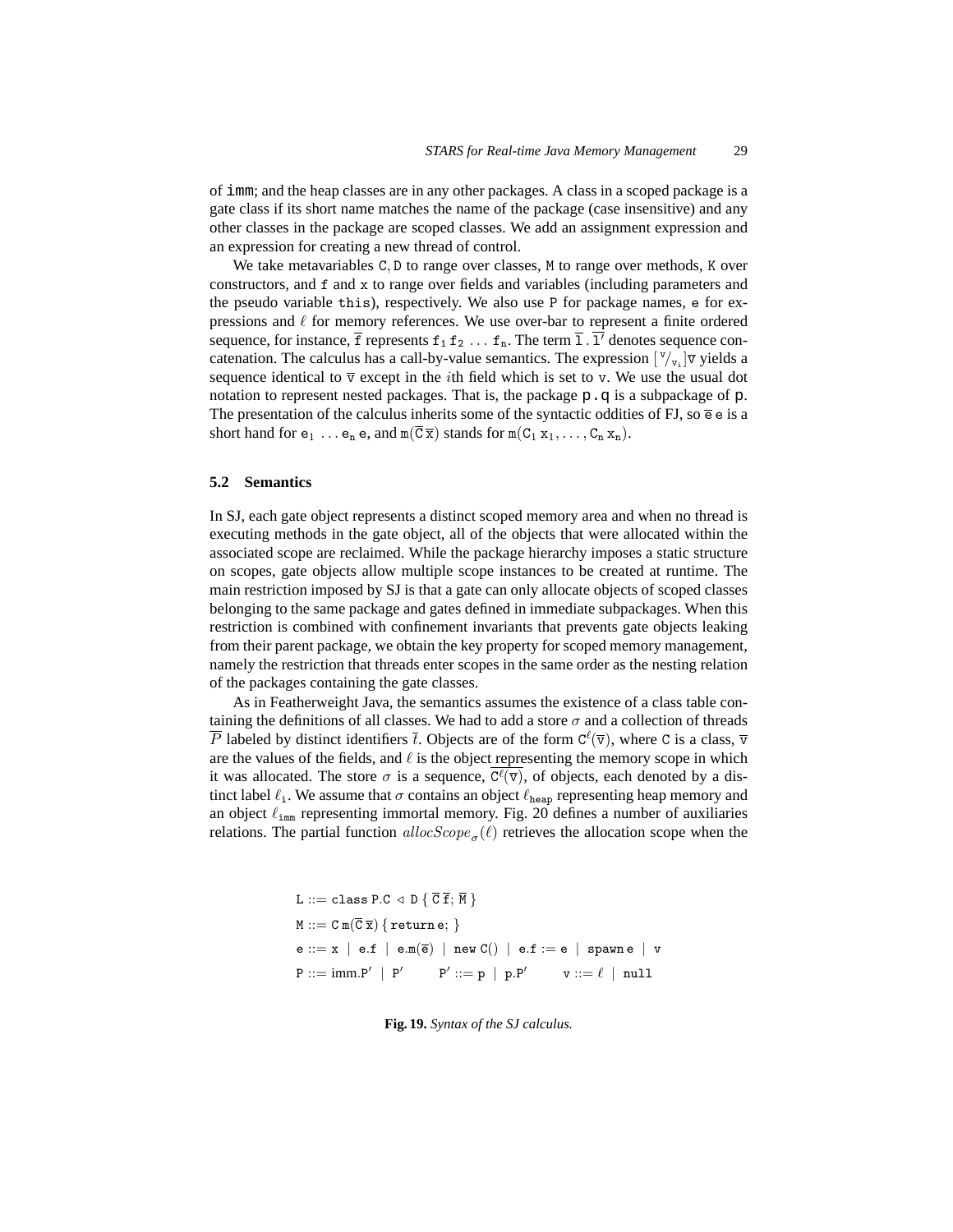## **Allocation Scope:**

Given  $\sigma(\ell) = \mathbf{C}^{\ell'}(\overline{\mathbf{v}})$ ,  $allocScope_{\sigma}(\ell) = \ell$  if C is a gate,  $allocScope_{\sigma}(\ell) = \ell'$  otherwise.

**Deallocation:**

$$
deallocate(\sigma, \ell_0) = \{(\ell, \mathbf{C}^{\ell'}(\overline{\mathbf{v}})) \in \sigma \mid \ell' \neq \ell_0\}
$$

**Evaluation context:**

$$
E[\circ] ::= \circ \mid E[\circ].\mathbf{m}(\overline{e}) \mid \mathbf{v}.\mathbf{m}(\dots, \mathbf{v}_{i-1}, E[\circ], \mathbf{e}_{i+1} \dots) \mid E[\circ].\mathbf{f}_i \mid E[\circ].\mathbf{f}_i := \mathbf{e} \mid \mathbf{v}.\mathbf{f}_i := E[\circ]
$$

**Scope reference counts:**

$$
refcount(\ell, t[\overline{\ell e}] | P') = count_{\ell}(\overline{\ell}) + refcount(\ell, P')
$$

$$
refcount(\ell, \emptyset) = 0 \qquad count_{\ell}(\emptyset) = 0
$$

$$
count_{\ell}(\overline{\ell}, \ell) = 1 + count_{\ell}(\overline{\ell}) \qquad count_{\ell}(\overline{\ell}, \ell') = count_{\ell}(\overline{\ell})
$$

## **Fig. 20.** *Auxiliary definitions.*

$$
\frac{\sigma(\ell) = C^{\ell'}(\overline{v}) \quad fields(C) = (\overline{C}\ \overline{f})}{\sigma, \ell_0 \ \ell, f_1 \to \sigma, \ell_0 \ v_1}
$$
\n(R-FileLD)

$$
\frac{\sigma(\ell) = C^{\ell'}(\overline{v}) \quad fields(C) = (\overline{C}\,\overline{f}) \quad \sigma' = \sigma[\ell \mapsto C^{\ell'}([\sqrt[r]{v_i \overline{v}}])]}{\sigma, \ell_0 \, \ell, f_i := v \to \sigma', \ell_0 \, v} \quad (R\text{-UPDATE})
$$

if C is immortal type, 
$$
\ell' = \ell_{\text{imm}}
$$
, else if it is heap type,  $\ell' = \ell_{\text{heap}}$  else  $\ell' = \text{allocScope}_{\sigma}(\ell_0) - \ell$  fresh  $\sigma' = \sigma[\ell \mapsto C^{\ell'}(\overline{\text{null}})]$   $\sigma, \ell_0$  new  $C() \rightarrow \sigma', \ell_0 \ell$  (R-NEW)

$$
\frac{\sigma(\ell) = C^{\ell'}(\overline{v}') \quad \text{mbody}(m, C) = (\overline{x}, e)}{\sigma, \ell_0 \ell \cdot m(\overline{v}) \rightarrow \sigma, \ell \ [\overline{v}_{\overline{x}}, \ell_{\text{this}}]e} \tag{R-INVK}
$$

## **Fig. 21.** *Expression evaluation.*

current receiver object is  $\ell$ . That is, the allocation scope is  $\ell$  if  $\sigma(\ell)$  is a gate object, and otherwise, it is the scope where  $\sigma(\ell)$  is allocated. The function  $\text{d} \text{e} \text{al} \text{lo} \text{c} \text{a} \text{t} (\sigma, \ell_0)$ remove objects allocated in the scope corresponding to  $\ell_0$  from the store  $\sigma$ . An evaluation context (Fig. 20) is an expression  $E[\circ]$  with a hole that can be filled in with another expression of proper type. An expression  $e_0$  is written as  $E[e]$  only if e is in the form of v, v.f, v.f := v', v.m( $\overline{v}$ ), or spawn e. For a non-value expression  $e_0$ , there exists an unique evaluation context  $E[\circ]$  such that  $e_0 = E[e]$  and e is not a value. Evaluation contexts do not include the body of spawn. The partial function  $refcount(\ell, P)$  returns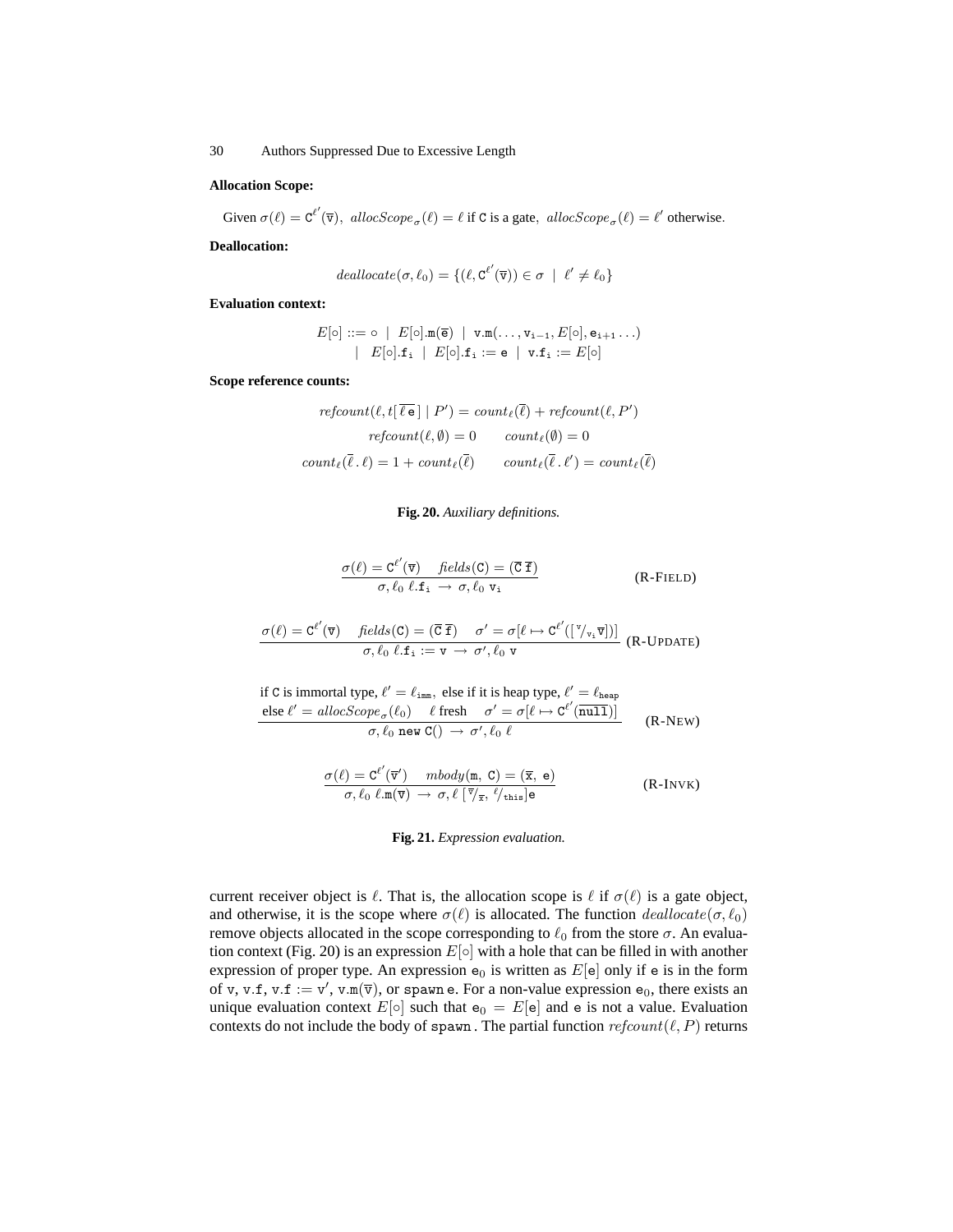$$
P = P'' \mid t[\overline{\ell \mathbf{e}}, \ell E[\mathbf{e}]] \quad P' = P'' \mid t[\overline{\ell \mathbf{e}}, \ell E[\mathbf{e}']]
$$

$$
\mathbf{e} \neq \ell'.\mathbf{m}(\overline{\mathbf{v}}) \quad \sigma, \ell \mathbf{e} \to \sigma', \ell \mathbf{e'}
$$

$$
\sigma, P \Rightarrow \sigma', P'
$$
(G-STEP)

$$
P = P'' \mid t[\overline{\ell \mathbf{e}} \cdot \ell E[\mathbf{e}]] \quad P' = P'' \mid t[\overline{\ell \mathbf{e}} \cdot \ell E[\mathbf{e}] \cdot \ell' \mathbf{e}'] \mathbf{e} = \ell'.m(\overline{\mathbf{v}}) \quad \sigma, \ell \mathbf{e} \rightarrow \sigma, \ell' \mathbf{e}'
$$
\n
$$
\sigma, P \Rightarrow \sigma, P' \tag{G-ENTER}
$$

$$
P = P'' \mid t[\overline{\ell} \mathbf{e} \cdot \ell E[\mathbf{e}] \cdot \ell' \mathbf{v}] \qquad P' = P'' \mid t[\overline{\ell} \mathbf{e} \cdot \ell E[\mathbf{v}]] \qquad \sigma(\ell') = \mathbf{C}^{\ell_0}(\overline{\mathbf{v}})
$$
  
if C is not a gate or  $refcount(\ell', P') \neq 0$ , then  $\sigma' = \sigma$ ,  
else  $\sigma'' = deallocated(\sigma, \ell') \qquad \sigma' = \sigma''[\ell' \mapsto \mathbf{C}^{\ell_0}(\overline{\mathtt{null}})]$   
 $\sigma, P \Rightarrow \sigma', P'$  (G-RETURN)

$$
P = P'' \mid t[\overline{\ell \mathbf{e}} \cdot \ell \mathbf{e}] \quad P' = P'' \mid t[\overline{\ell \mathbf{e}} \cdot \ell E[\ell^{\text{th}}]] \mid t'[\overline{\ell \ell^{\text{th}}} \cdot \ell \mathbf{e}']
$$
  

$$
\mathbf{e} = E[\text{spam } \mathbf{e}'] \qquad t' \text{ fresh}
$$
  

$$
\sigma, P \Rightarrow \sigma, P'
$$
 (G-Spawn)



the number of times that the threads of program  $P$  have entered the scope corresponding to the gate object  $\ell$ .

The dynamics semantics of SJ is split in two: expression evaluation rules given in Fig. 21 and the computation rules in Fig. 22.

**Expression rules.** These evaluation rules consider only operations performed within a single thread. The evaluation relation has the form  $\sigma, \ell \in \to \sigma', \ell' \in \ell'$  where  $\sigma$  is the initial store,  $\ell$  is the reference to object currently executing, and e the expression to evaluate. The reduction rules field select (R-FIELD), field update (R-UPDATE), and method invocation (R-INVK) are not surprising, where  $m \cdot b \cdot d \cdot y$  returns parameters  $\bar{x}$  and method body e of m when it is invoked on an object of the type C. The instantiation rule (R-NEW) finds the right scope to allocate the object about to be created. If the new object type C is heap type, then the scope is  $\ell_{\text{heap}}$ , if C is immortal type, then the scope is  $\ell_{\text{imm}}$ , otherwise, the allocation scope is the current scope of the thread. The fields of C must be initialized to null. Finally the store is updated with a fresh reference  $\ell$  bound to the newly allocated object. The helper function  $init(C)$  is defined in Figure 25.

**Computation rules.** The computation rules are of the form  $\sigma, P \Rightarrow \sigma', P'$  where  $\sigma$ is a store and P is a set of threads. Each thread  $t[\ell e]$  in P has a distinct label t and a runtime call stack which is a list of receiver-expression pairs  $\ell$ , e.

Rule (G-STEP) is simple, it picks one thread for execution and evaluates the expression  $E[\mathbf{e}]$  on the top of the thread's stack. Note that this rule applies when  $\mathbf{e}$  is not a method invocation.

Rule (G-ENTER) evaluates a thread  $t\bar{\ell} \in \ell e$  containing a method call  $e = E[e_0]$ and  $e_0 = \ell' \cdot m(\overline{v})$ . It creates a new stack frame for the body of the method,  $e'$ , and the result is a stack  $\overline{\ell \operatorname{\mathsf{e}}}$  .  $\ell \, E[\operatorname{\mathsf{e}}_0]$  .  $\ell'$   $\operatorname{\mathsf{e}}'$ .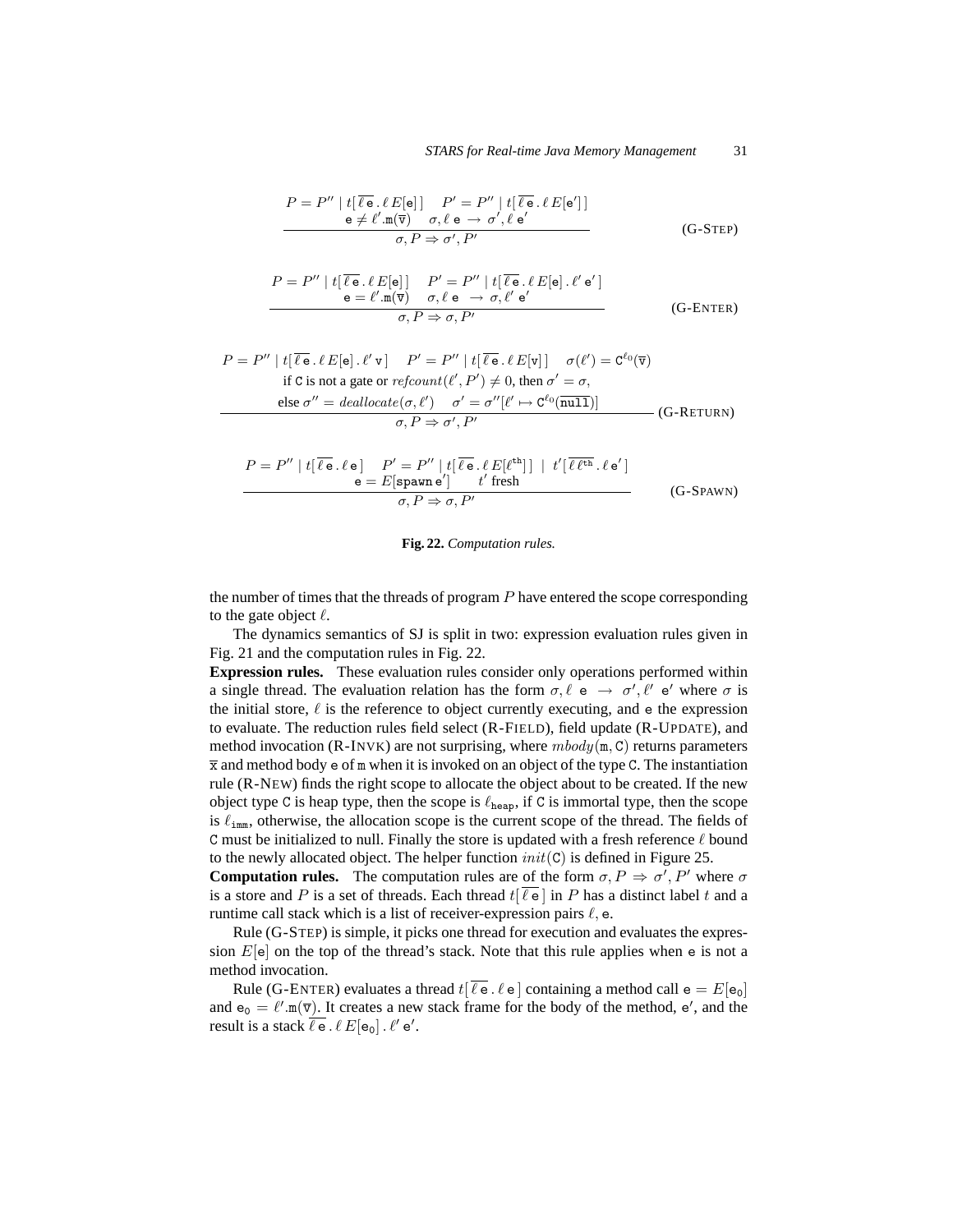$$
\Gamma, \Sigma \vdash x : \Gamma(x) \tag{T-VAR}
$$

$$
\Gamma, \Sigma \vdash \ell : \Sigma(\ell) \tag{T-LOC}
$$

$$
\frac{\Gamma, \Sigma \vdash \mathbf{e}_0 : \mathbf{C} \quad fields(\mathbf{C}) = (\overline{\mathbf{C}} \ \overline{\mathbf{f}})}{\Gamma, \Sigma \vdash \mathbf{e}_0.\mathbf{f}_1 : \mathbf{C}_1} \tag{T-FIELD}
$$

$$
\Gamma, \Sigma \vdash e_0 : C_0 \quad \text{mdef}(\mathfrak{m}, C_0) = C'_0 \quad \text{mtype}(\mathfrak{m}, C'_0) = \overline{C} \to C
$$
\n
$$
\Gamma, \Sigma \vdash \overline{e} : \overline{D} \quad \overline{D} \preceq \overline{C} \quad C_0 \preceq C'_0
$$
\n
$$
\Gamma, \Sigma \vdash e_0 . \mathfrak{m}(\overline{e}) : C
$$
\n(T-INVK)

$$
\Gamma, \Sigma \vdash \text{new } C() : C \tag{T-NEW}
$$

$$
\frac{\Gamma, \Sigma \vdash e_0 : C_0 \quad \text{fields}(C_0) = (\overline{C} \ \overline{f}) \quad \Gamma, \Sigma \vdash e : C \quad C \preceq C_i}{\Gamma, \Sigma \vdash e_0.f_i = e : C_i} \quad (\text{T-UPDATE})
$$

$$
\frac{\Gamma, \Sigma \vdash e : \text{Thread}}{\Gamma, \Sigma \vdash \text{spam } e : \text{Thread}} \tag{T-Spawn}
$$

## **Fig. 23.** *Expression typing.*

If a thread's stack has the form  $\overline{\ell e}$ .  $\ell E[e]$ .  $\ell' v$ , then by Rule (G-RETURN), the thread can pop the stack frame and continue execution with v as the resulted value of the method call e. Note that in  $E[e]$ , if e is not a value, then the evaluation context  $E$  is unique. Thus, the replacement is unambiguous. In addition, if the receiver  $\ell'$  is a gate object and no thread is using that gate (*i.e. refcount*( $\ell', P$ ) = 0), then by Rule (G-RETURN), the objects allocated in the scope corresponding to  $\ell'$  are deallocated and the fields of  $\ell'$  are reset to their initial values.

Rule (G-SPAWN) evaluates a thread  $t[\overline{\ell} \cdot \ell e]$  containing a spawn expression  $e =$ E[spawn e<sub>0</sub>]. The value of the spawn expression in e is the distinguished  $\ell^{th}$  which is a unique, global reference to an object of class Thread and we assume that  $\ell^{\text{th}}$  is allocated in immortal memory. A new thread  $t'$  is created to evaluate  $\ell e_0$ . The new thread is started with a call stack  $\ell \ell^{\text{th}}$  that matches the call stack of the original thread t to ensure that scope reference counts are accurate.

## **5.3 Type Rules**

The typing rules are shown in Figure 23 and 24. and the related auxiliary functions are defined in Figure 25. Some auxiliary functions used in typing rules are defined as follows:  $fields(C)$  returns the list of field declarations in the class C (including the inherited fields) in the form of  $\overline{C} \overline{f}$ ;  $mdef(m, C)$  returns the defining class of the method m by searching the class hierarchy upward from C;  $mtype(m, C)$  returns the type signature  $\bar{C} \to C'$  of the method m called on the type C, where  $\bar{C}$ , C' are the parameter and return types. The type judgments are of the form  $\Gamma, \Sigma \vdash e : C$ , where  $\Gamma$  is the type environment of variables and  $\Sigma$  is the type environment of object labels.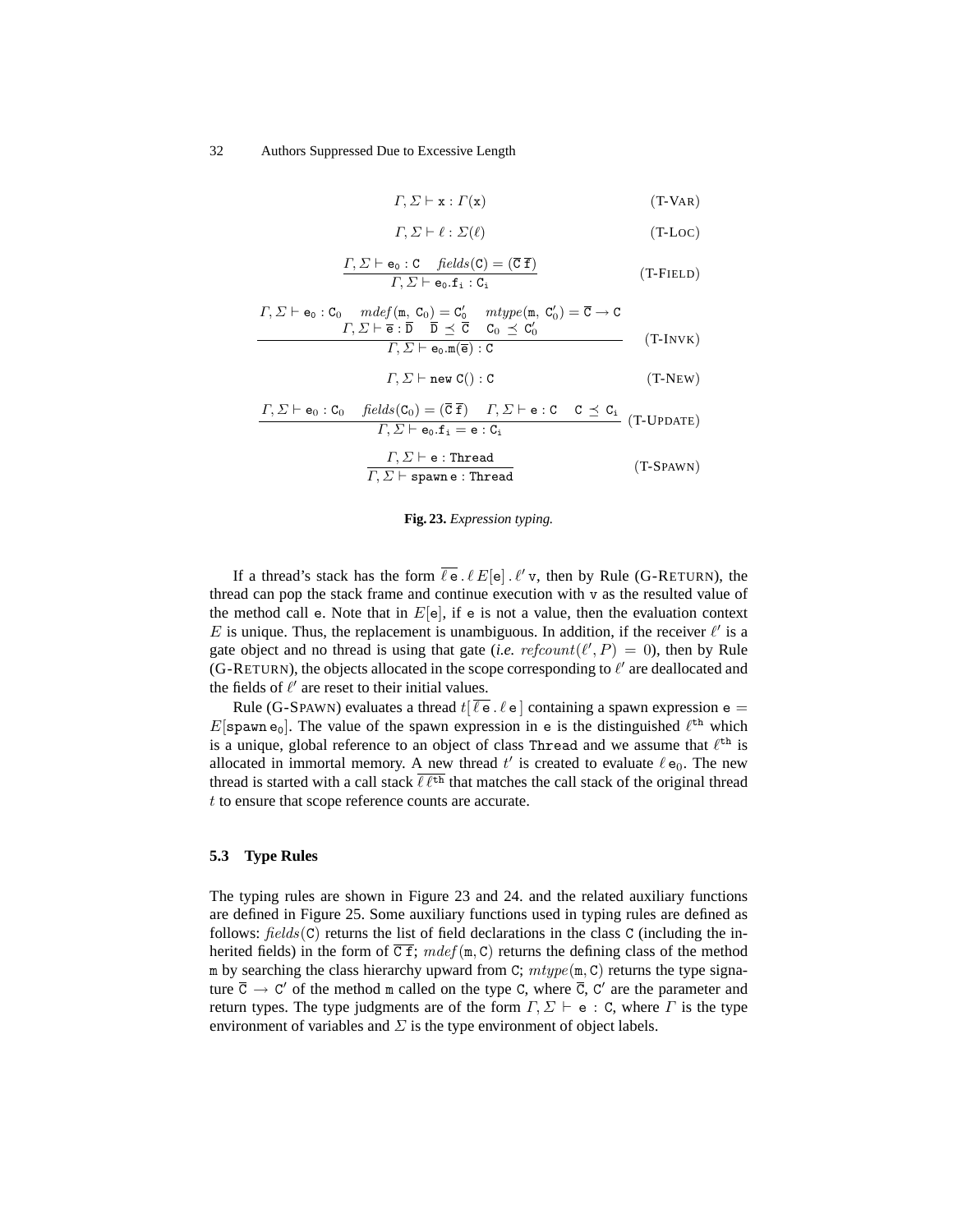**Store Typing:**

$$
\text{dom}(\Sigma) = \text{dom}(\sigma)
$$
\n
$$
\forall \ell \in \text{dom}(\sigma) \cdot \Sigma \vdash \sigma(\ell) \land \Sigma(\ell) = \text{C if } \sigma(\ell) = \text{C}^{\ell_0}(\overline{v})
$$
\n
$$
\Sigma \vdash \sigma
$$
\n
$$
\text{fields}(\text{C}) = (\overline{\text{C}} \overline{\text{f}}) \quad \emptyset, \Sigma \vdash \overline{v} : \overline{\text{D}} \overline{\text{D}} \preceq \overline{\text{C}}
$$
\n
$$
\text{if } \text{C is heap type, then } \ell' = \ell_{\text{heap}} \text{ else if } \text{C is immortal type, then } \ell' = \ell_{\text{map}} \text{ else } \text{C is either stopped in } \Sigma(\ell) \text{'s package}
$$
\n
$$
\text{or a gate in its immediate subpackage}
$$
\n
$$
\Sigma \vdash \text{C}^{\ell}(\overline{v})
$$
\n
$$
(T\text{-}STORELoc)
$$

**Method typing:**

$$
\begin{array}{ccc}\n\Gamma = \overline{\mathbf{x}} : \overline{\mathbf{C}}, \text{this}: \mathbf{C}_0 & override(\mathfrak{m}, \mathbf{D}, \overline{\mathbf{C}} \to \mathbf{C}) & \Gamma, \emptyset \vdash \mathbf{e} : \mathbf{C}' \\
\hline\n\mathbf{C}' \preceq \mathbf{C} & \Gamma \vdash visible(\mathbf{e}, \mathbf{C}) & & \\
\hline\n\mathbf{C} \mathbf{m}(\overline{\mathbf{C}} \overline{\mathbf{x}}) \{ \text{return } \mathbf{e}; \ \} \mathbf{OK} \mathbf{IN} \mathbf{C}_0 \triangleleft \mathbf{D} & & \\
\end{array}\n\quad \text{(T-METHOD)}
$$

**Class typing:**

$$
\frac{\overline{M} \text{ OK IN } C \triangleleft D \quad visible(\overline{CD}, C) \quad \overline{D} \preceq \overline{C} \quad (\text{T-CLASS})}{\text{class } P.C \triangleleft D \{ \overline{C} \overline{f}; \overline{M} \} \text{ OK}}
$$

**Fig. 24.** *Type rules of store, method, and class.*

The subtyping relation  $\langle$ : is a reflexive and transitive closure of the relation that  $C \leq C'$  if the class C extends the class C'. We define the partial order  $\preceq$  on types to limit the variables that can refer to scoped objects and gates;  $C \preceq C'$  is defined if  $C \lt: C'$ , and in addition, if C is a scoped type, then C' is a scoped type in the same package, and if C is a gate type, then  $C = C'$ . If  $C \preceq C'$ , then we say that C is a *scope*safe subtype of C' and the widening of a reference from the type C to C' is *scope-safe*.

By Rules (T-UPDATE) and (T-INVK), the reference widening in the field assignments and parameters passing is *scope-safe*. Rule (T-STORE) of the form  $\Sigma \vdash \sigma$  says that object store  $\sigma$  is well typed, if the type environment  $\Sigma$  has the same domain as  $\sigma$ and for each object label  $\ell$  in the domain of  $\sigma$ ,  $\Sigma(\ell)$  is equal to the type of  $\sigma(\ell)$  and  $\sigma(\ell)$  must also be well-typed. If  $\sigma(\ell) = C^{\ell'}(\overline{v})$ , then by Rule (T-STORELOC), an object  $C^{\ell'}(\overline{v})$  is well-typed, if the types of  $\overline{v}$  are *scope-safe* subtypes of the field types.

If a method in the class  $C_0$  is well-typed, then the method body e is well-typed by the expression typing rules, the type of the method body is a *scope-safe* subtype of the return type, and in addition, the method body must be visible in  $C_0$  as defined by the judgment  $\Gamma \vdash visible(e, C_0)$  by the expression visibility rules in Figure 26. The predicate override(m,  $C_0$ ,  $\overline{C} \rightarrow C$ ) is true if either the method m is not accessible in  $C_0$ or the type signature returned by  $mdef(m, C_0)$  is the same as  $\overline{C} \rightarrow C$ . In the typing rule for class (T-CLASS), we require that in a class C, and the types of the fields and the base class must be visible in C. Also, all methods in a class must be well-typed by Rule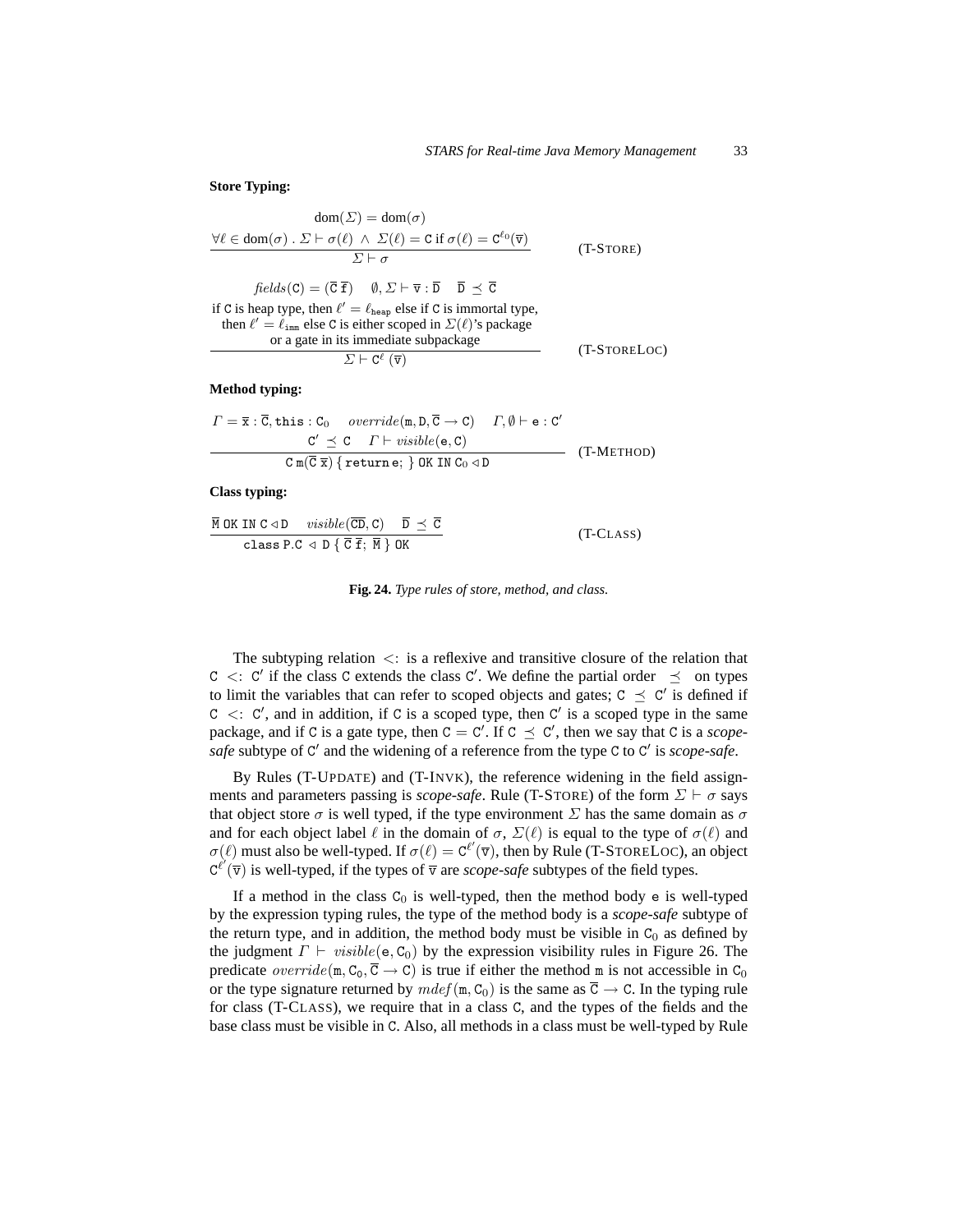**Initializer look-up:**

$$
init(\mathtt{Object}) = ()
$$

$$
\text{CT}(C) = \text{class P.C } \triangleleft D \{ \overline{C} \overline{f}; \underline{K} \overline{M} \} \quad \text{init}(D) = \overline{\text{new } D'(\overline{C})} \\ \underline{K} = C() \{ \text{super(); this.} \overline{f} := \overline{\text{new } C'(\overline{C})}; \} \\ \text{init}(C) = \overline{\text{new } D'(\overline{C}) \text{ new } C'(\overline{C})}
$$

**Field look-up:**

$$
\mathit{fields}(\mathtt{Object}) = ()
$$

$$
\frac{CT(\mathbf{C}) = \text{class P.C } \triangleleft \text{ C'} \{ \overline{C} \overline{f}; K \overline{M} \} \quad \text{fields}(\mathbf{C'}) = (\overline{C'} \overline{g})}{\text{fields}(\mathbf{C}) = (\overline{C'} \overline{g}, \overline{C} \overline{f})}
$$

**Method definition lookup:**

$$
\frac{CT(C) = \text{class P.C } \lhd C' \{ \overline{C} \overline{f}; K \overline{M} \} \quad \text{m is defined in } \overline{M} \quad \text{mdef}(\mathfrak{m}, C) = C}
$$
\n
$$
\frac{CT(C) = \text{class P.C } \lhd C' \{ \overline{C} \overline{f}; K \overline{M} \} \quad \text{m is not defined in } \overline{M} \quad \text{mdef}(\mathfrak{m}, C) = \text{mdef}(\mathfrak{m}, C')}
$$

**Method type lookup:**

$$
mdef(\mathfrak{m}, C) = C' \quad CT(C') = \text{class } P.C' \triangleleft C'' \{ \overline{C} \overline{f}; K \overline{M} \}
$$
\n
$$
D \mathfrak{m}(\overline{D} \overline{x}) \{ \text{return } e; \} \in \overline{M}
$$
\n
$$
mtype(\mathfrak{m}, C) = \overline{D} \rightarrow D
$$

**Method body look-up:**

$$
mdef(\mathfrak{m}, C) = C' \quad CT(C') = \text{class } P.C' \triangleleft C'' \{ \overline{C} \overline{f}; K \overline{M} \}
$$
\n
$$
D \mathfrak{m}(\overline{D} \overline{x}) \{ \text{return } e; \} \in \overline{M}
$$
\n
$$
mbody(\mathfrak{m}, C) = (\overline{x}, e)
$$

**Valid method overriding**

$$
\begin{array}{c} m \; \text{not accessible in} \; C_0 \; \text{or} \\ \frac{mtype(\text{m}, \; C_0) = \overline{D} \to D \quad \ \, C, \, \overline{C} = (D, \overline{D})}{override(\text{m}, \, C_0, \, \overline{C} \to C)} \end{array}
$$

**Fig. 25.** *Auxiliary functions.*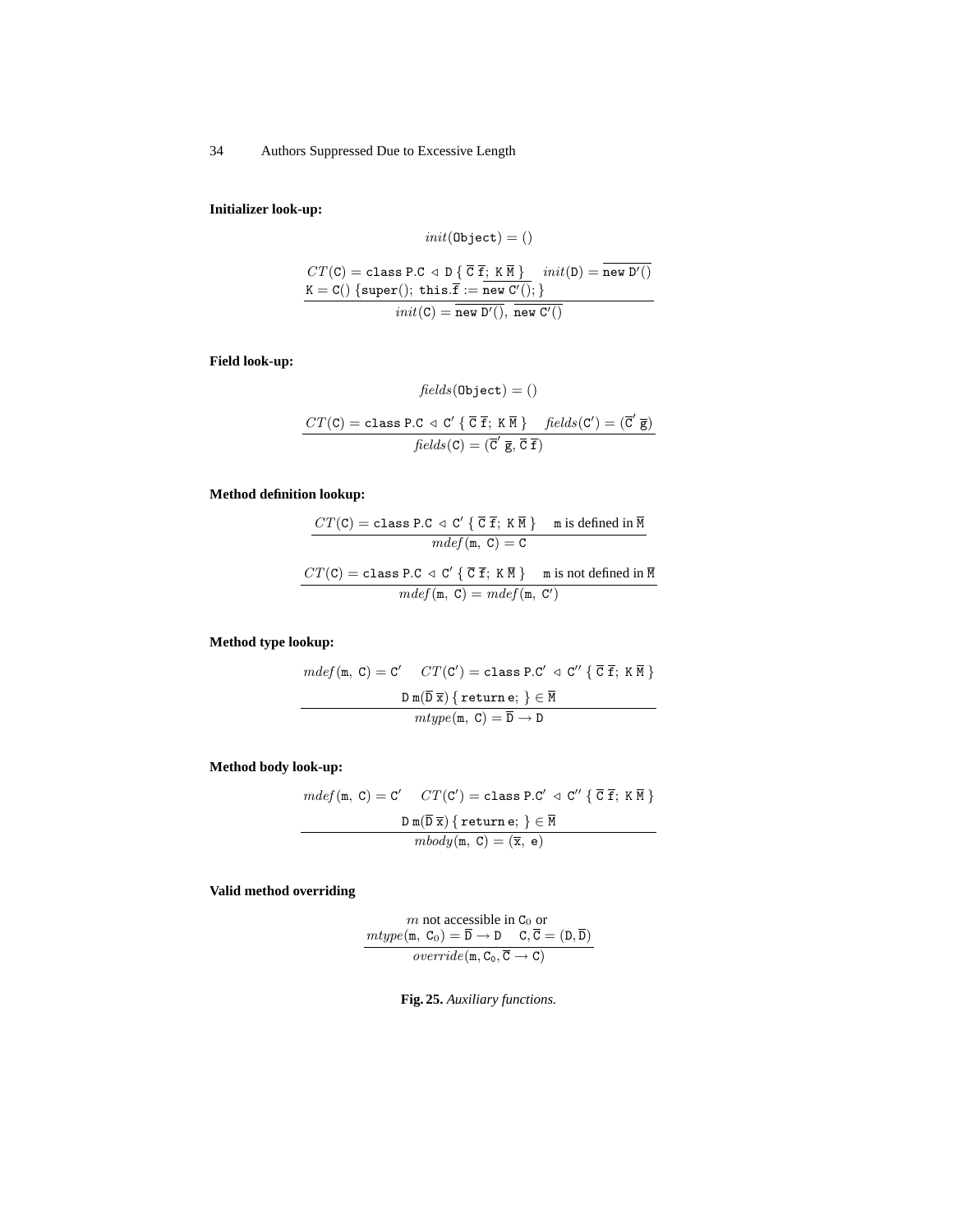(T-METHOD). Note that in (T-CLASS) we abuse notation by writing  $visible(\overline{C}, C)$  to assert that all types in the  $\overline{C}$  are visible in C.

**Type visibility:**

*visible*(C, C<sub>0</sub>) iff 
$$
\left\{\begin{array}{l}\text{either } C \text{ is a scope of type and} \\ \text{in the same or the super-package of } C_0 \\ \text{or } C \text{ is a gate type and} \\ \text{in the immediate subpackage of } C_0 \end{array}\right.
$$

**Static expression visibility:**

$$
\Gamma, \emptyset \vdash e : C \quad visible(C, C_0)
$$
\n
$$
\Gamma \vdash visible(\texttt{this}, C_0) \quad \frac{\forall e' \in subexp(e) \cdot \Gamma \vdash visible(e', C_0)}{\Gamma \vdash visible(e, C_0)}
$$
\n
$$
subexp(e) = \begin{cases} \n\emptyset & \text{if } e = x \mid v \mid new C() \\ \n\{e_0, e_1\} & \text{if } e = e_0 \cdot m(\overline{e}) \\ \n\{e_0, e_1\} & \text{if } e = e_0 \cdot f_1 := e_1 \\ \n\{e_0\} & \text{if } e = e_0 \cdot f_1 \mid span \, e_0 \mid reset \, e_0 \n\end{cases}
$$

**Fig. 26.** *Type and expression visibility.*

**Visibility of types and expressions.** The static constraints in our model are mostly to restrict widening of references, and also to limit the accessibility of expressions by their types. For example, an expression of scoped type C is only visible in the defining package of C and its subpackages. We define a relation on types –  $visible(C, C_0)$  (type C is *visible to* type  $C_0$ ), which encodes the SJ access control rules:

- **–** a scoped type C defined in package p is visible to the classes defined in p and its subpackages;
- **–** a gate type C in package p is only visible to the classes defined in the immediate superpackage of p
- **–** an immortal class type in imm is visible to any classes; and
- **–** a heap class type is only visible to other heap classes.

One slightly surprising implication of this definition is that a gate type is not visible in its own class definition. Thus a gate class C does not contain code that refers to itself with the exception, as we shall see later, of the pseudo variable this which may indeed be used to access fields and methods from within the gate class.

We illustrate the visibility relation of types with the table in Figure 27, which shows when the types in the leftmost column is visible in the classes in the first row.

We check the method body to determine whether type visibility constraints are violated in a class. In Rule (T-METHOD), the judgment  $\Gamma \vdash visible(e, C_0)$  holds if e of type C is visible in a class  $C_0$ , which means that either  $e = \text{this}$  or the type C is visible in the class  $C_0$  (i.e.  $visible(C, C_0)$ ), and if  $e = new C(\overline{e})$  and C is a scoped type,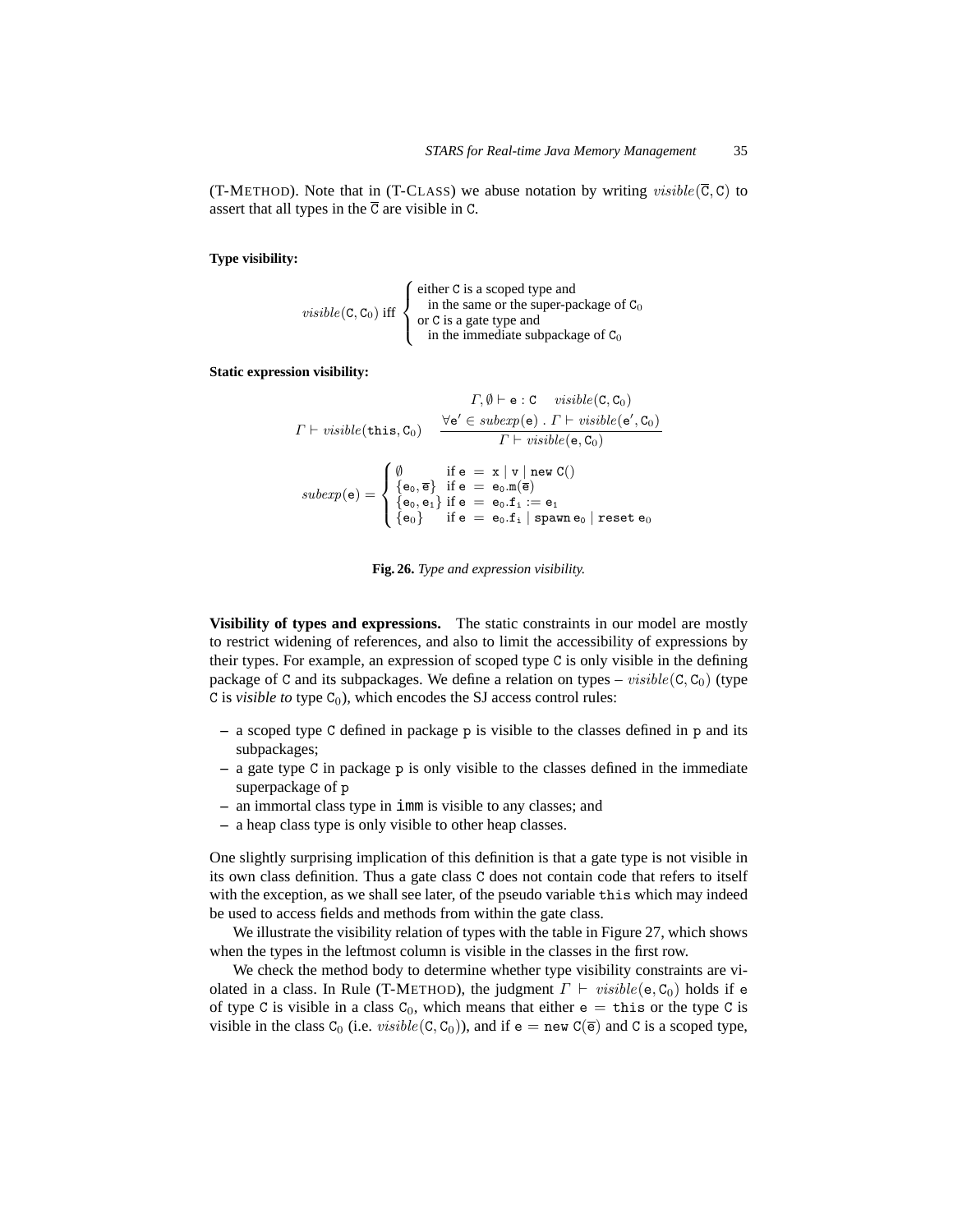|             |         |         |         | $\left\Vert \text{p.SateP}\right\vert \text{p.ScopedP}\right\vert \text{p.q.GateQ}\left\vert \text{p.q.ScopedQ}\right\vert$ |
|-------------|---------|---------|---------|-----------------------------------------------------------------------------------------------------------------------------|
| p.GateP     |         |         |         |                                                                                                                             |
| p.ScopedP   | visible | visible | visible | visible                                                                                                                     |
| p.g.GateQ   | visible | visible |         |                                                                                                                             |
| p.q.ScopedP |         |         | visible | visible                                                                                                                     |

**Fig. 27.** *The types* p.GateP*,* p.ScopedP *are the gate and a scoped type in the package* p *and* p.q.GateQ*,* p.q.ScopedQ *are the gate and scoped type in the package* p.q*. The package* p.q *is a subpackage of* p*. The table entries indicate whether the types in the leftmost column is visible in the classes in first row.*

then C and  $C_0$  are in the same package, and in addition, all the subexpressions of  $e$  are visible in  $C_0$ . We make an exception for this because even though a gate type is visible only to the classes of its immediate super-package, a gate object must be able to use the variable this for accessing its fields and calling its methods. For any scoped class, the type of the variable this are always visible in its class. The restriction also limits creating new objects of the scoped classes in the current package and gate classes in the immediate subpackages.

#### **5.4 Properties.**

The purpose of our model is to simplify the allocation of objects in scoped memory areas. Thus, we would like to statically guarantee the properties that during the evaluation of a real-time program,

- **–** the nesting structure of scopes remains a tree, and
- **–** deallocation of scoped memory areas does not create dangling pointers.

In RTSJ, the nesting structure of scopes is determined by how threads enter scopes. In our model, the scope structure is fixed by how the gate objects representing the scopes are created. That is, if a scope  $a$  is represented by a gate object created in the scope b, then a must be directly contained in b; moreover, the gate object representing  $\alpha$  is defined in the immediate subpackage of the gate object representing  $b$ . Thus, our type system guarantees that the scopes represented by the gate objects always form a tree. It also ensures that the threads in a program will preserve such a scope tree such that each thread either enters the scopes already entered by the thread or enters a new scope directly contained in the current scope of the thread. Thus, even though a scope stack of a thread may grow indefinitely (e.g. the thread reenters the scopes already on stack), the nesting structure of scopes resembles the nesting structure of the scoped packages and always remains a tree.

To ensure that deallocation of scoped memory area does not create dangling pointers, we require that a scoped object can only access objects with the same or longer lifetime, while a gate object can in addition access the objects allocated in the scope that it represents. Thus, when the last thread in a scope exits, the objects in that scope can be deallocated. The references to the deallocated objects are no longer accessible in the program because they are only accessible to the scoped objects with the same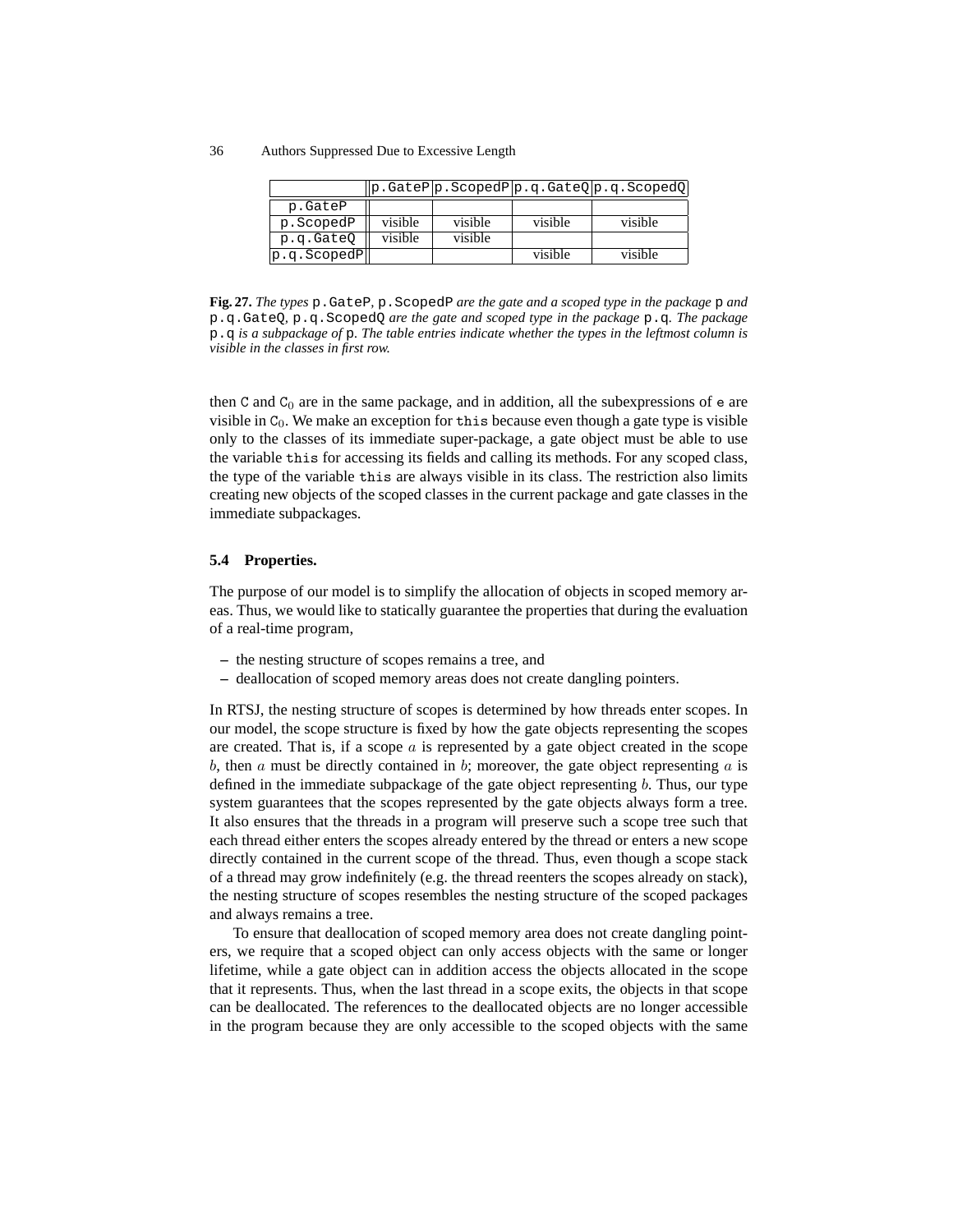or shorter lifetime and to the gate of the scope, but those scoped objects have already been deallocated and the methods of the gate object are not being invoked. The above accessibility constraints are enforced by SJ's type rules, where a scoped type is accessible in the classes of its defining package and the subpackages. It is possible for two instances of the same class to be allocated in two sibling scopes (they share some parent scope). To prevent such objects from accessing each other, we limit the access to a gate object to itself and the classes in its immediate super-package. Consequently, an object may only gain access to the gate of its own scope and the gates of its immediate nested scopes and thus, it cannot reference objects in its sibling scope.

Our proof strategy for the above properties is to show that the safety invariant that we define below is preserved in each reduction step. We also show that subject reduction preserves the typing of programs and if a program is well-typed, safe, not terminated, then it always makes progress. This implies that in a well-typed and safe program, the deallocation of scoped memory area will not create dangling pointers since a program with dangling pointers may fail to make progress,

**Safety Invariant** We say that an object o can *safely access* o' if either o' has longer lifetime than o or o is the gate of the scope where o' is allocated. A store  $\sigma$  is safe if for each label  $\ell$  defined in  $\sigma$ , the object  $\sigma(\ell)$  can *safely access* the objects referenced in its fields. A stack frame  $\ell$  e is safe if the object  $\sigma(\ell)$  can *safely access* every object referenced in e. A program σ, P is *safe* if

- **–** σ is safe and each frame in the call stack of each thread in P is *safe*,
- for each gate object  $\ell$ , if  $refcount(\ell, P) = 0$ , then objects allocated in the scope represented by  $\ell$  are not in  $\sigma$ , and
- for each frame  $\ell$  e in the call stack of each thread in P, the allocation scope of  $\ell$ is either heap, immortal scope, or a scope represented by the receiver object of a previous frame in the call stack.

**Well-typed program** A program  $\sigma$ , P is well-typed if  $\exists \Sigma$  such that  $\Sigma \vdash \sigma$  and the call stack of each thread in  $P$  is well-typed.

Given  $\Sigma$ , the call stack  $\overline{\ell}$  e.  $\ell$  e.  $\ell'$  e' is well-typed if

- $\ell'$  e' is well-typed,  $\overline{\ell}$  e .  $\ell$  e is well-typed, and
- **−** either  $\mathbf{e} = \ell^{\text{th}}$ , or  $\mathbf{e} = E[\mathbf{e}_0]$ ,  $\mathbf{e}_0$  is not a value, and if  $\emptyset; \Sigma \vdash \mathbf{e}' : C'$  and  $\emptyset; \Sigma \vdash \mathbf{e}_0$ : C, then  $C' \preceq C$ .

Given  $\Sigma$ ,  $\ell$  e is well-typed if  $\ell$  is well-typed and  $\exists C$  such that  $\emptyset$ ;  $\Sigma \vdash e : C$  and  $visible(e, l)$  (defined below) is true.

Given  $\Sigma$ ,  $\Sigma(\ell) = C_0$ , and  $\emptyset$ ;  $\Sigma \vdash e : C$ , the constraint *visible*(e,  $\ell$ ) is true if

- **–** either  $e = \ell$  or  $visible(C, C_0)$ ,
- $-$  if  $e =$  new C() and C is a scoped type, then C and C<sub>0</sub> are in the same package, and
- for each subexpression  $e'$  of  $e$ ,  $visible(e', \ell)$  is true.

An expression e contains a null pointer exception if it has the form

 $null.m(\overline{v})$  | null.f | null.f := v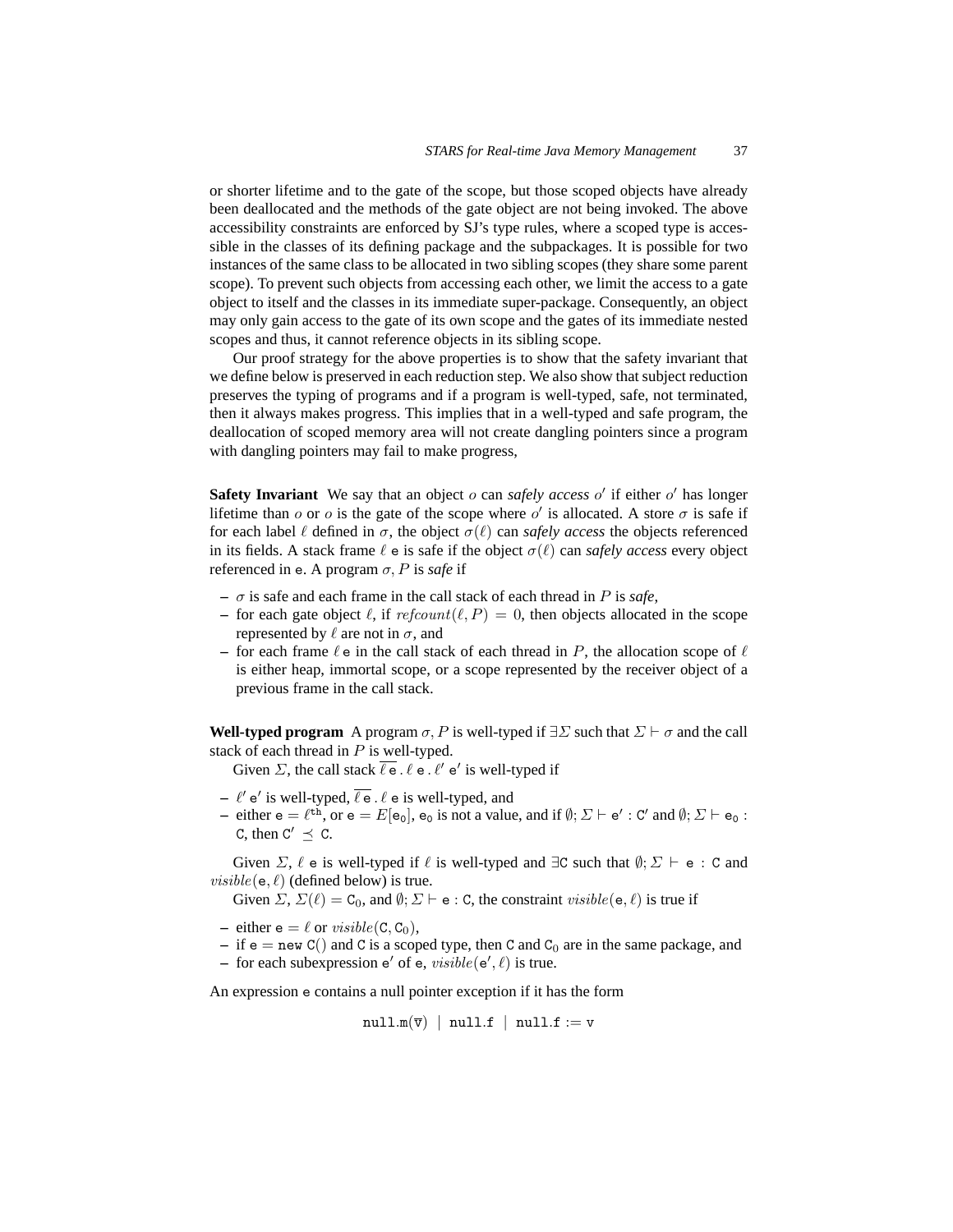**Lemma 1 (Subject Reduction).** *If*  $\sigma$ , *P is well-typed, safe, and*  $\sigma$ ,  $P \Rightarrow \sigma'$ ,  $P'$ , then  $\sigma'$ ,  $P'$  is well-typed and safe.

We say that a thread in P is terminated if it has the form  $t[\ell_0 v]$  or it contains a null pointer exception.

**Lemma 2 (Progress).** *If* σ, P *is well-typed and not all threads in* P *have terminated, then there exists*  $\sigma'$ ,  $P'$  *such that*  $\sigma$ ,  $P \Rightarrow \sigma'$ ,  $P'$ .

We say that an irreducible program  $\sigma$ , P is stuck if P contains a non-terminated thread. In Theorem 1, we prove that if a program is well-typed, then it will not get stuck. As usual,  $\Rightarrow^*$  is the transitive and reflexive closure of  $\Rightarrow$ .

**Theorem 1.** *If*  $\sigma$ , *P is well-typed, safe, and*  $\sigma$ ,  $P \Rightarrow^* \sigma'$ ,  $P'$ , then  $\sigma'$ ,  $P'$  *is not stuck.* 

The proofs of the key results are in appendix.

## **6 Discussion and Future Work**

The combination of Scoped Types with Aspects is a promising means of structuring policy with its corresponding mechanism. When a real-time program is in this form, we can get the benefit of high level abstractions along with increased flexibility of their key mechanisms as aspects. The approach further allows for flexible combinations of lightweight static verification. The prototype implementation of STARS shows that the benefits of our approach can be obtained using mostly off-the-shelf technologies, in particular, existing aspect-oriented languages and static verifiers, and with only minimal changes to a real-time Java virtual machine. There is also potential for significant performance improvements. In our benchmark we have seen that a STARS program may run 28% faster than the corresponding RTSJ program.

This work has illustrated how aspects can extract and localize real-time memory management concerns. In our case study the real-time memory management and threading specific portion of the application could be extracted as a simple declarative aspect.

One of the advantages of STARS is its truly lightweight type system. So lightweight, in fact, that one only needs make a judicious choice of package names to denote nesting of memory regions. The attraction is that no changes are needed in the language and tool chain, and that the rules are simple to explain. We do not attempt to sweep the costs of adopting STARS under the rug. As we have seen in the case study, there are cases where we had to change interfaces from objects to primitive types, thus forfeiting some of the software engineering benefits of Java. We were forced to duplicate the code of some common libraries in order to abide by the rules of scoped types. While there are clear software engineering drawbacks to code duplication, the actual refactoring effort in importing those classes was small. With adequate tool support the entire refactoring effort took less than a day. The hard part involved discovering and disentangling the scope structure of the programs that we were trying to refactor.

The benefits in terms of correctness can not be overemphasized. Every single practitioner we have met has remarked on the difficulty of programming with RTSJ-style scoped memory. In our own work we have encountered numerous faults due to incorrect scope usage. As a reaction against this complexity many RTSJ users are asking for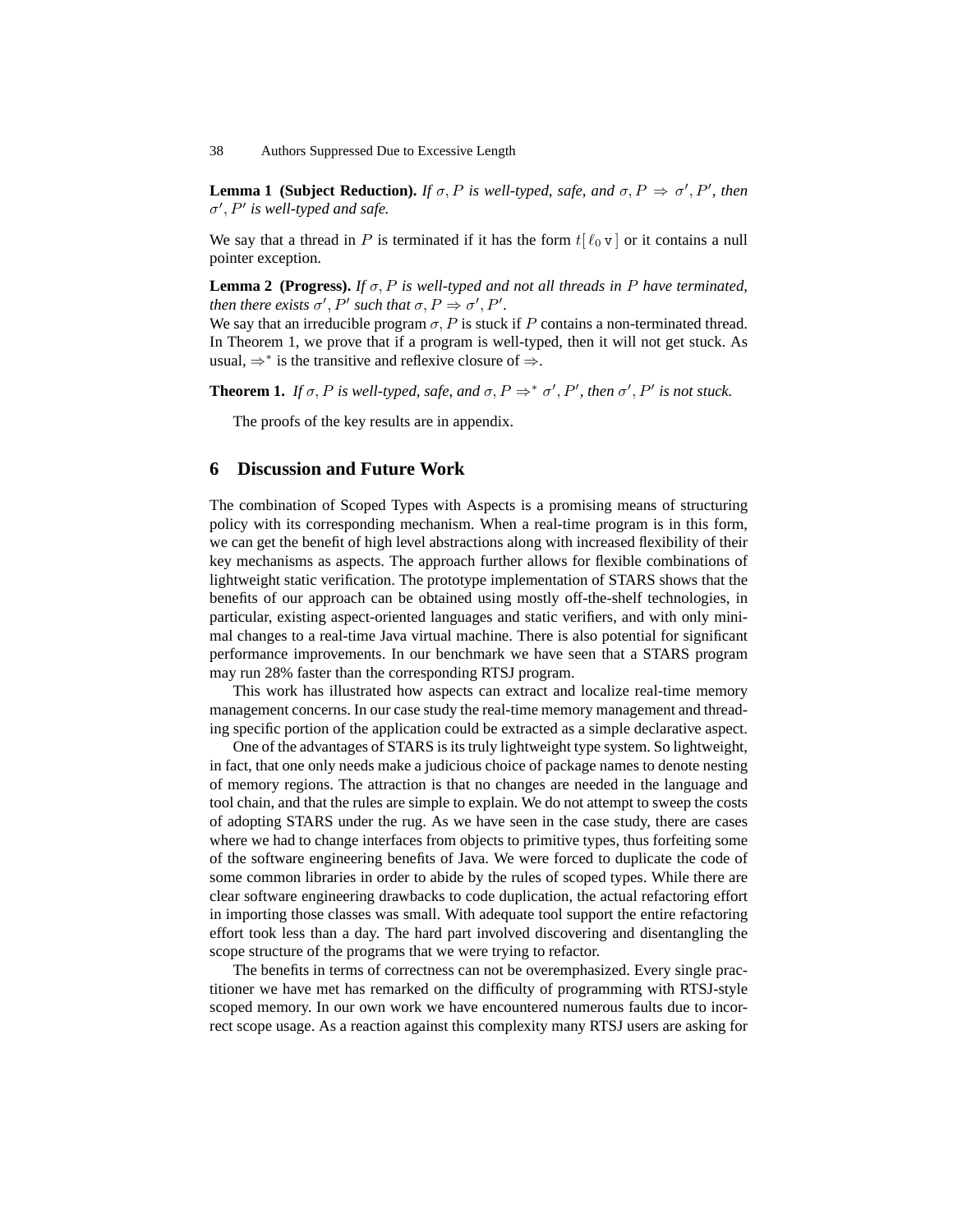real-time garbage collection. But RTGC is not suited for all applications. In the context of safety critical systems a number of institutions are investigating restricted real-time 'profiles' in which the flexibility of scoped memory is drastically curtailed [22]. But even in those proposals, there are no static correctness guarantees. Considering the cost of failure, the effort of adopting a static discipline such as the one proposed here is well justified.

We see several areas for future work. One direction is to increase the expressiveness of the STARS API to support different kinds of real-time systems and experiment with more applications to further validate the approach. Another issue to be addressed is to extend JAVACOP to support AspectJ syntax. In the current system, we are not checking aspects for memory errors. This is acceptable as long as aspects remain simple and declarative, but real-time aspects may become more complex as we extend STARS, and their static verification will become a more pressing concern. Finally we want to investigate extensions to the type system to reduce, or eliminate, the need for code duplication.

## **References**

- 1. Chris Andreae, James Noble, Shane Markstrum, and Todd D. Millstein. A framework for implementing pluggable type systems. In *Proceedings of the 21th Annual ACM SIGPLAN Conference on Object-Oriented Programming, Systems, Languages, and Applications (OOP-SLA)*, pages 57–74. ACM, 2006.
- 2. Austin Armbuster, Jason Baker, Antonio Cunei, David Holmes, Chapman Flack, Filip Pizlo, Edward Pla, Marek Prochazka, and Jan Vitek. A Real-time Java virtual machine with applications in avionics. *ACM Transactions in Embedded Computing Systems (TECS)*, 2006.
- 3. David F. Bacon, Perry Chang, and V.T. Rajan. A real-time garbage collector with low overhead and consistent utilization. In *ACM Symposium on Principles of Programming Languages (POPL)*, pages 285–298, January 2003.
- 4. David F. Bacon, Perry Cheng, and V. T. Rajan. The metronome: A simpler approach to garbage collection in real-time systems. In *Workshop on Java Technologies for Real-Time and Embedded Systems (JTRES), OTM Workshops*, pages 466–478, 2003.
- 5. Jason Baker, Antonio Cunei, Chapman Flack, Filip Pizlo, Marek Prochazka, Jan Vitek, Austin Armbuster, Edward Pla, and David Holmes. A real-time Java virtual machine for avionics. In *Proceedings of the 12th IEEE Real-Time and Embedded Technology and Applications Symposium (RTAS 2006)*. IEEE Computer Society, 2006.
- 6. William S. Beebee, Jr. and Martin Rinard. An implementation of scoped memory for realtime Java. In *Proceedings of the First International Workshop on Embedded Software (EM-SOFT)*, 2001.
- 7. Edward G. Benowitz and Albert F. Niessner. A patterns catalog for RTSJ software designs. In *Workshop on Java Technologies for Real-Time and Embedded Systems (JTRES), OTM Workshops*, pages 497–507, 2003.
- 8. Greg Bollella, James Gosling, Benjamin Brosgol, Peter Dibble, Steve Furr, and Mark Turnbull. *The Real-Time Specification for Java*. Addison-Wesley, June 2000.
- 9. Greg Bollella and Krik Reinholtz. Scoped memory. In *Proceedings of the Fifth International Symposium on Object-Oriented Real-Time Distributed Computing (ISORC02)*, 2002.
- 10. Gregory Bollella, Tim Canham, Vanessa Carson, Virgil Champlin, Daniel Dvorak, Brian Giovannoni, Mark Indictor, Kenny Meyer, Alex Murray, and Kirk Reinholtz. Programming with non-heap memory in the real time specification for java. In *Companion of the 18th Annual ACM SIGPLAN Conference on Object-Oriented Programming, Systems, Languages, and Applications*. ACM, 2003.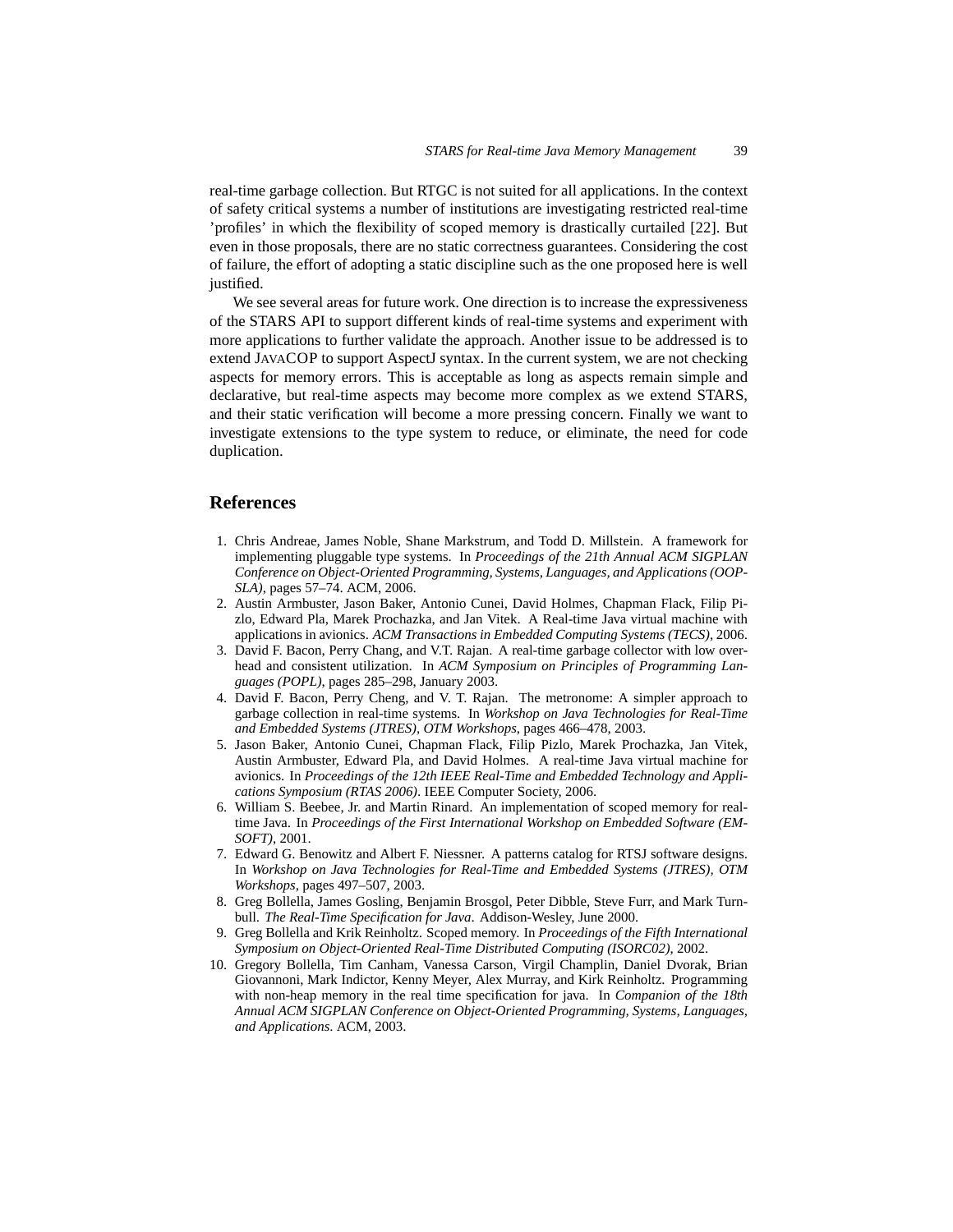- 11. Gregory Bollella, Bertrand Delsart, Romain Guider, Christophe Lizzi, and Frédéric Parain. Mackinac: Making hotspot real-time. In *Eigth IEEE International Symposium on Object-Oriented Real-Time Distributed Computing (ISORC)*, pages 45–54. IEEE Computer Society, 2005.
- 12. Chandrasekhar Boyapati, Alexandru Salcianu, William Beebee, and Martin Rinard. Ownership types for safe region-based memory management in real-time Java. In *ACM Conference on Programming Language Design and Implementation*, June 2003.
- 13. Gilad Bracha. Pluggable type systems. In *OOPSLA 2004 Workshop on Revival of Dynamic Languages*, 2004.
- 14. Gilad Bracha and David Griswold. Strongtalk: Typechecking smalltalk in a production environment. In *In Proc. of the ACM Conf. on Object-Oriented Programming, Systems, Languages and Applications (OOPSLA)*, September 1993.
- 15. Robert Cartwright and Mike Fagan. Soft typing. In *Proceedings of the ACM SIGPLAN 1991 conference on Programming language design and implementation*, pages 278–292. ACM Press, 1991.
- 16. Sigmund Cherem and Radu Rugina. Region analysis and transformation for java programs. In *Proceedings of the 4th International Symposium on Memory Management, ISMM*, pages 85–96. ACM, 2004.
- 17. Angelo Corsaro and Doug Schmidt. The design and performance of the jRate Real-Time Java implementation. In *The 4th International Symposium on Distributed Objects and Applications (DOA'02)*, 2002.
- 18. Morgan Deters and Ron Cytron. Automated discovery of scoped memory regions for realtime Java. In David Detlefs, editor, *ISMM'02 Proceedings of the Third International Symposium on Memory Management*, ACM SIGPLAN Notices, pages 25–35, Berlin, June 2002. ACM Press.
- 19. Daniel Dvorak, Greg Bollella, Tim Canham, Vanessa Carson, Virgil Champlin, Brian Giovannoni, Mark Indictor, Kenny Meyer, Alex Murray, and Kirk Reinholtz. Project Golden Gate: Towards Real-Time Java in Space Missions. In *Proceedings of the 7th IEEE International Symposium on Object-Oriented Real-Time Distributed Computing (ISORC 2004), 12-14 May 2004, Vienna, Austria*, pages 15–22, Silver Spring, MD 20910, USA, 2004. IEEE Computer Society Press.
- 20. Diego Garbervetsky, Chaker Nakhli, Sergio Yovine, and Hichem Zorgati. Program instrumentation and run-time analysis of scoped memory in java. *Electr. Notes Theor. Comput. Sci*, 113:105–121, 2005.
- 21. Dan Grossman, Greg Morrisett, Trevor Jim, Michael Hicks, Yanling Wang, and James Cheney. Region-based memory management in cyclone. In *ACM Conference on Programming Language Design and Implementation (PLDI'03)*, pages 282–293, Berlin, Germany, June 2002.
- 22. HIJA. European High Integrity Java Project. www.hija.info., 2006.
- 23. John Hogg. Islands: Aliasing Protection in Object-Oriented Languages. In *Proceedings of the OOPSLA '91 Conference on Object-Oriented Programming Systems, Languages and Applications*, 1991.
- 24. Atsushi Igarashi, Benjamin C. Pierce, and Philip Wadler. Featherweight Java: a minimal core calculus for Java and GJ. *ACM Transactions on Programming Languages and Systems*, 23(3):396–450, May 2001.
- 25. Gregor Kiczales, Erik Hilsdale, Jim Hugunin, Mik Kersten, Jeffrey Palm, and William G. Griswold. An overview of AspectJ. *Lecture Notes in Computer Science*, 2072:327–355, 2001.
- 26. Jagun Kwon and Andy Wellings. Memory management based on method invocation in RTSJ. In *OTM Workshops 2004, LNCS 3292, pp. 33–345*, 2004.
- 27. Jagun Kwon, Andy Wellings, and Steve King. Ravenscar-Java: A high integrity profile for real-time Java. In *Joint ACM Java Grande/ISCOPE Conference*, November 2002.
- 28. C. Nakhli, C. Rippert, G. Salagnac, and S. Yovine. Efficient region-based memory management for resource-limited real-time embedded systems. In *Implementation, Compilation, Optimization of Object-Oriented Languages, Programs and Systems (ICOOOLPS)*, Nantes, France, July 2006.

<sup>40</sup> Authors Suppressed Due to Excessive Length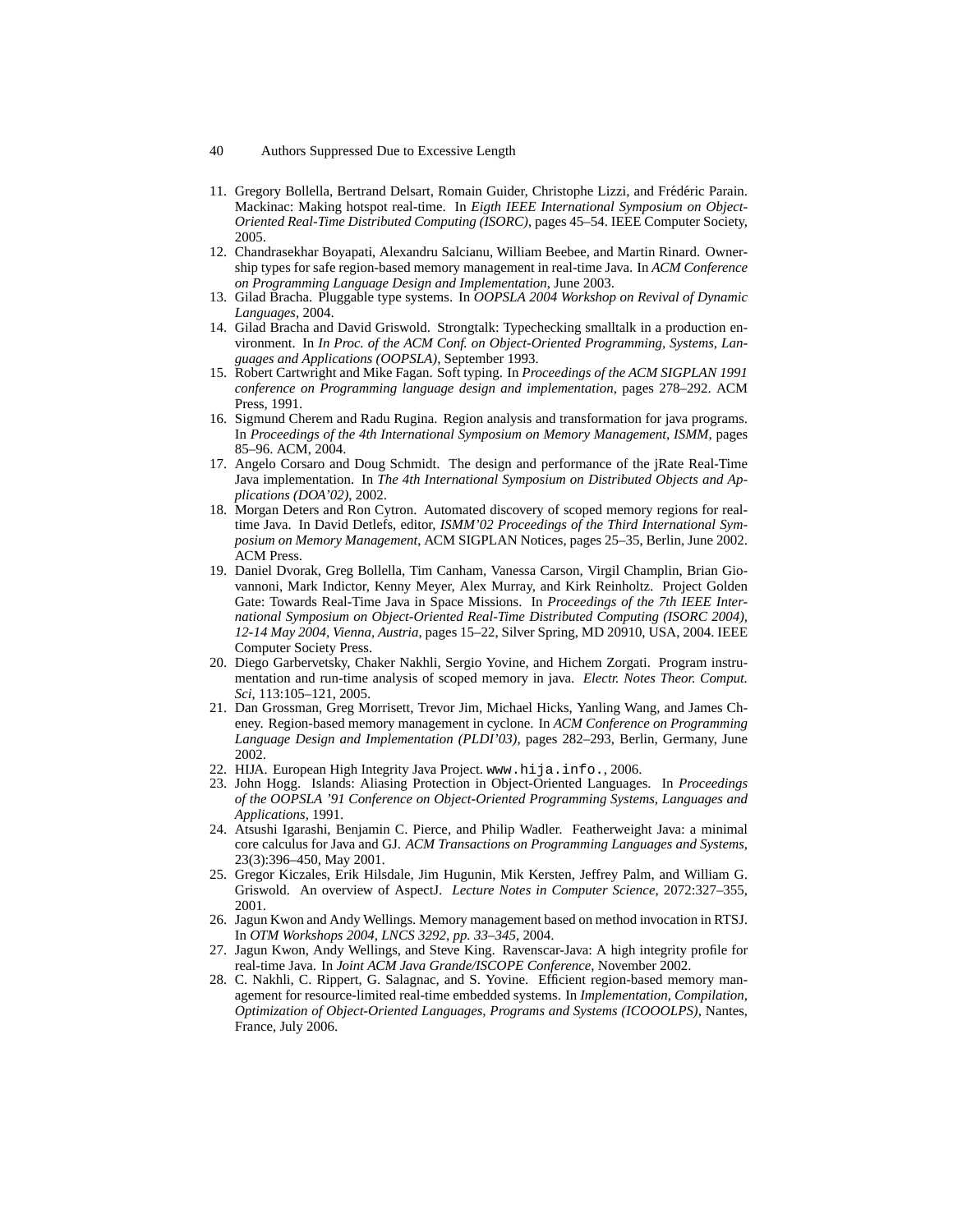- 29. Albert F. Niessner and Edward G. Benowitz. RTSJ memory areas and their affects on the performance of a flight-like attitude control system. In *Workshop on Java Technologies for Real-Time and Embedded Systems (JTRES), OTM Workshops*, pages 508–519, 2003.
- 30. James Noble, John Potter, and Jan Vitek. Flexible alias protection. In *Proceedings of the 12th Eurpean Conference on Object-Oriented Programming (ECOOP)*, Brussels, Belgium, July 1998.
- 31. James Noble and Charles Weir. *Small Memory Software: Patterns for systems with limited memor y*. Addison-Wesley, 2000.
- 32. Filip Pizlo, Jason Fox, David Holmes, and Jan Vitek. Real-time Java scoped memory: design patterns and semantics. In *Proceedings of the IEEE International Symposium on Objectoriented Real-Time Distributed Computing (ISORC'04)*, Vienna, Austria, May 2004.
- 33. David C. Sharp. Real-time distributed object computing: Ready for mission-critical embedded system applications. In *Proceeding of the 3rd International Symposium on Distributed Objects and Applications, DOA 2001, 17-20 September 2001, Rome, Italy*, pages 3–4, Silver Spring, MD 20910, USA, 2001. IEEE Computer Society Press.
- 34. David C. Sharp, Edward Pla, Kenn R. Luecke, and Ricardo J. Hassan II. Evaluating Real-Time Java for mission-critical large-scale embedded systems. In *Proceedings of the 9th IEEE Real-Time and Embedded Technology and Applications Symposium (RTAS 2003), May 27-30, 2003, Toronto, Canada*, pages 30–36, Silver Spring, MD 20910, USA, 2003. IEEE Computer Society Press.
- 35. Daniel Spoonhower, Joshua Auerbach, David F. Bacon, Perry Cheng, and David Grove. Eventrons: a safe programming construct for high-frequency hard real-time applications. In *Proceedings of the conference on Programming language design and implementation (PLDI)*, pages 283–294, 2006.
- 36. Shiu Lun Tsang, Siobhan Clarke, and Elisa Baniassad. An evaluation of aspect-oriented ´ programming for java-based real-time systems development. In *Seventh IEEE International Symposium on Object-Oriented Real-Time Distributed Computing (ISORC)*, pages 291–300. IEEE Computer Society, 2004.
- 37. Nanbor Wang, Christopher D. Gill, Douglas C. Schmidt, and Venkita Subramonian. Configuring real-time aspects in component middleware. In *CoopIS, DOA, and ODBASE, OTM Confederated International Conferences,*, volume 3291, pages 1520–1537. Springer, 2004.
- 38. Andy J Wellings and Peter P. Puschner. Evaluating the expressive power of the Real-Time Specification for Java. *Real-Time Systems*, 24(3):319–359, 2003.
- 39. Tian Zhao, James Noble, and Jan Vitek. Scoped types for real-time java. In *Proceedings of the 25th IEEE International Real-Time Systems Symposium (RTSS04)*, Lisbon, Portugal, December 2004.
- 40. Tian Zhao, Jens Palsberg, and Jan Vitek. Type-based confinement. *Journal of Functional Programming*, 16(1), January 2006.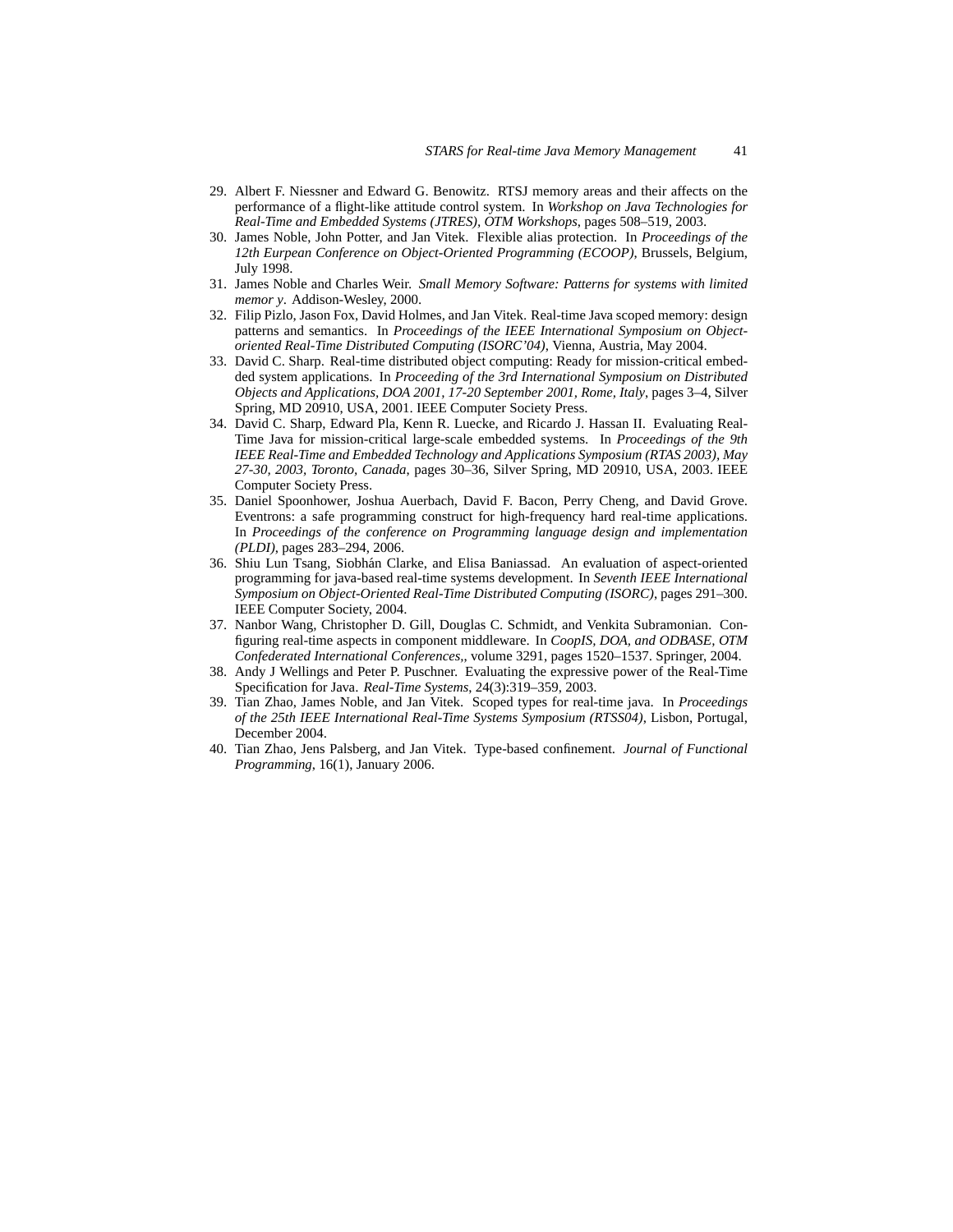### **Appendix**

This appendix contains proofs of the main results of this article.

**Lemma 3.** If  $\sigma, \ell_0$   $\mathbf{e} \to \sigma', \ell'_0$   $\mathbf{e}', \exists \Sigma$  such that  $\sigma$  and  $\ell_0$   $\mathbf{e}$  are well-typed and safe, and  $\emptyset; \Sigma \vdash e : C$ , then  $\exists \Sigma'$  such that  $\sigma'$  and  $\ell'_0$   $e'$  are well-typed and safe,  $\emptyset; \Sigma' \vdash e' : C',$ and  $C' \preceq C$ *.* 

*Proof.* 1. Suppose  $e = \ell \cdot f_i$  and  $e' = v_i$ , where  $\sigma(\ell) = C^{\ell'}(\overline{v})$ , fields(C) =  $(\overline{C} \ \overline{f})$ . Since  $\sigma$  is well-typed, the type of  $v_i$  has to be a scope-safe subtype of  $C_i$ . By the assumption that  $\ell_0$  e is well-typed, it follows that  $visible(e, \ell_0)$ . It means that the type of  $\ell.f_i - C$ must be visible to the class of  $\ell_0$ . By Rule (T-Field),  $C = C_i$ . Since the type of  $v_i$  is a scope-safe subtype of  $C_i$ , the type of  $v_i$  is visible to the class of  $\ell_0$ . Thus, we have  $visible(e', \ell_0)$ .

By assumption, it is safe for  $\ell_0$  to access  $\ell$  and it is safe for  $\ell$  to access  $v_i$ . If  $\ell$  is a scoped object, then  $\ell_0$  can safely access  $v_i$  because  $v_i$  must be in the same or an outer scope of  $\ell$ . If  $\ell$  is a gate object, then there are three possibilities: (1)  $\ell_0 = \ell$ . (2)  $\ell_0$  is in a scope directly enclosing the scope of  $\ell$  and  $v_i$  is in the outer scope of  $\ell$ . In this case,  $\ell_0$  can safely access  $v_i$  since the latter is in the same or an outer scope of  $\ell_0$ . (3)  $\ell_0$  is in a scope directly enclosing the scope of  $\ell$  and  $v_i$  is in the scope of  $\ell$ . This case can be ruled out by the fact that the type of  $v_i$  must be visible to the class of  $\ell_0$ .

2. Suppose  $e = \ell.f_i := v$  and  $e' = v$ , where  $\sigma(\ell) = C^{\ell'}(\overline{v})$ ,  $fields(C) = (\overline{C}\,\overline{f})$ , and  $\sigma' = \sigma[\ell \mapsto C^{\ell'}([\nu]_{\nu_1}|\overline{\nu}])$ . By assumption and Rule (T-Update), v is well-typed and its type is a scope-safe subtype of  $C_i$ . Thus,  $\sigma'$  is well-typed. Also by assumption,  $\ell_0$  can safely access  $\ell$  and v. Based on Rule (T-Class),  $C_i$  must be visible to the class  $\ell$  and hence, the type of v must be visible to the class  $\ell$  as well. Therefore, v must be in the same or an outer scope of  $\ell$  and  $\sigma'$  is safe.

3. Suppose  $e = new C(), e' = \ell$ , and  $\sigma' = \sigma[\ell \mapsto C^{\ell'}(null)],$  where  $\ell' = \ell_{heap}$ if C is a heap type,  $\ell' = \ell_{\text{imm}}$  if C is an immortal class type, and otherwise  $\ell' =$ allocScope<sub> $\sigma$ </sub>( $\ell_0$ ). By assumption, we have visible( $e, \ell_0$ ), and hence C must be in the package of the class of  $\ell_0$  or a gate in its subpackage. If C is not a heap or immortal class type, then  $\ell'$  is the gate representing the allocation scope of  $\ell_0$ , and hence, C must either be scoped in the package of the class of  $\ell'$  or a gate in its subpackage, Thus,  $\exists \Sigma'$ such that  $\sigma'$  is well-typed and  $\sigma'$  is safe.

4. Suppose  $\mathsf{e} = \ell \cdot \mathsf{m}(\overline{\mathsf{v}})$  and  $\mathsf{e}' = [\overline{\mathsf{v}}_{\overline{\mathsf{x}}}, \ell_{\text{this}}] \mathsf{e}_0$ , where  $mbody(\mathsf{m}, \mathsf{C}_0) = (\overline{\mathsf{x}}, \mathsf{e}_0)$ and  $\sigma(\ell) = C_0^{\ell'}(\overline{v}')$ . We need to show that  $\ell \neq i$  is well-typed and safe. Since e and the method m are well-typed, by Rules (T-Method) and (T-Invk), it is straightforward to show by induction that  $\emptyset$ ;  $\Sigma \vdash e' : C'$  and  $C' \preceq C$ . The object labels in  $e'$  are  $\overline{v}$  and  $\ell$ . Suppose m is defined in class  $C'_0$  where  $C_0 < : C'_0$ . From Rule (T-Method), the parameter types of m are all visible to  $C'_0$ . By Rule (T-Invk),  $C_0 \preceq C'_0$ , which means that  $C_0$  and  $C'_0$  are the same class or in the same package. Thus, the parameter types of m are visible to  $C_0$  as well. Again, by Rule (T-Invk), the type of  $v_i$  is scope-safe subtype of the type of the parameter  $x_i$  for all i. Thus, the types of  $\overline{v}$  are visible to  $C_0$ . Consequently, for each object label  $\ell'$  in e', either it is  $\ell$  or its type is visible to the type of  $\ell$ . Therefore, we have  $visible(e', \ell)$  and  $\ell e'$  is well-typed. By assumption,  $\ell_0$  can safely access  $\bar{v}$  and  $\ell$ . From earlier argument, the types of  $\overline{v}$  are visible to the type of  $\ell$ . Thus,  $\overline{v}$  can only be allocated in the same or outer scopes of  $\ell$  and  $\ell$  can safely access  $\overline{v}$ . Therefore  $\ell$  e' is safe as well.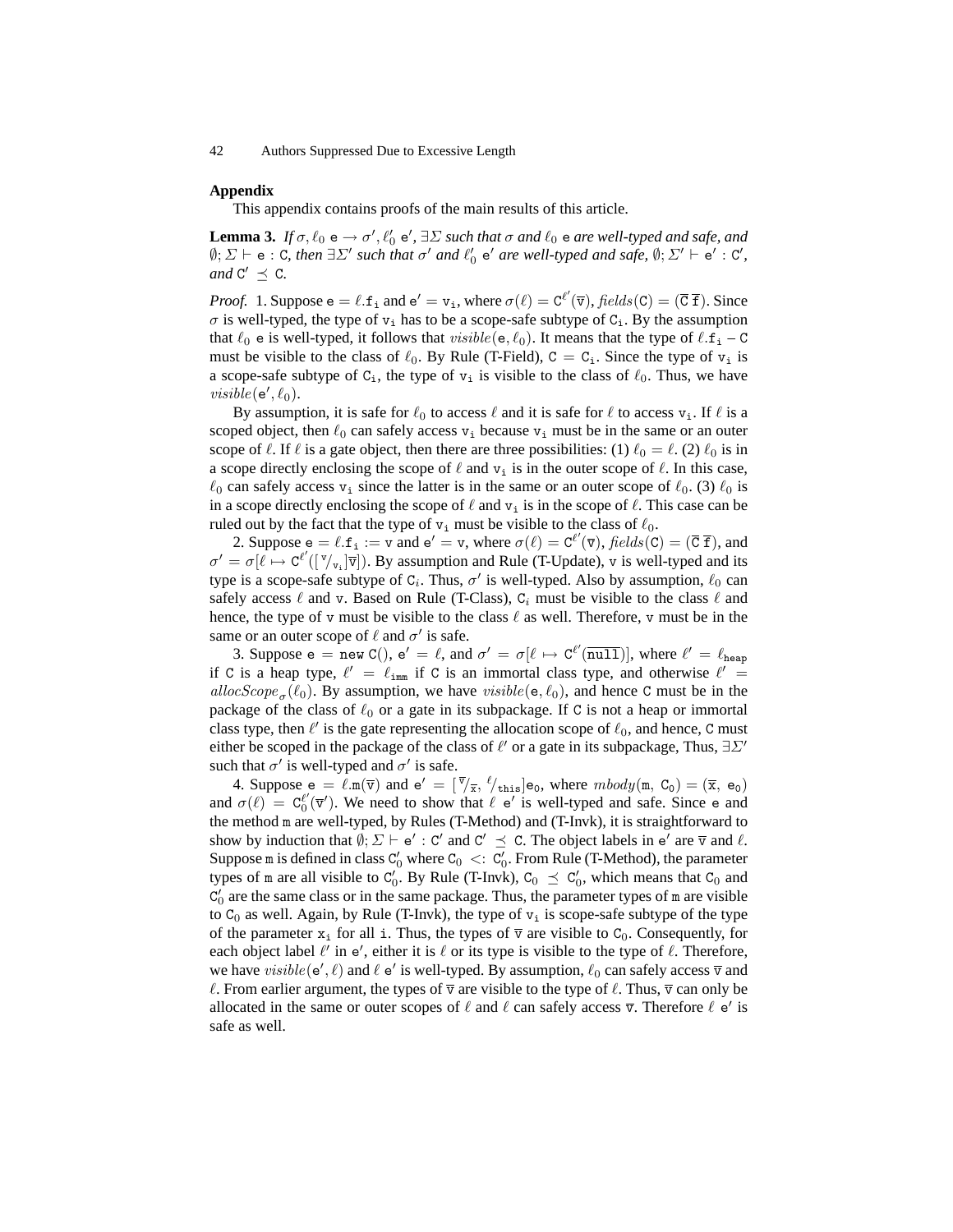**Proof of Lemma 1 (Subject Reduction)** *If*  $\sigma$ , *P* is well-typed, safe, and  $\sigma$ ,  $P \Rightarrow \sigma'$ ,  $P'$ , *then*  $\sigma'$ ,  $P'$  *is well-typed and safe.* 

*Proof.* 1. Suppose  $P = P'' \mid t[\overline{\ell e} \cdot \ell E[e]] P' = P'' \mid t[\overline{\ell e} \cdot \ell E[e']]$ , where e  $\neq$  $\ell'$ .m( $\overline{v}$ ) and  $\sigma$ ,  $\ell$  e  $\rightarrow \sigma'$ ,  $\ell$  e'. From Lemma 3,  $\sigma'$  and  $\ell$  e' are well-typed and safe, and the type of e' is a scope-safe subtype of the type of e. It is straightforward to show by induction that  $E[e']$  is well-typed and its type is a scope-safe subtype of  $E[e]$ . Thus,  $\ell E[e']$  is well-typed and safe, and consequently  $\sigma'$ ,  $P'$  is well-typed and safe.

2. Suppose  $P = P'' \mid t[\overline{\ell e} \cdot \ell E[e]]$  and  $P' = P'' \mid t[\overline{\ell e} \cdot \ell E[e] \cdot \ell' e'],$  where  $e = \ell' \cdot m(\overline{v})$  and  $\sigma, \ell \in \rightarrow \sigma, \ell' \neq'$ . From Lemma 3,  $\ell' \neq'$  is well-typed, safe, and the type of  $e'$  is a scope-safe subtype of the type of e. Thus,  $\sigma$ ,  $P'$  is well-typed. If the type of  $\ell'$  is not a heap or immortal type, then the allocation scope of  $\ell'$  must be represented by a gate object. Since  $\sigma$ , P is safe,  $\ell$  can safely access  $\ell'$  and  $\ell'$  must be allocated in the same or outer scope of  $\ell'$ . Thus, by induction, the allocation scope of  $\ell'$  is represented by the receiver object of a frame in the call stack of  $P$ . Therefore,  $\sigma$ ,  $P'$  is safe.

3. Suppose  $P = P'' \mid t[\overline{\ell e} \cdot \ell E[e] \cdot \ell' v]$  and  $P' = P'' \mid t[\overline{\ell e} \cdot \ell E[v]]$ , where  $\sigma(\ell') = \mathbf{C}^{\ell''}(\overline{\mathbf{v}})$ . Since P is well-typed, either  $E[\mathbf{e}] = \ell^{\text{th}}$ , or e is not a value and the type of v is a scope-safe subtype of the type of e. Suppose e is not a value. Thus, by induction, it can be shown that  $E[v]$  is well-typed and its type is a scope-safe subtype of the type of  $E[\mathbf{e}]$ . Since the type  $\mathbf{e}$  is visible to the type of  $\ell$ , the type of v is visible to the type of  $\ell$  as well. Moreover, the object  $\ell'$  can safely access v and  $\ell$  can safely access  $\ell'$ . Thus,  $\ell$  can safely access v and as a result, we have  $visible(E[v], \ell)$  and  $\ell E[v]$  is well-typed.

If C is a gate class type and  $refcount(\ell', P') = 0$ , then objects in the scope represented by  $\ell'$  will be deallocated and the objects in the fields of  $\ell'$  will be reset to their initial value. Suppose that the resulted store is  $\sigma'$ . Suppose  $\sigma'' = \text{deallocate}(\sigma, \ell')$ ,  $\sigma' =$  $\sigma''[\ell' \mapsto C^{\ell''}(\overline{null})]$ . Since  $\sigma''$  is a subset of  $\sigma$ , it is apparently safe. Thus,  $\sigma'$  is safe. Since  $\sigma$ , P is safe and if the reference count of  $\ell'$  is zero, then the objects allocated in the scope of  $\ell'$  are not in  $\sigma', \sigma', P'$  is safe.

To show that  $\exists \Sigma'$  such that P' is well-typed and  $\Sigma' \vdash \sigma'$ , we let  $\Sigma'(\ell_0) = C_0$  for each  $\ell_0$  in the domain of  $\sigma'$  if the type of  $\sigma'(\ell_0)$  is C<sub>0</sub>. We only need to show that the objects deallocated from  $\sigma$  are not accessible in  $\sigma'$  and  $P'$ . The objects removed from  $\sigma$ are allocated in the scope represented by  $\ell'$ . Since  $\sigma$  is safe, for each object  $\ell_0$ , the values referenced in its fields are allocated in the same or outer scopes of  $\ell_0$ .  $\sigma'$  is  $\sigma$  with objects allocated in the scope of  $\ell'$  removed and the fields of  $\ell'$  set to null. The objects allocated in  $\ell'$  are not accessible in the fields of objects in  $\sigma'$  either. Suppose the opposite is true: there exists  $\ell_0$  in  $\sigma'$  having a field holding objects allocated in  $\ell'$ . Then,  $\ell_0$  must be allocated in an inner scope of  $\ell' - \ell'_0$ . Since  $\sigma'$ ,  $P'$  is safe,  $refcount(\ell'_0, P') \neq 0$  (because otherwise, no objects in  $\sigma'$  is allocated in  $\ell'_0$ ). However, if  $refcount(\ell'_0, P') \neq 0$ , then  $\ell'$ must be the receiver object of a stack frame in a thread preceding another frame with  $\ell_0'$ as the receiver object. Then,  $refound(\ell', P') \neq 0$ , which is a contradiction. Therefore, no objects of  $\sigma'$  holds references to the objects allocated in  $\ell'$  and  $\sigma'$  is safe. The objects allocated in the scope of  $\ell'$  are not accessible to the threads in  $P'$ . Suppose the opposite is true: an object allocated in  $\ell'$  appears in a stack frame of a thread in  $P'$ . Then the receiver object of the frame should have be allocated in the same or an inner scope of  $\ell'$ . This means that  $\ell'$  must be the receiver of a frame on the call stack as well, which